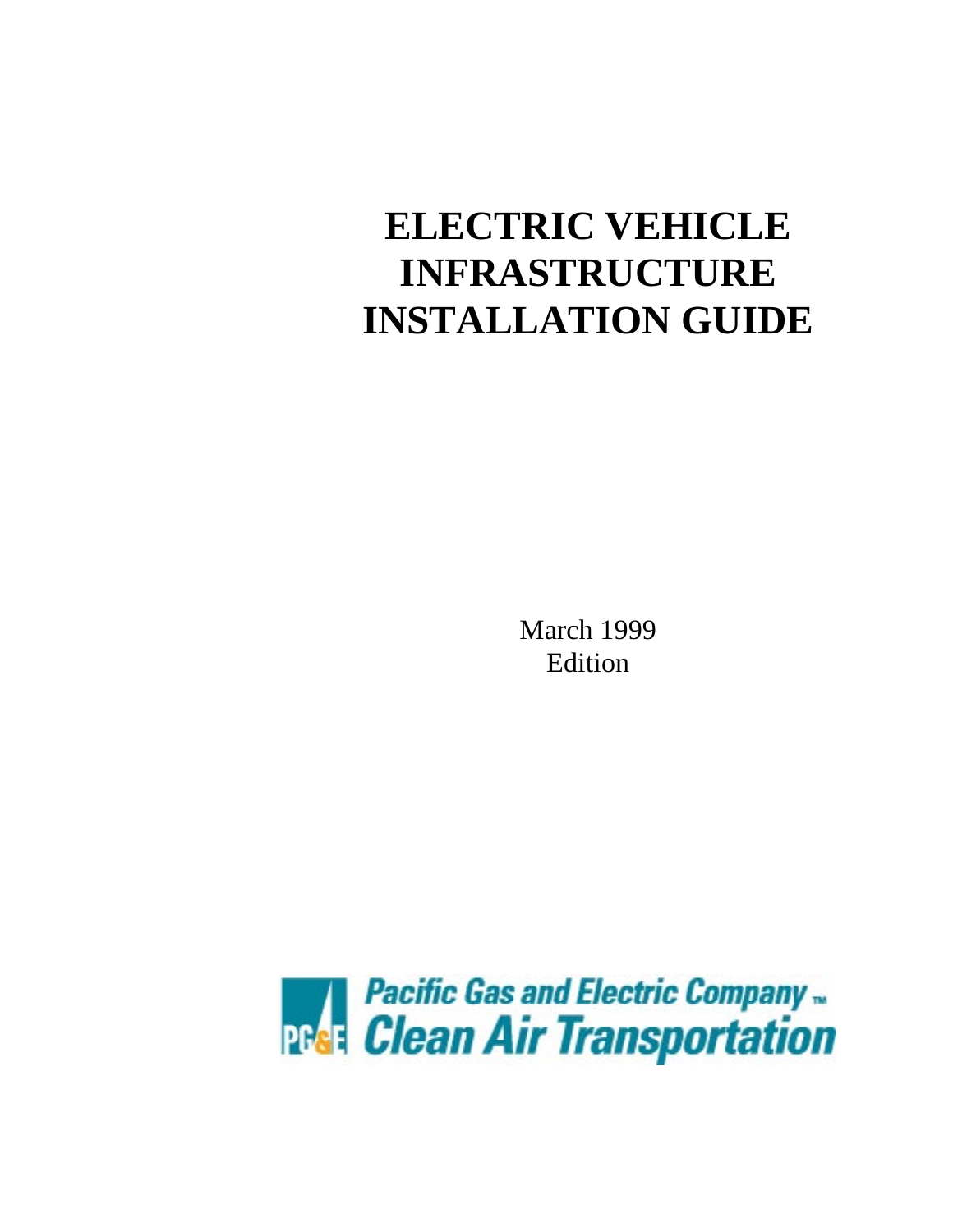Pacific Gas and Electric Company

# **Electric Vehicle Infrastructure Installation Guide**

Electrical Contractors City and County Building Inspectors EVSE Installers Architects and Engineers Pacific Gas and Electric Company Employees

March 1999

# **1999 Edition**

The Electric Vehicle Infrastructure Installation Guide is an overview of policies, requirements and codes for establishing electric service and for the installation of electric vehicle charging equipment.

In addition to the utility requirements, local or state officials may stipulate additional provisions for the installation of equipment and materials which are in their authorized areas of responsibility and jurisdiction.

Should you have any questions regarding this book, please contact the Clean Air Transportation Department of Pacific Gas and Electric Company at 800 684-4648.

Final customer electric service and meter installation requirements are subject to prior Pacific Gas and Electric Company review and approval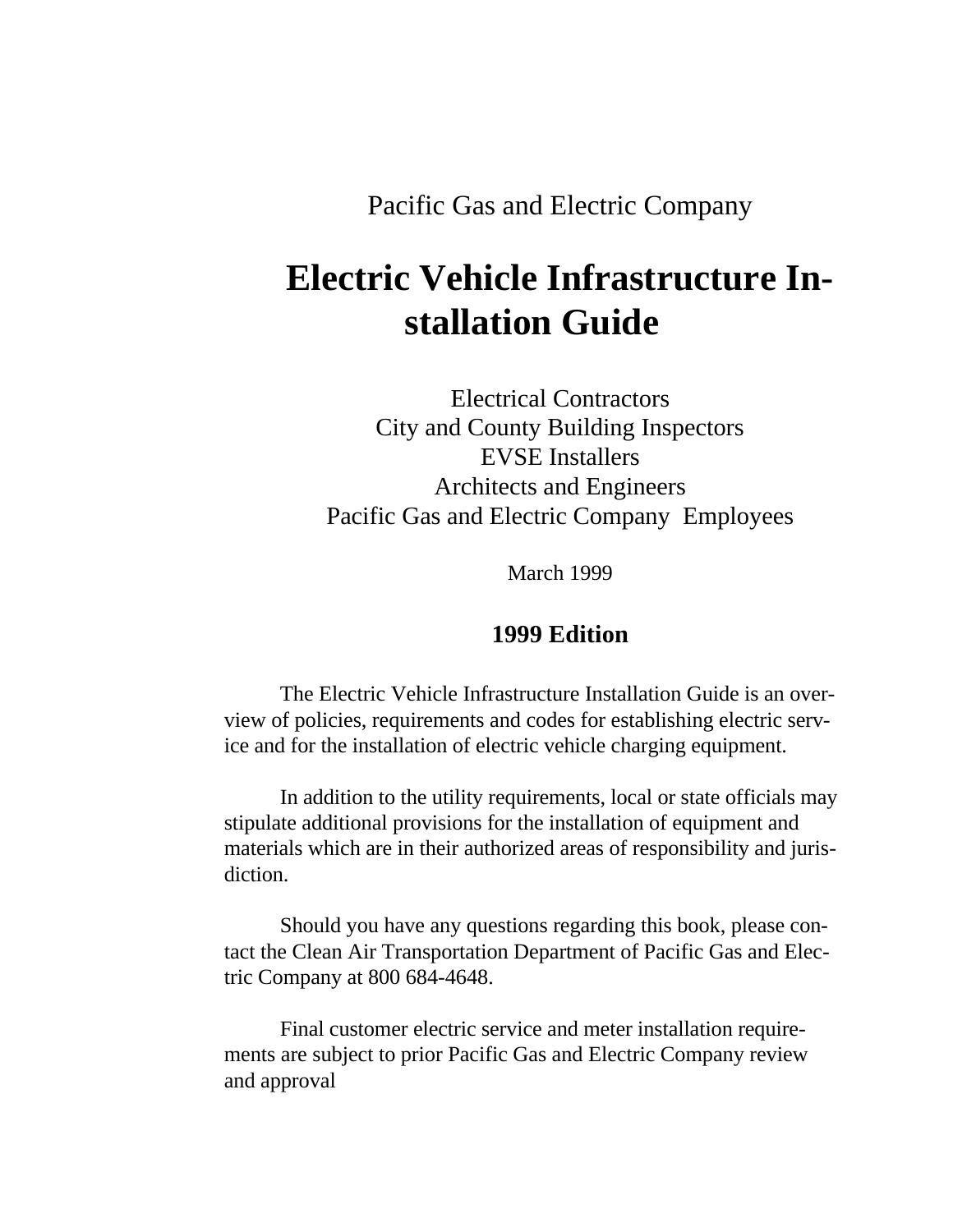Copyright © 1999 by Pacific Gas and Electric Company All rights reserved

No part of this book may be reproduced in any form, whatsoever, without written permission from Pacific Gas and Electric Company.

> Pacific Gas and Electric Company Clean Air Transportation Department Mail Code H28L P.O. Box 770000 San Francisco, CA 94177

> Produced by Clean Air Transportation Department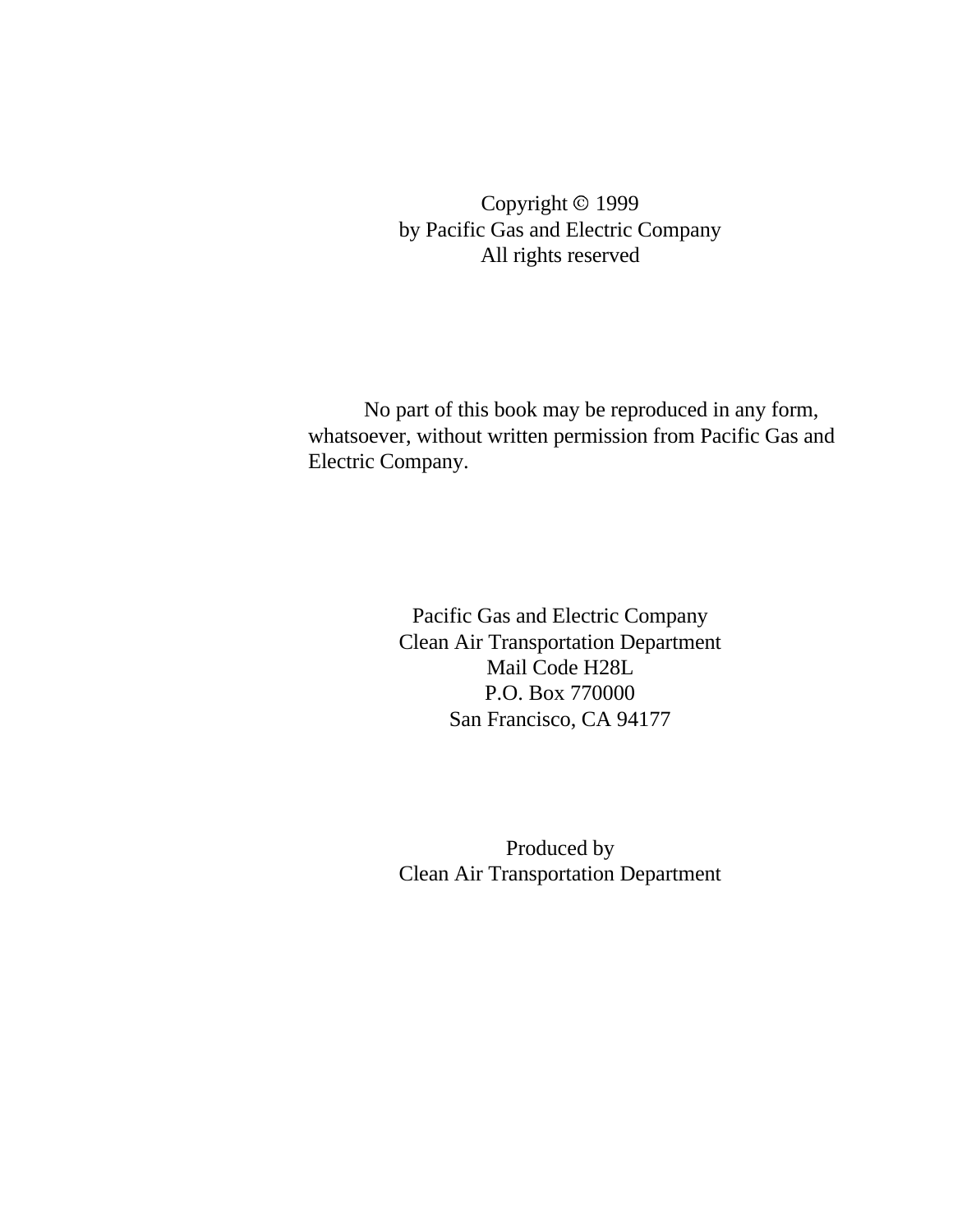# **TABLE OF CONTENTS**

|                                                                                | rage |
|--------------------------------------------------------------------------------|------|
|                                                                                |      |
|                                                                                |      |
|                                                                                |      |
|                                                                                |      |
|                                                                                |      |
|                                                                                |      |
|                                                                                |      |
|                                                                                |      |
|                                                                                |      |
|                                                                                |      |
|                                                                                |      |
|                                                                                |      |
|                                                                                |      |
|                                                                                |      |
|                                                                                |      |
|                                                                                |      |
|                                                                                |      |
|                                                                                |      |
|                                                                                |      |
|                                                                                |      |
|                                                                                |      |
|                                                                                |      |
|                                                                                |      |
|                                                                                |      |
|                                                                                |      |
|                                                                                |      |
|                                                                                |      |
|                                                                                |      |
|                                                                                |      |
|                                                                                |      |
|                                                                                |      |
|                                                                                |      |
|                                                                                |      |
|                                                                                |      |
|                                                                                |      |
|                                                                                |      |
|                                                                                |      |
|                                                                                |      |
| Step 6: Obtaining Permits, Performing the Installation, and Conducting a<br>F. |      |
|                                                                                |      |

#### $\mathbf{D}_{\alpha\alpha\alpha}$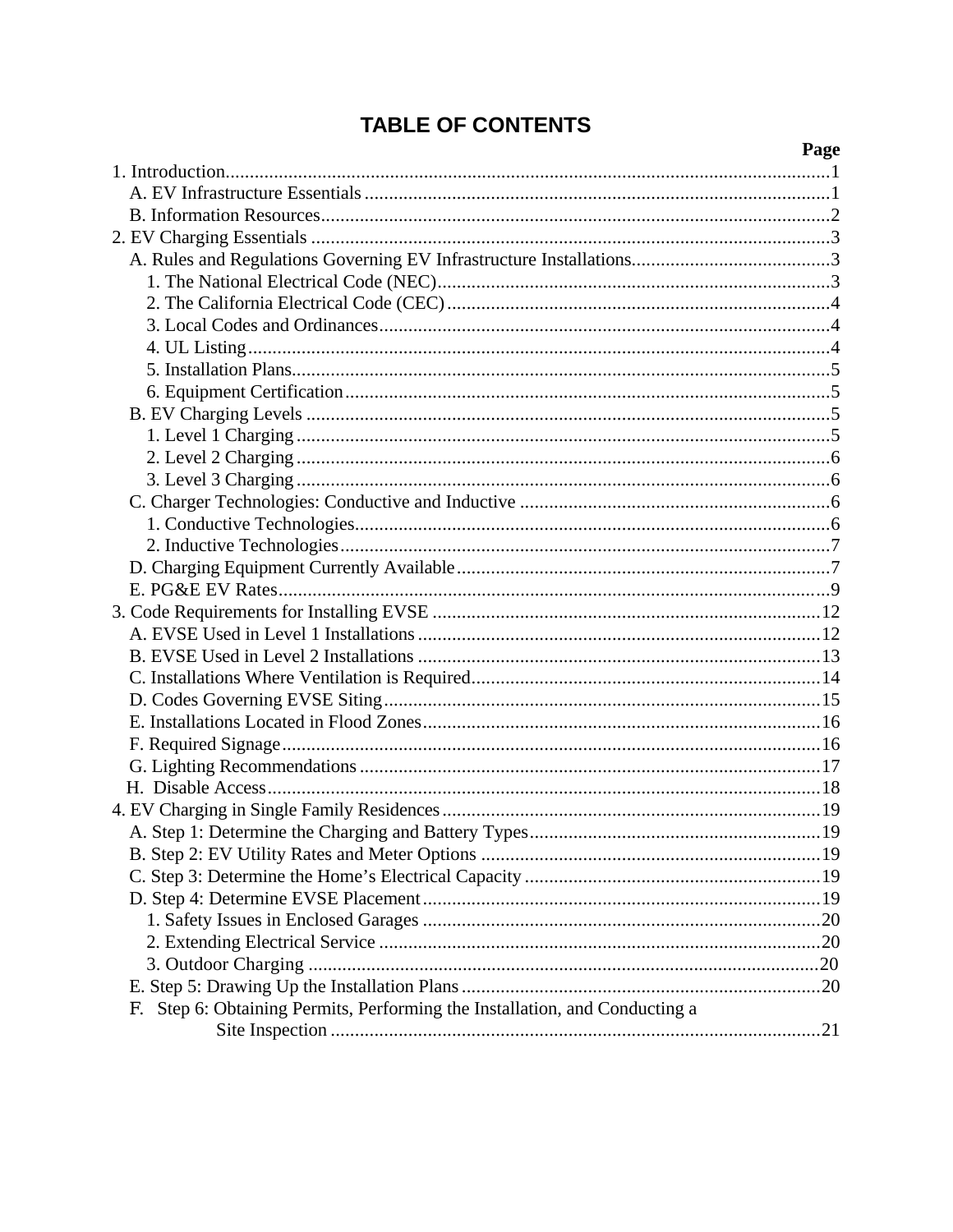| H. Single-Family Residence EVSE Installation Checklist | 23 |
|--------------------------------------------------------|----|
|                                                        |    |
|                                                        |    |
|                                                        |    |
|                                                        |    |
|                                                        |    |
|                                                        |    |
|                                                        |    |
|                                                        |    |
|                                                        |    |
|                                                        |    |
|                                                        |    |
|                                                        |    |
|                                                        |    |
|                                                        |    |
|                                                        |    |
|                                                        |    |
|                                                        |    |
|                                                        |    |
|                                                        |    |
|                                                        |    |
|                                                        |    |
|                                                        |    |
|                                                        |    |
|                                                        |    |
|                                                        |    |
|                                                        |    |
|                                                        |    |
|                                                        |    |
|                                                        |    |
|                                                        |    |
|                                                        |    |
|                                                        |    |
|                                                        |    |
|                                                        |    |
|                                                        |    |
|                                                        |    |
|                                                        |    |
|                                                        |    |
|                                                        |    |
|                                                        |    |
|                                                        |    |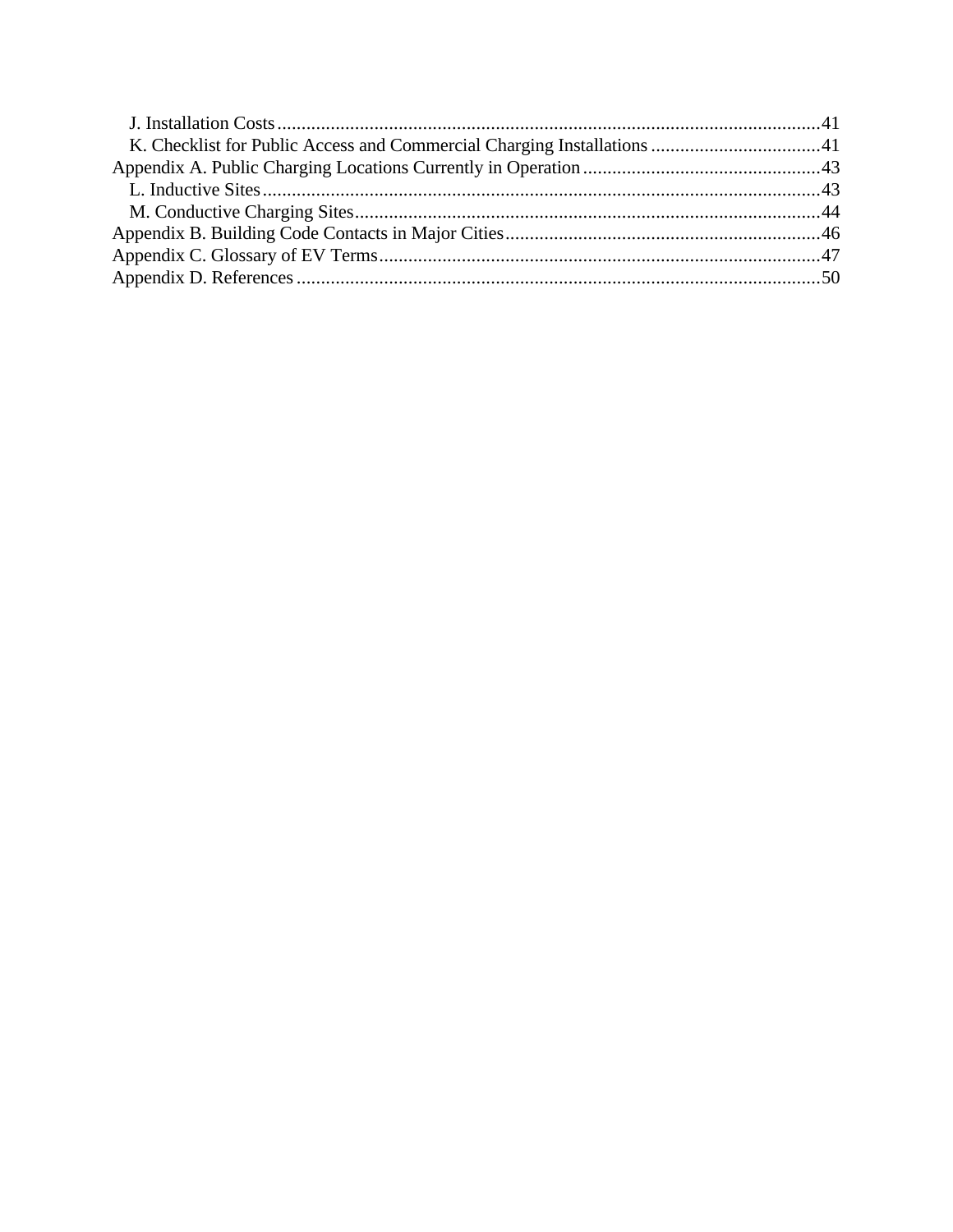# **. TABLE OF FIGURES**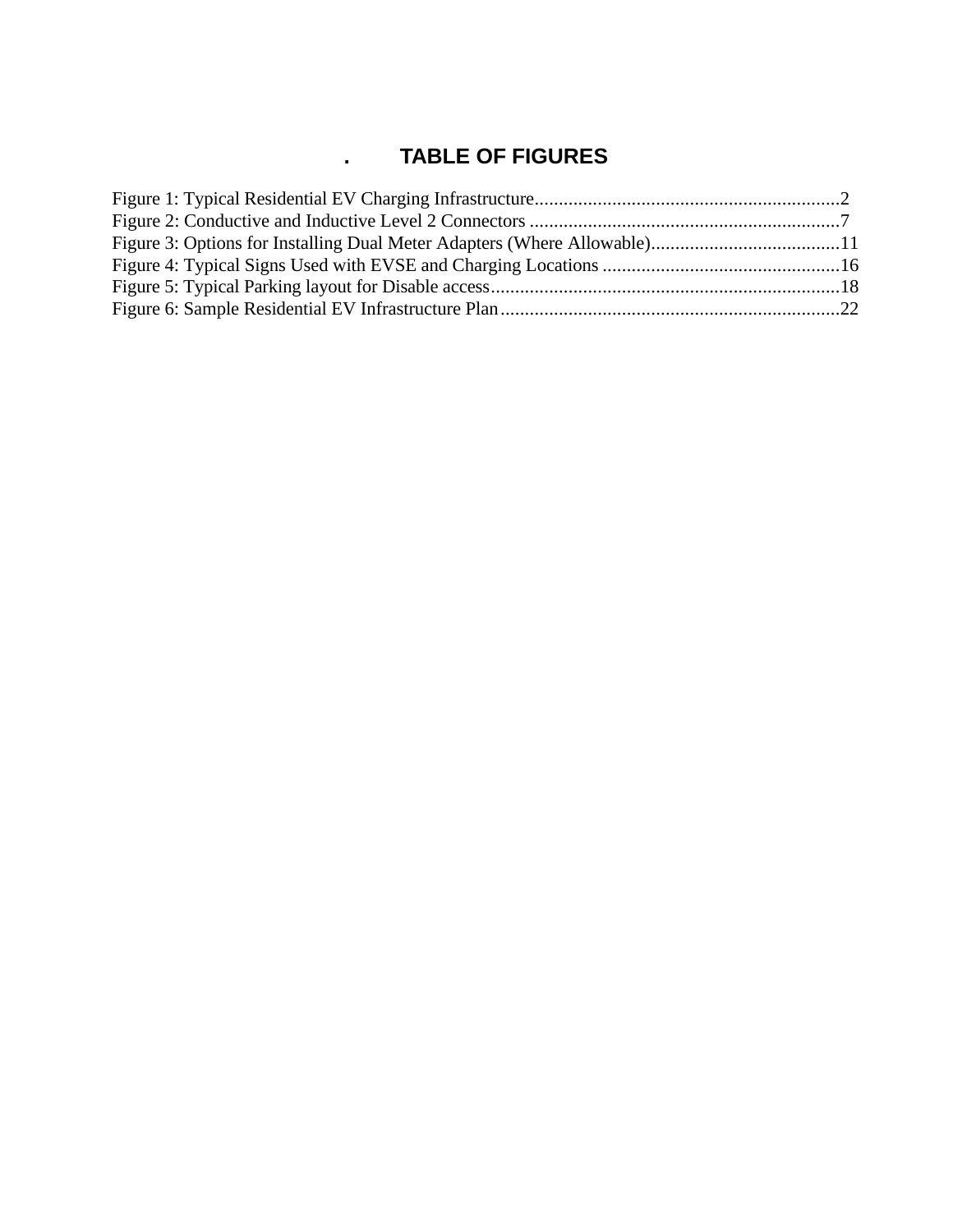# **1. INTRODUCTION**

The introduction of electric vehicles (EVs) in Northern California brings a challenging set of planning, regulatory, and cost issues. Because EVs require a unique infrastructure—including specialized charging equipment and adequate electric service—most users, as well as infrastructure installers and PG&E staff, are not familiar with charging basics. This guide provides the necessary information all users, installers, and PG&E need to better handle the task of installing the appropriate equipment for residential and fleet EV customers.

The guide's introduction defines key terms and responsibilities, and gives other sources of information. Chapter 2 discusses the safety codes governing EV charging equipment, electrical requirements, equipment options, and PG&E rates for EVs. Chapter 3 details the electrical and building code requirements that apply to all installers and users of electric vehicle supply equipment (EVSE). The remaining chapters discuss the special needs of the different classes of EV users: homeowners (including multifamily residences), fleet facilities, and public access and commercial charging facilities.

For fleet users, the Energy Policy Act of 1992 (EPAct) requires fuel providers to include alternative fuel vehicles (AFVs) in their replacement vehicle purchases beginning in 1996. PG&E has opted to use EVs to meet part of this requirement. EPAct also sets guidelines for federal, state, local, and private fleets to include AFVs when purchasing replacement vehicles, and many of these organizations also plan to buy EVs. As a result, the installation of EVSE has become an important issue to many fleet managers today.

For residential customers, infrastructure issues are less complex in terms of siting, equipment selection, and load management. In addition, EV manufacturers provide ample information and assistance concerning EVSE placement and installation. However, municipalities in PG&E's service territory treat metering issues differently. This guide addresses the practices in a few cities and provides names of relevant code officials.

# **A. EV Infrastructure Essentials**

EV infrastructure is comprised of the following components:

- EVSE, including a charger, cable, and connector
- Premises wiring that runs from the customer meter to the EVSE
- x Electrical service, including PG&E power lines and the customer meter

PG&E provides installation advice and assistance (call PG&E's Clean Air Transportation Hotline at 800-684-4648) but the EV owner is ultimately responsible for the installation and operation of the EVSE, as well as for any upgrades or improvements to the premises wiring. EV owners must obtain the appropriate building permits and ensure that a qualified licensed contractor or electrician performs the installation. EV dealerships offer assistance in finding contractors for these installation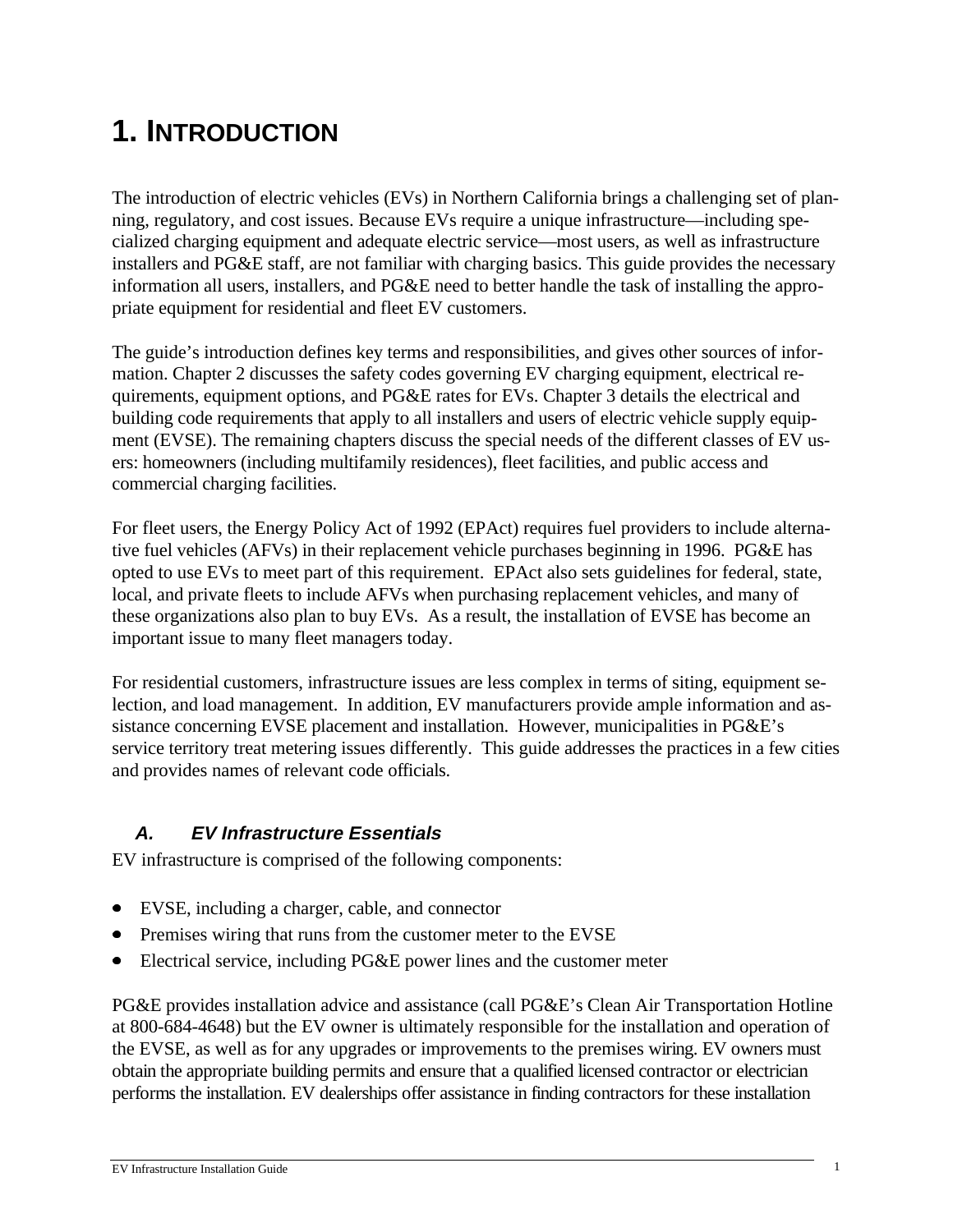services. The following figure illustrates a typical residential charging set-up and the responsibilities of each component.



### **Figure 1: Typical Residential EV Charging Infrastructure**

PG&E owns, installs, and maintains the electric service to the customer meter, in addition to providing electricity. For residences, PG&E offers special EV time-of-use (TOU) rates that provide incentives to charge EVs off-peak. To take advantage of some of the special rates, the EV owner may want install a second meter for the EVSE circuit (see Chapter 2E, *PG&E EV Rates,* for more information).

# **B. Information Resources**

These guidelines should not be considered the sole source of information related to installing EVSE and charging equipment. EV and EVSE manufacturers and dealers are the best sources of information on the infrastructure needs and regulatory requirements particular to their equipment. They can also provide information on ordinances in local jurisdictions, which may impose additional requirements.

Any EV infrastructure installer should follow guidelines provided by manufacturers of the EV, the charging equipment, and the EV battery. In almost all cases, EV infrastructure installation requires permits and inspection by local building or electrical code officials. Installations should always be performed by licensed contractors.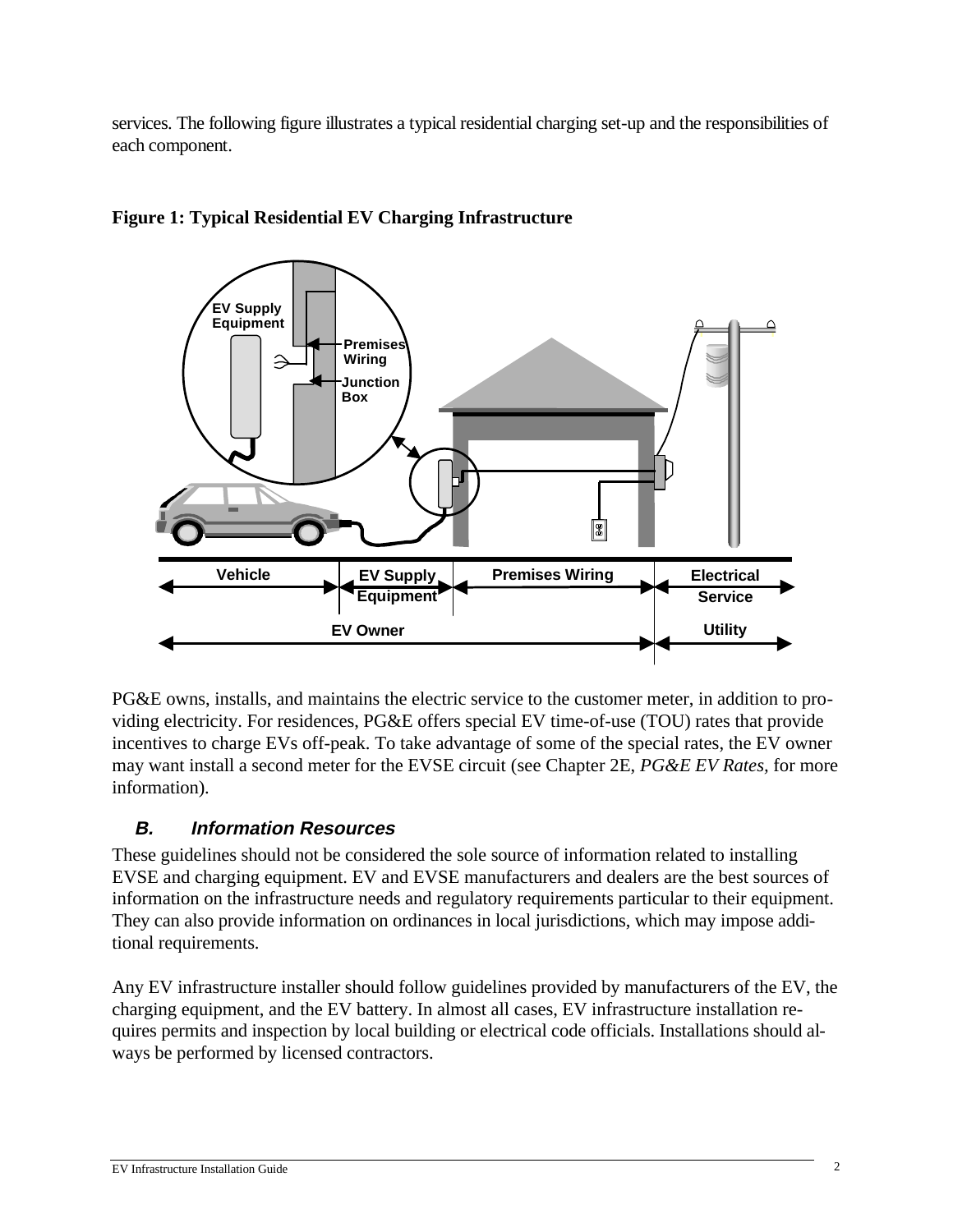# **2. EV CHARGING ESSENTIALS**

The codes, standards, and ordinances governing EVSE design, manufacturing, and installation make EV charging safe. The person performing the charging is protected against electrical shock through the use of protection systems. Nationally recognized testing laboratories such as the Underwriters Laboratory (UL), have approved and listed EV charging components to ensure their durability and safety.

The following is a list of standard EVSE safety features:

- An EV will not start if it is still plugged into the charger
- $\bullet$  Before the charger can be disconnected, the cable must de-energized
- The vehicle inlet is de-energized until the driver attaches the unique connector to the vehicle
- The EV connector cannot be used with other appliances
- Monitors and a ground-fault circuit interrupt (GFCI) shut down the electricity supply if they sense a potential problem
- For the few battery types that emit potentially explosive gases, building codes require ventilation to eliminate risks.

Any variation from relevant building codes and regulations can create a potential hazard. Abusing the equipment can also lead to trouble. All EV owners and EVSE installers must note that a building permit is required for EVSE installations and should adhere strictly to the applicable codes, standards, and ordinances.

# **A. Rules and Regulations Governing EV Infrastructure Installations**

In most circumstances, local building officials will not issue permits for installing EVSE without first seeing plans showing compliance with applicable codes and ordinances. Compliance with local and state regulations is necessary to pass the building inspector's post-installation inspection. California and federal codes that regulate charger installation are described below.

#### **1. The National Electrical Code (NEC)**

The National Fire Protection Association's National Electrical Code (NEC) sets standards for electrical construction and operation. The NFPA revises and publishes a new *National Electrical Code Handbook* every three years. The 1999 NEC update covers EV charger installation issues in Chapter 6, Article 625.

The 1999 NEC update has added new language to two sections of Article 625. Article 625-22 calls for personnel protection systems for EV charging systems to replace ground-fault current interrupter devices to protect from shock. Article 625-29(d)(3) provides an alternate method for determining indoor ventilation levels.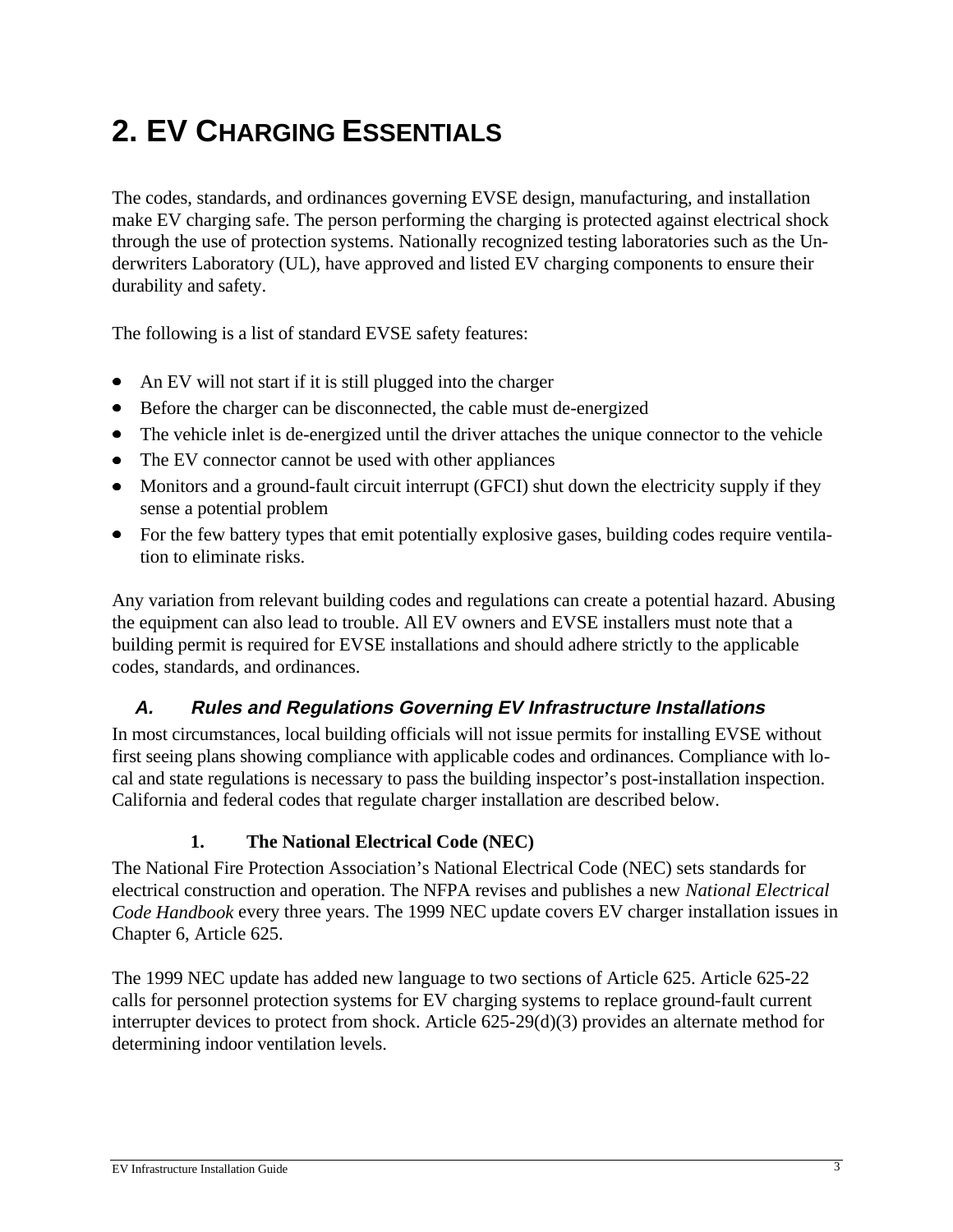#### **2. The California Electrical Code (CEC)**

The 1998 California Electrical Code (CEC), administered by the California Building Standards Commission and the state Fire Marshall's office, mirrors the NEC. Variations with the NEC were reconciled in 1998.

Chapter 3 provides a summary of the CEC.

#### **3. Local Codes and Ordinances**

Local jurisdictions can either adopt the national or state codes, or enact regulations that are more stringent. Some California counties, such as Sacramento County, passed ordinances requiring conduits for EV charging in new residential construction. These ordinances will save owners time and money when they want to install EVSE.

Some of the larger cities in Northern California have regulations prohibiting residences from installing dual meter adapters. These adapters are necessary to take advantage of certain special time-of-use rates (see Chapter 2E), which are particularly important to EV users.

A selection of cities in PG&E's service territory were contacted regarding their permitting practices for EV charging facilities and EVSE. The following table illustrates their policies toward residential dual meter adapters.

| City               | Dual Meter or<br>Adapter? |           | Reason                  |                      |                                         |
|--------------------|---------------------------|-----------|-------------------------|----------------------|-----------------------------------------|
|                    | Yes                       | <b>No</b> | <b>Not</b><br>Allowed * | UL<br><b>Listing</b> | <b>Comments</b>                         |
| San Francisco      |                           | X         | х                       |                      |                                         |
| Oakland            |                           | X         | X                       |                      |                                         |
| San Jose           | X                         |           |                         |                      | Allowed for<br>vehicles only            |
| <b>Bakersfield</b> | x                         |           |                         |                      |                                         |
| Fresno             |                           | X         |                         | X                    |                                         |
| Stockton           |                           | X         | X                       |                      |                                         |
| Modesto            |                           | X         | x                       |                      | Homeowners<br>can apply for<br>variance |

\* Ordinance or building code restrictions due to zoning, etc.

EV purchasers and installers should contact their local City/County Building Department to verify that dual meter adapters are allowed in their area if considering separately metering the EVSE.

#### **4. UL Listing**

Dual meter adapters are currently not listed by Underwriters Laboratory (UL). UL is performing tests on the equipment and hopes to complete the listing by the end of 1999. However, their use is regulated by local building authorities as illustrated in the previous table. While only one of the cities contacted restrict dual meter adapter use on the basis of non-listing by UL, several prohibit the use of multiple meters in order to protect against illegal housing units ("in-law" units).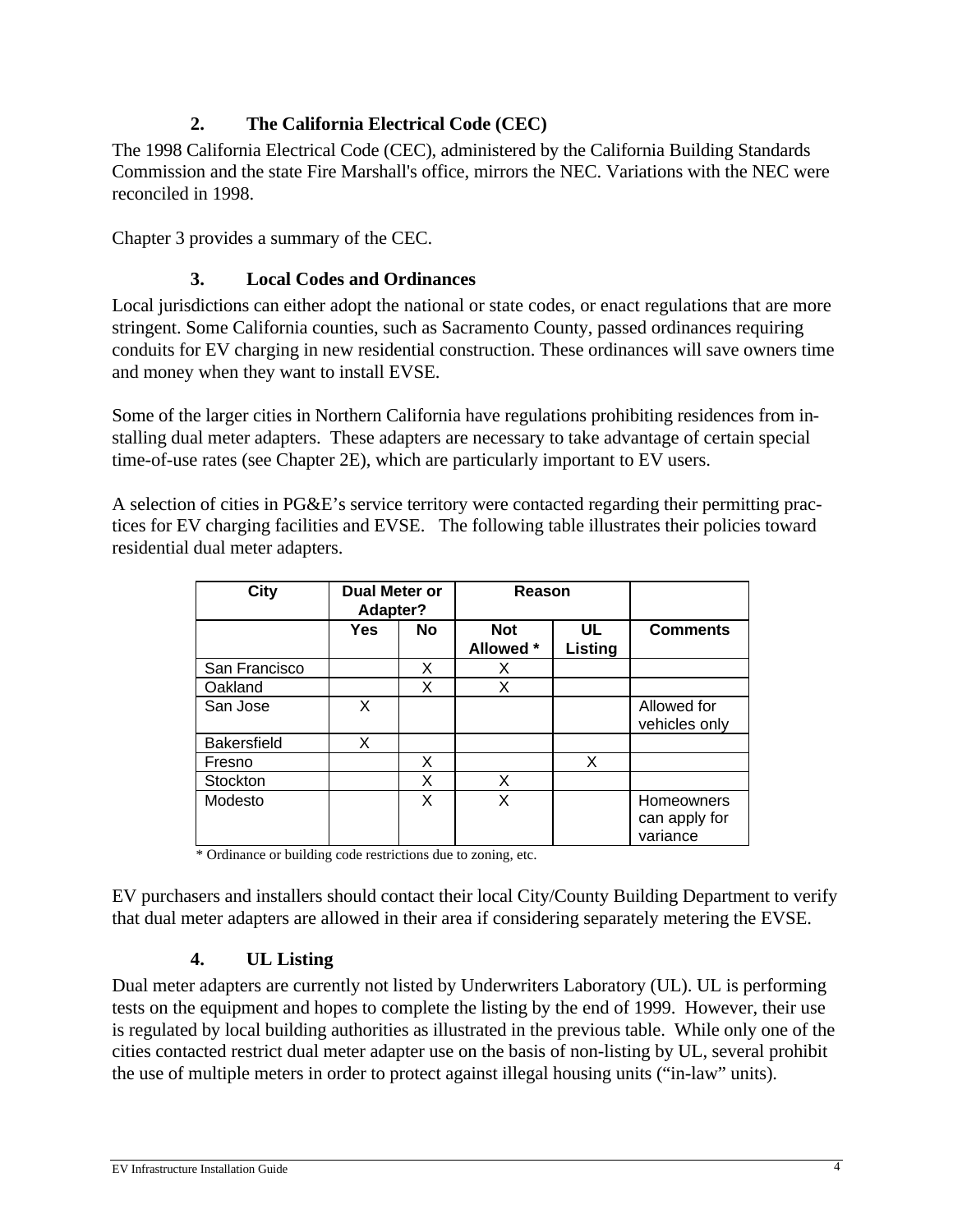#### **5. Installation Plans**

Most local jurisdictions require EV owners to submit building or electrical plans as part of the permit process. These plans can include:

- x A plan or one-line diagram showing the service panel schedule and branch circuit location
- A diagram describing the ventilation system, including location of the EVSE, air inlet, and exhaust fan may be required when EV batteries requiring ventilation are used.

#### **6. Equipment Certification**

The local building inspector will verify that components are approved, or UL-listed and labeled. According to NEC, *approved* means "acceptable to the authority having jurisdiction."

# **B. EV Charging Levels**

EV charging is performed at three voltage and current levels. The levels are defined to meet the current EV's needs, to meet anticipated future technologies' needs, and to provide compatibility with the nation's electric transmission and distribution system. The 1999 *NEC Handbook* describes the three charging levels. Levels 2 and 3 require dedicated EVSE. The sections below describe each charging level in greater detail. The following table summarizes the electrical requirements of the three charging levels.

|                | Voltage | Current | <b>Power</b> | Freq. | <b>Phase</b> | <b>Standard</b>    |
|----------------|---------|---------|--------------|-------|--------------|--------------------|
|                | (VAC)   | (Amps)  | (kVA)        | (Hz)  |              | Outlet             |
| <b>Level 1</b> | 120     |         | 1.44         | 60    | single       | <b>NEMA 5-15R</b>  |
| <b>Level 2</b> | 208/240 | 32      | 6.7/7.7      | 60    | single       | <b>SAE J1772/3</b> |
| Level 3        | 480     | 400     | 192          | 60    | three        | N/A                |

# **1. Level 1 Charging**

Level 1 charging uses a common 120-volt, single-phase outlet for a three-prong grounded (NEMA 5-15R) connector with ground-fault circuit interrupt. Level 1 charging requires 8 to 14 hours to fully charge a vehicle, depending on the EV and battery type. One advantage of Level 1 charging equipment is that it eliminates the need for upgrades to the current electrical service. The main disadvantage is that it is insufficient to provide a full charge to an EV within 4 to 6 hours.

Level 1 charging electrical specifications include:

- $\bullet$  120-volt ac single-phase maximum nominal supply
- 12 amps maximum continuous current with 15 amps (minimum) branch circuit protection

The maximum continuous current and branch circuit protection values are based on compatibility with the existing electric supply infrastructure.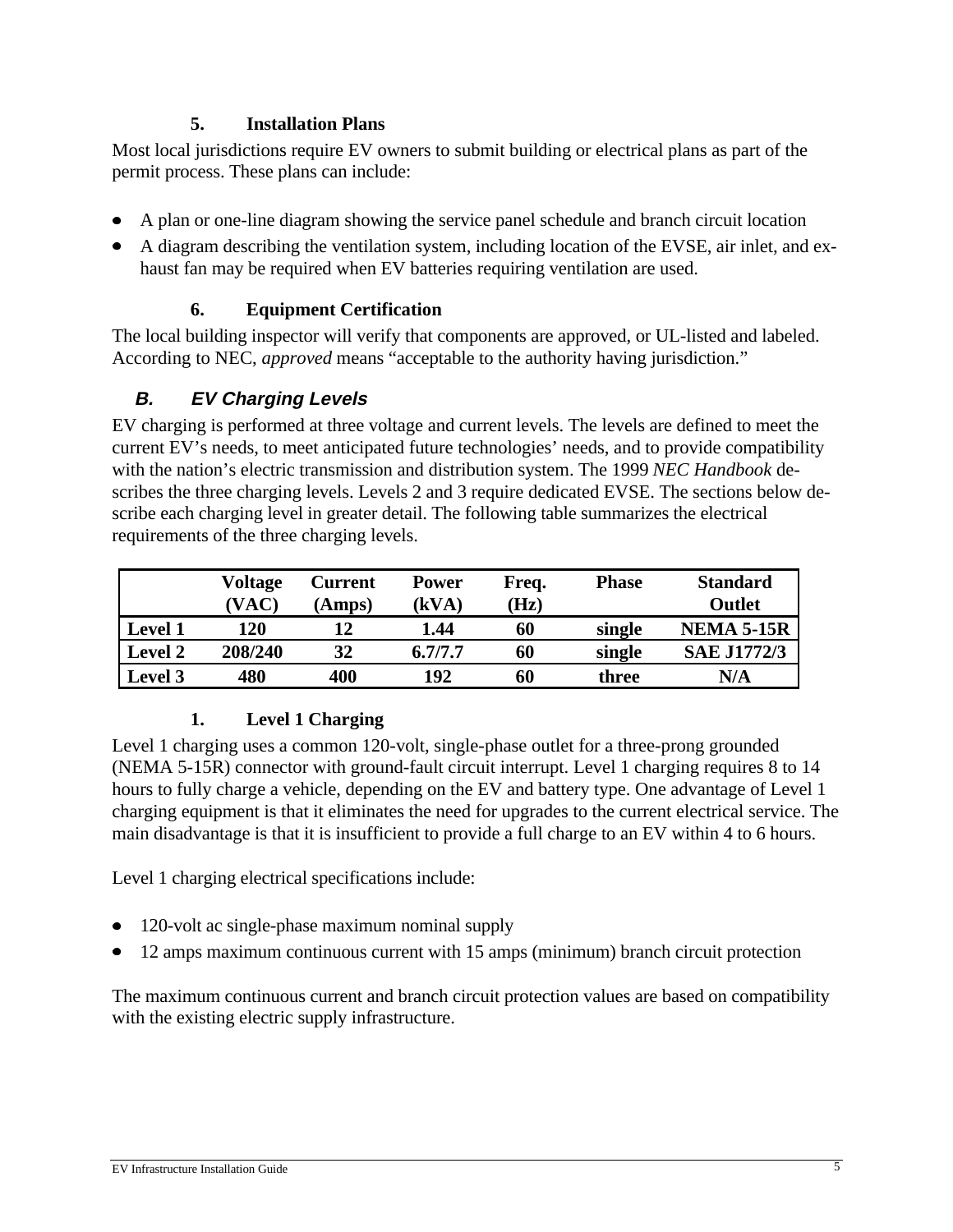#### **2. Level 2 Charging**

When using Level 2 charging, an EV can be charged in 4 to 6 hours, depending on the EV, battery type, and capacity.

Level 2 charging electrical specifications include:

- 208-240 volts ac single-phase maximum nominal supply
- 32 amps maximum continuous current with 40 amps branch circuit protection

Other required features for Level 2 charging include grounding or electrical isolation, personnel protection from shock, a no-load make/break interlock, and a safety breakaway for the cable and connector.

#### **3. Level 3 Charging**

Level 3, or fast charging, requires high levels of voltage and current to replenish more than half of an EV's battery capacity in as quickly as ten minutes. Tests of Level 3 charging have taken place and a commercial charger was recently made available. However, there are no public charging sites using Level 3 charging in PG&E's service territory as of March 1999.

Level 3 chargers use a 480-volt ac, 400-amp, three-phase electrical service and require the same safety features as Level 2 EVSE.

#### **C. Charger Technologies: Conductive and Inductive**

Currently there are two technologies being used to connect EVs to the EVSE: conductive and inductive. Both are available for all levels of charging.

EVs will only use one of these technologies since they are incompatible. A vehicle using one technology typically cannot be connected to a charger with the other technology because they employ different connectors. Each technology has its strengths and weaknesses as listed in the following table:

| <b>Issue</b>             | <b>Inductive</b>            | Conductive                   |  |
|--------------------------|-----------------------------|------------------------------|--|
| <b>Safety</b>            | No difference               | No difference                |  |
| <b>Energy Efficiency</b> | Not as efficient as conduc- | More efficient               |  |
|                          | tive charging               |                              |  |
| Cost                     | Complexity of system makes  | Simpler system makes it less |  |
|                          | it more expensive           | expensive                    |  |

#### **1. Conductive Technologies**

Conductive charging uses physically connecting contacts, similar to methods used by common appliances. It is the method used by most on-board chargers, or systems that place the charging circuitry and control on the vehicle. The connector for these systems is usually a butt-type connector.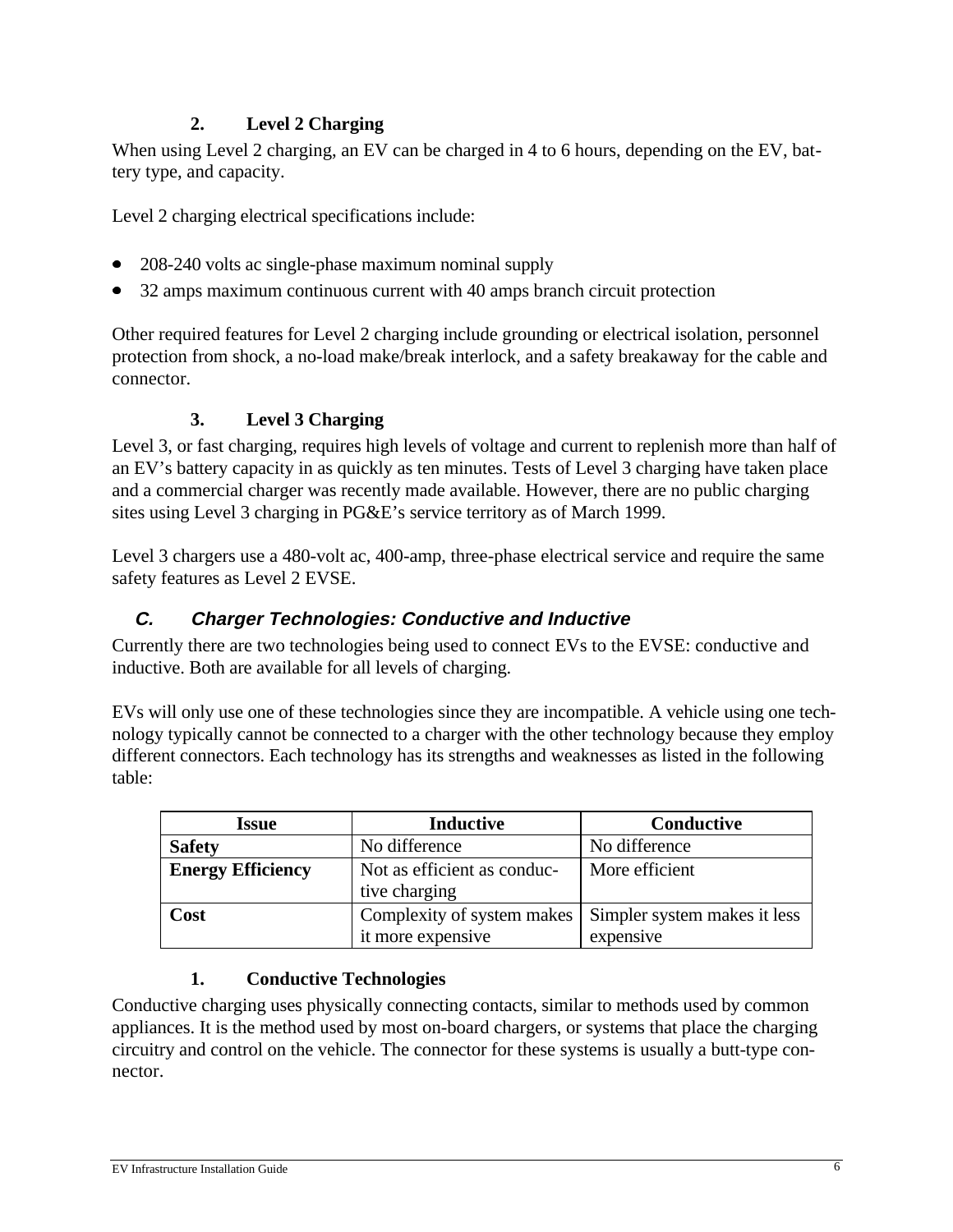Some off-board chargers, or systems that place the charging circuitry and controls off-board the vehicle in a charging stand, also use conductive coupling. In this case, the charger communicates with the battery and vehicle electronics over the communications wiring in the connector.

#### **2. Inductive Technologies**

Inductive charging systems transfer ac power by magnetically coupling a primary winding on the supply side to a secondary winding on the vehicle side. Current flows through the primary inductor coil, or paddle, and the resulting magnetic flux induces an alternating current through the magnetic field and across the secondary coil, completing the circuit. The ac current is converted to dc for storage in the vehicle battery.

Inductive chargers keep most of the charging circuitry and controls in an off-board charging stand, and communicate with the battery and vehicle electronics via infrared or radio frequencies.



#### **Figure 2: Conductive and Inductive Level 2 Connectors**

# **D. Charging Equipment Currently Available**

As of March 1999, the following EVSE are available in PG&E's service territory (listed by manufacturer):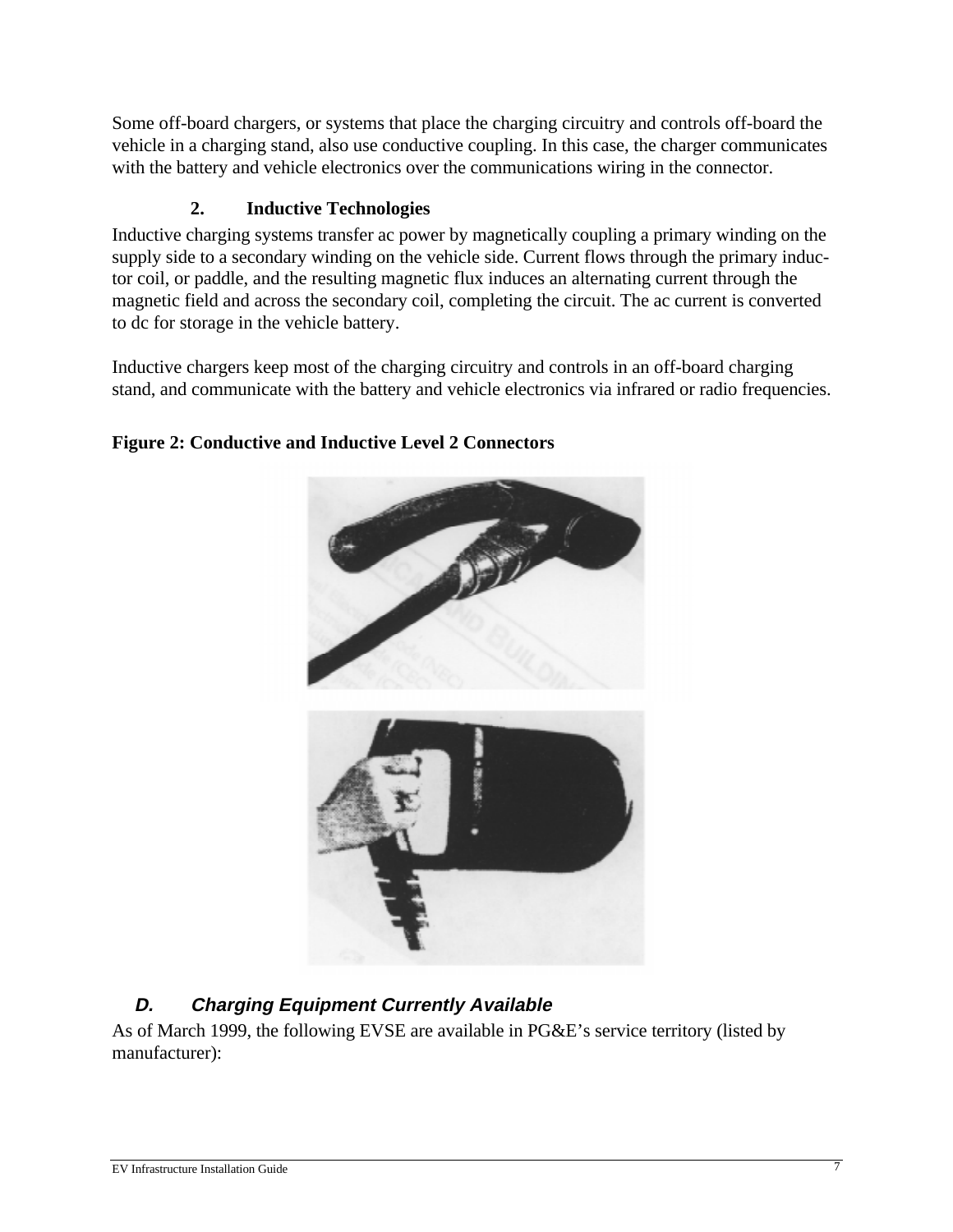**• AVCON Product Name**: EV Power Pak **Charging Type**: Conductive **Charging Level**: Level II **Price:** \$295 **Contact**: Kristine Todryke, AVCON - 800/433-7642 **Comments**: Price includes shipping and handling

#### **•** Aerovironment

**Product Name**: PosiCharge **Charging Type**: Conductive **Charging Level**: Level III (fast charge) **Price**: Model PC 60100 (60 kW) - \$40,000 available with 240v and 480v utility connections; (120 kW) - \$80,000 available with 240v and 480v utility connections **Contact**: Jon Bertolino, Sacramento Municipal Utility District (SMUD), 916/732-6980 for Northern California and Nevada; Marc Cortez, Aerovironment, 626/357-9983 x311 for Southern California and Arizona **Comments:** The 60 kW unit has a UL listing but the 120 kW unit does not. Aerovironment also offers battery management systems (BMS) for OEM electric vehicle and EV conversions so they

can use PosiCharge. The cost of a BMS unit starts at \$2,200.

x **Electric Vehicle Infrastructure, Inc. (EVI)**

**Product Name**: Model ICS-200B **Charging Type**: Conductive **Charging Level**: Level II **Price**: Model ICS-200B, single outlet, wall mounted - \$1,800; Model ICS-200B, single outlet with pedestal - \$2,205; Model ICS-200B dual outlets, with pedestal - \$4,120 **Contact**: Edison EV - 888/890-GOEV or ETEC - 888/383-2387 **Comments:** EVI 's chargers can come with additional options

**•** General Motors ATV

**Product Name**: Magne Charge **Charging Type**: Inductive **Charging Level**: Level II **Price**: Wall mounted unit - \$1,995; Floor/pedestal unit - \$3,285 **Contact**: Edison EV - 888/890-GOEV **Comments:** Chargers are 7.5 kW. GM ATV has a fast charger in demonstration but not available for purchase.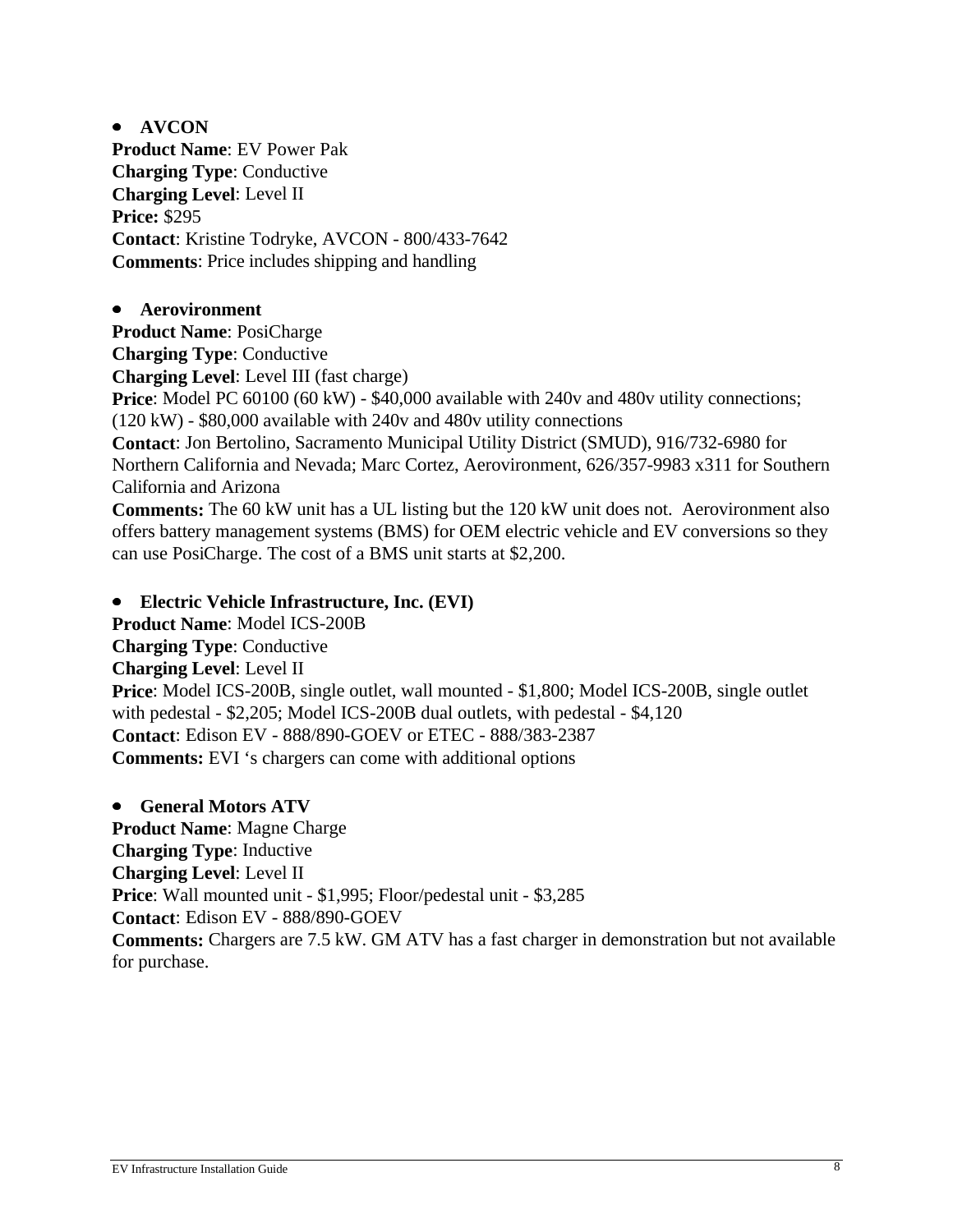#### **•** Lockheed Martin

**Product Name**: 14.4 kW Conductive Charger Station **Charging Type**: Conductive **Charging Level**: Level II **Price**: Not available. See comments below **Contact**: Edison EV - 888/890-GOEV or ETEC - 888/383-2387 **Comments:** The charger is included with the purchase of Chrysler's EPIC minivan only and not available for general purchase.

**•** Norvik **Product Name**: Minit Charger **Charging Type**: Conductive **Charging Level**: Level II and Level III (fast charge) **Price**: Ranges from \$35,000 for a 35 kW charger to \$125,000 for the 250 kW fast charger. **Contact:** Janet Vogt, Norvik Traction, Inc., 905/828-7700 **Comments:** Price varies depending on model features

• **SCI Systems Product Name**: Stylized Wall Mount; Pedestal **Charging Type**: Conductive **Charging Level**: Level II **Price:** Stylized Wall Mount, single outlet - \$1,800; Pedestal, single outlet - \$2,695; Pedestal, dual outlets - \$3,995 **Contact**: ETEC - 888/383-2387 **Comments**: Custom configurations are available

# **E. PG&E EV Rates**

PG&E offers special rates to encourage EV market development and electricity use during nighttime, off-peak hours when the utility has surplus distribution capacity. EV charging is a natural match for time-of-use rates since most EV users—in both residences and fleets—find that the most convenient (and sometimes the only) time to charge their vehicle is overnight.

There are two options available to homeowners seeking to use TOU rates. First, the entire house—including the EVSE—can be metered under the special EV rates (see below). An alternative is to meter the EVSE separately from the rest of the house. To accommodate this, a second meter panel or a special dual-meter adapter is required. The adapter may not work in all residential installations. In such cases, the customer may have to pay a licensed electrician to install a second meter conforming to local jurisdiction or utility requirements. When the customer has the meter installed, requirements for city permits and inspections apply (see section on local regulations).

PG&E's rate schedule E9 is based on time-of-use and season. Residential customers have the option of selecting one of two rates from rate schedule E9, depending on their meter set-up. Rate E9A applies to electricity used in the entire residence, including the EV and does not require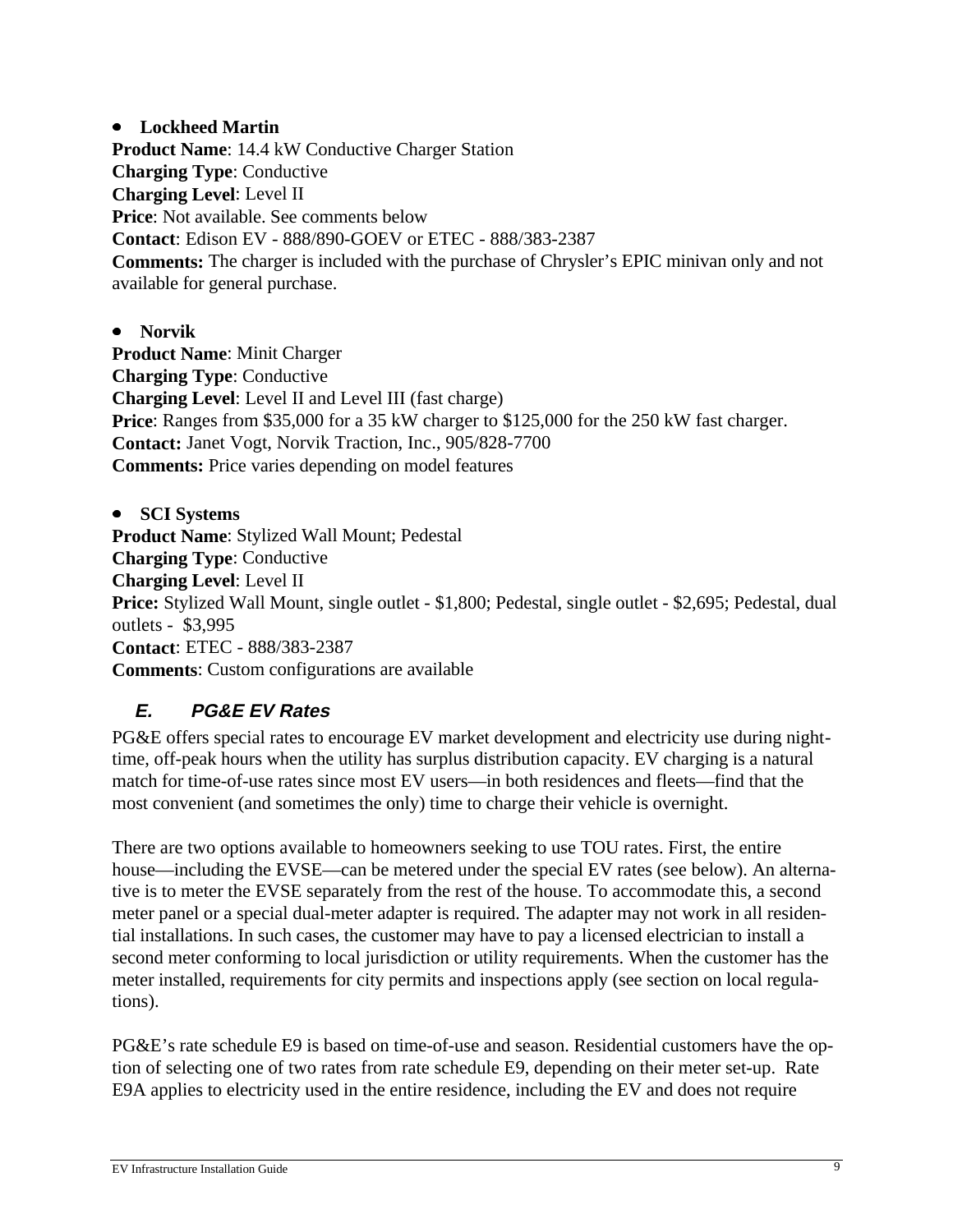separate meters. Rate E9B requires separate meter or a dual meter adapter since it applies only to electricity used by the EV. PG&E representatives are available to review the rates with EV owners and EVSE installers and discuss specific energy use issues and patterns that will assist in choosing the most cost-effective E9 rate option. The E9 rates are as follows:

![](_page_16_Figure_1.jpeg)

*Summer (May 1 through October 31)*

In addition to the energy charges, rate E9 contains a daily meter charge and a daily minimum energy charge. To be consistent with other residential customer rate schedules, E9 customers receive a rate reduction bond credit and rate E9A customers receive a specific credit for usage for up to the baseline allocation they are entitled, which is based on climate zone.

EV buyers should review the most current E9 rates and options by requesting a copy of the rate schedule from PG&E , or downloading a copy from the company's website at *www.pge.com*. Call PG&E's Customer Service Call Center at 800-743-5000 or the Clean Air Transportation Hotline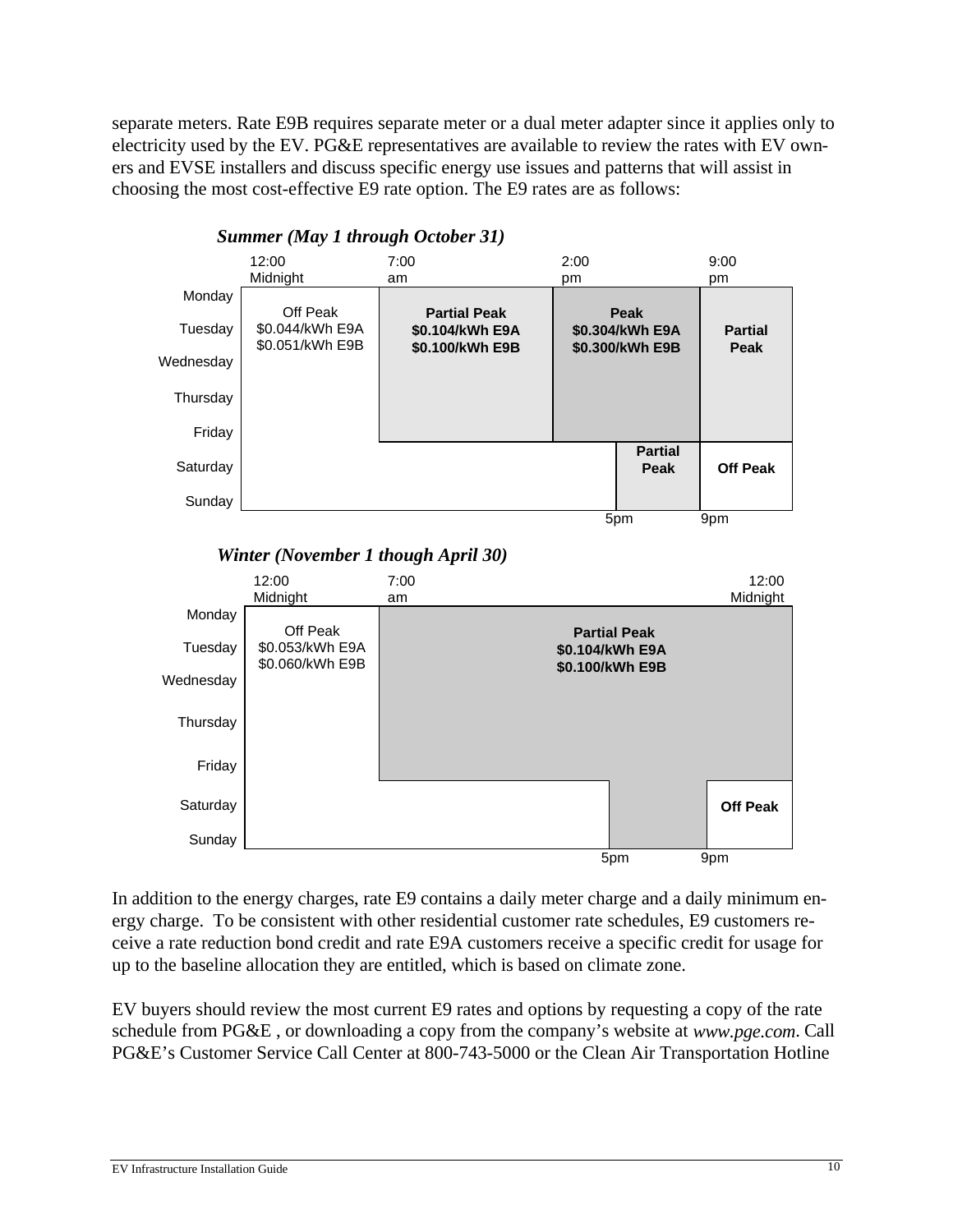at 800-684-4648 to receive additional information on the E9 rate schedule or to set up the E9 rate schedule at their residence.

If a residential customer can use dual meters or a dual meter adapter and chooses rate E9B, the dual meter set-up will be similar to the following graphic.

**Figure 3: Options for Installing Dual Meter Adapters (Where Allowable)**

![](_page_17_Figure_3.jpeg)

**2nd Panel with Meter**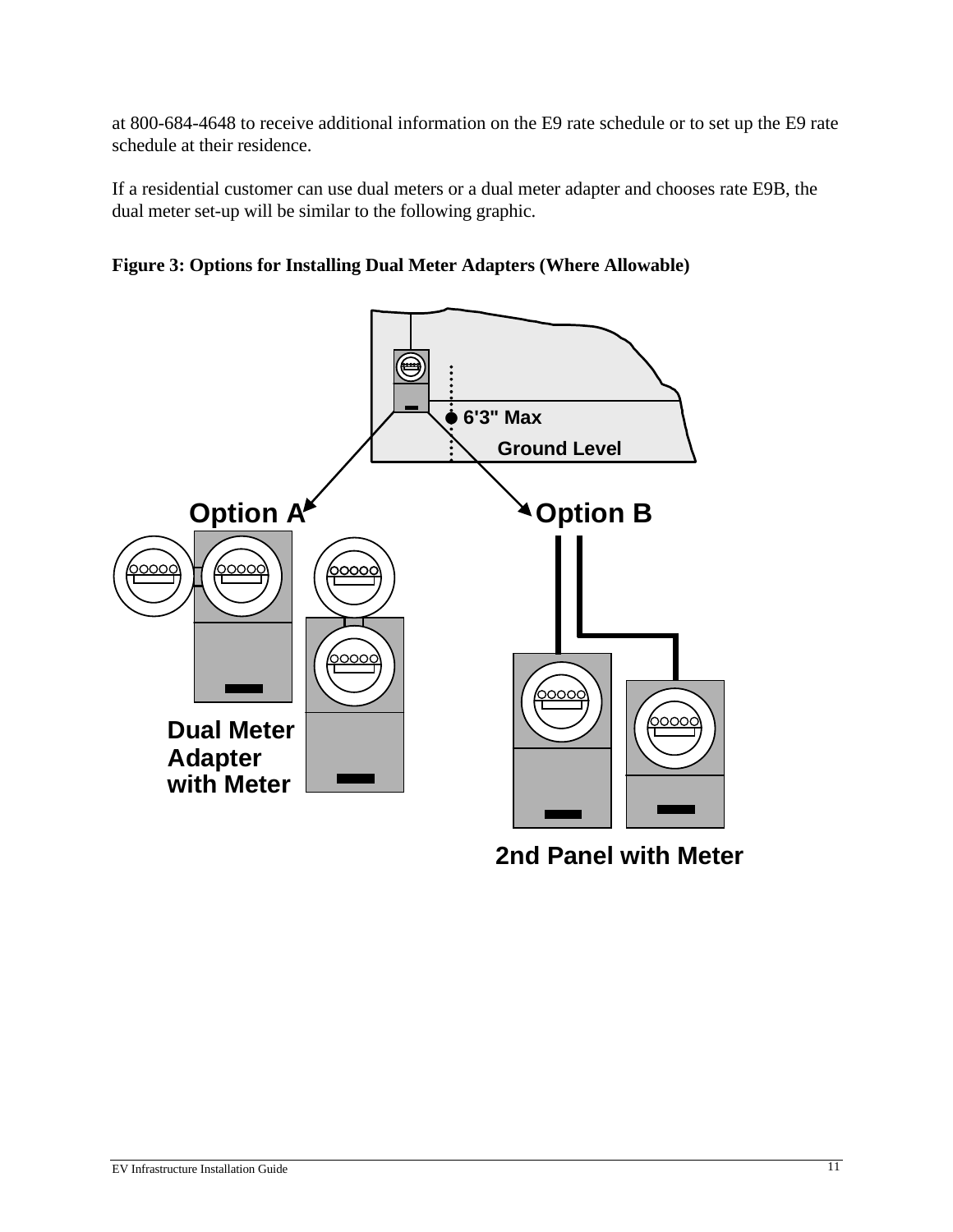# **3. CODE REQUIREMENTS FOR INSTALLING EVSE**

As with any electrical installation, EV charging infrastructure is governed by various federal, state, and local building codes and requirements. In PG&E's service territory, the National Electrical Code (NEC), the California Electrical Code (CEC), and the California Building Code (CBC) are standards for local jurisdictions to follow to ensure the safe operation of equipment. As mentioned earlier, these codes are minimum standards, and some municipalities impose additional safeguards.

EVSE installations require building permits. Permit costs vary by municipality, and a service panel upgrade will add to the cost.

Currently, only Level 1 and Level 2 charging are allowed for personal use. The NEC and the CEC both require that all components (materials, devices, fittings, etc.) be listed or labeled. However, because some of the EVSE on the market today are still undergoing UL evaluation prior to UL listing and approval, installers are advised to contact local building officials if questions arise concerning equipment usage.

#### **A. EVSE Used in Level 1 Installations:**

The following code and regulatory issues are associated with the use of Level 1 EVSE:

- *Cords and Plugs:* The EVSE can be fastened in place or be cord-and-plug connected, but it should have no exposed live parts (CEC §625.13) and must be grounded (CEC §625.24).
- *EV Connectors:* (For Conductive Connection Only) Connectors shall be polarized, protected by double insulation, and non-interchangeable with receptacles in other electrical systems; made to avoid inadvertent contact between the user and live parts; designed to prevent unintentional disconnection; and have a grounding pole which connects first and disconnects last (CEC §625.9). The charger or vehicle manufacturer normally supplies this cable and connector to match the connector on the vehicle.
- *Markings:* All EVSE must be marked "For Use With Electric Vehicles" (CEC §625.15).
- *Overcurrent Protection:* EVSE feeders and branch circuits must be sized for continuous duty and have a rating no less than 125% of the maximum load of the EVSE. Where noncontinuous loads are supplied from the same feeder or branch circuit, such as the ventilation system, the overcurrent device must have a rating no less than the sum of the noncontinuous loads plus 125% of the continuous loads (CEC §625.21). For Level 1 charging, either a 15 or 20 amp single-pole circuit breaker at the beginning of the circuit, located in the meter-panel breaker section, will meet this requirement. Note that with a 15 to 20 amp circuit breaker, charging at 12 amps will overload the circuit if an additional 4 to 9 amp load is also on the branch.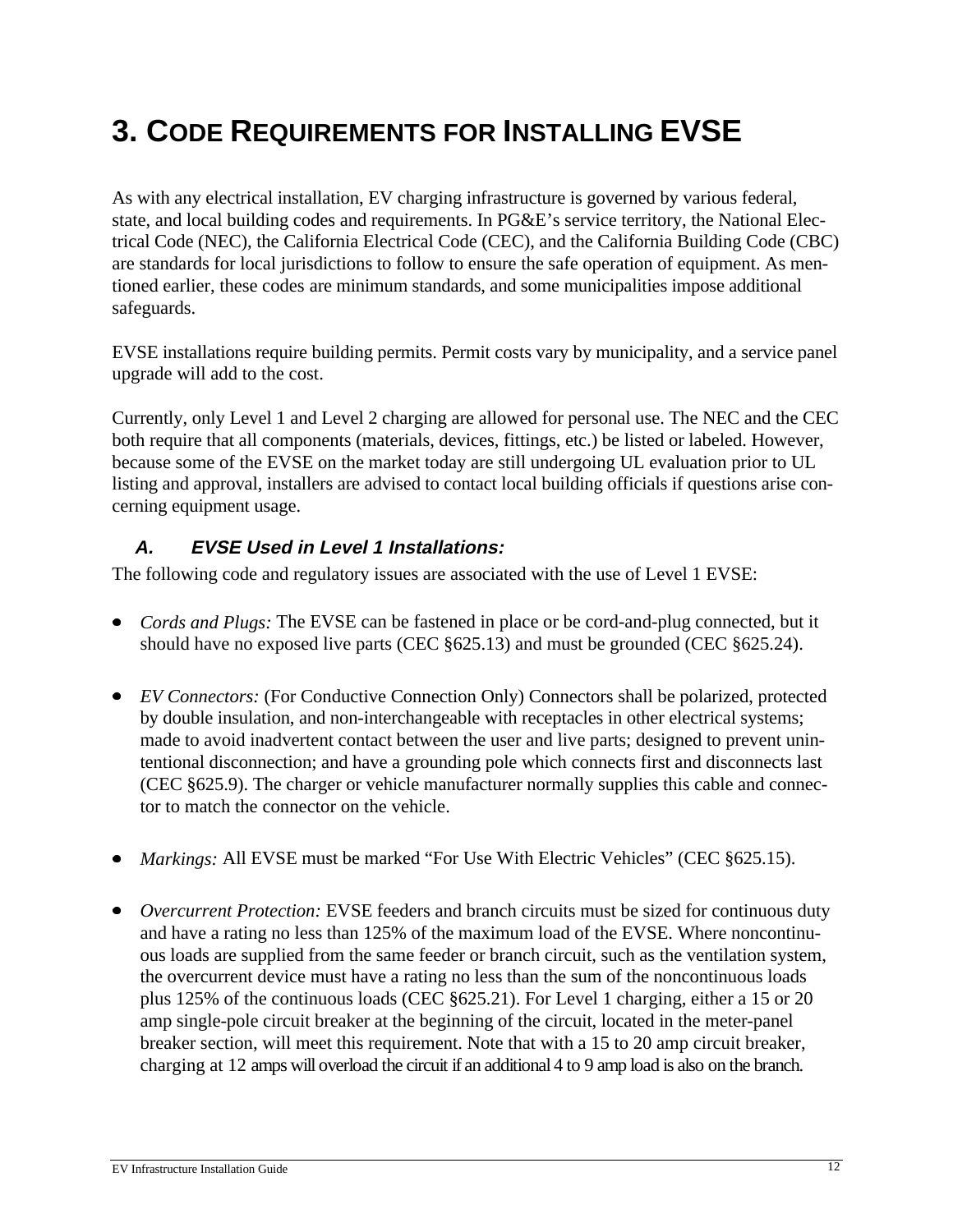- *Receptacle and Wall Plug:* A standard 15 or 20 amp residential wall plug and receptacle are acceptable for Level 1 charging. The receptacle should be wired with the correct polarity and a safety ground. (Depending on local code requirements and type of EV charging equipment installed, most charging equipment will be directly wired, eliminating the need for an in-wall receptacle.)
- *Personnel Protection:* The 1999 NEC has been modified to address this issue. According to the NEC, the EVSE shall have a listed system of protection against electric shock of people using the equipment. The personnel protection system shall be made up of listed protection devices and construction features. Regarding cord-and plug-connected EVSE, the interrupting device of a listed personnel protection system shall be provided and be an integral part of the attachment plug or be located in the power supply cable not more than 12 inches from the attachment plug. The change from the 1996 NEC is that personnel protection systems replace ground fault current interruption (GFCI) devices for protection from shock (NEC §625.22). The 1998 CEC still mirrors the language of the 1996 NEC (CEC §625.22).
- *Electricity Back-Feed to Residence Prohibited:* The EV must not be used as a standby power supply for the house, and a means must be provided to prevent power backfeed to the residence (CEC §625.25).

# **B. EVSE Used in Level 2 Installations**

The code and regulatory requirements that affect Level 2 EVSE (apart from those listed in the section on Level 1 EVSE) include:

- *Overcurrent Protection*: To meet the loads associated with Level 2 charging, a minimum 40 amp, two-pole circuit breaker at the beginning of the circuit located in the meter-panel breaker section will be necessary if no additional loads are on the circuit.
- *Safety Switch*: For EVSE rated at more than 60 amps or more than 150 volts to ground, a means of disconnect must be installed in a readily accessible location and within sight of the electric charging connector. If the disconnect is not in sight of the equipment, it must be capable of being locked in the open position (CEC §625.23). Depending on local code requirements, a fused switch may be needed if the switch is not readily accessible, or is not visible from the main panel.
- *Receptacle and Wall Plug*: Where the EVSE calls for an in-wall receptacle, a 50 amp, 240 volt, 3- or 4-wire wall plug configuration is required. However, most charging equipment will be directly wired, eliminating the need for an in-wall receptacle. Level 2 EV connectors are designed so that they cannot be used with receptacles for other electric equipment, and the EVSE is labeled "For Use With Electric Vehicles" (CEC §625.15, 625.16).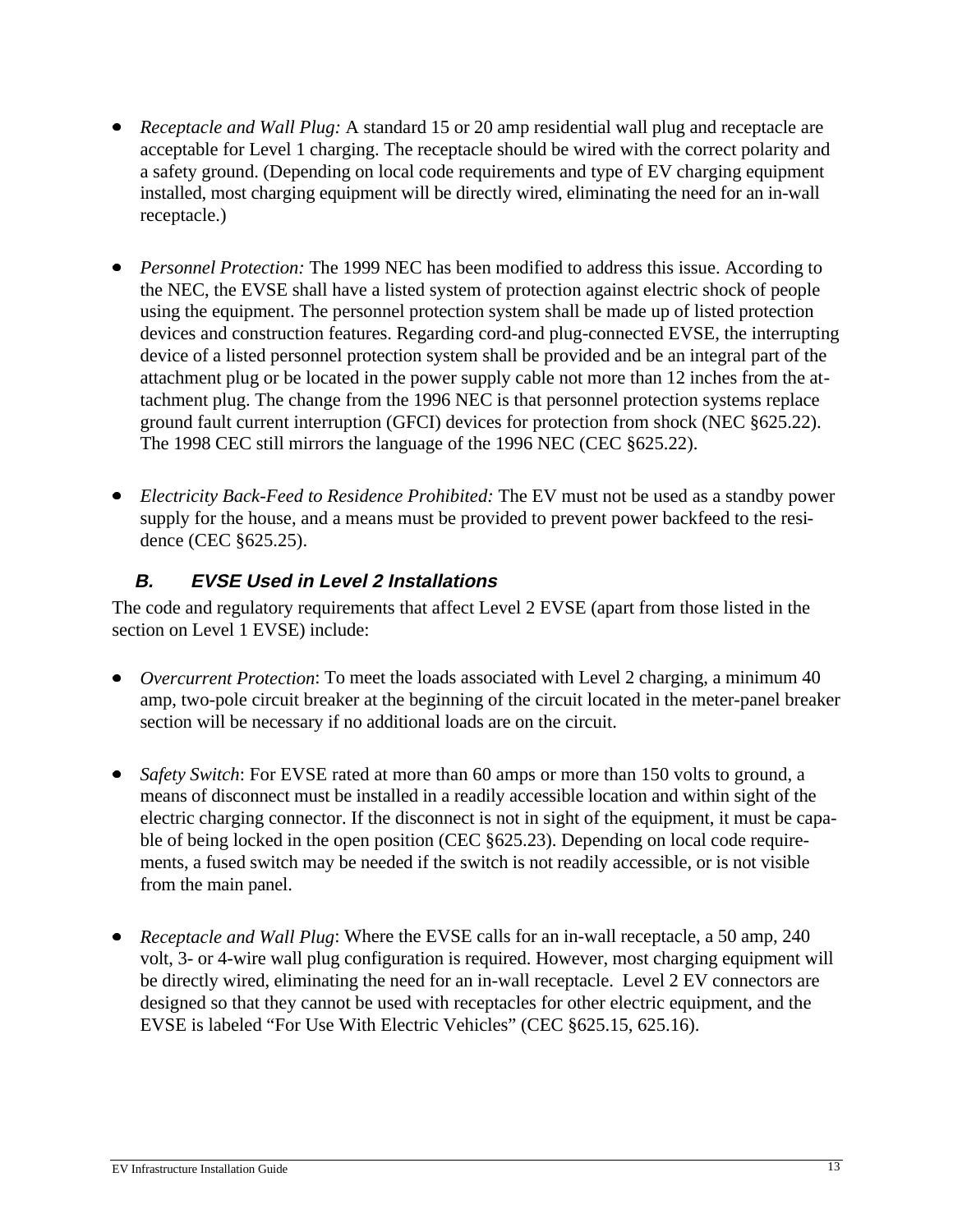- *Cables and Connectors*: EV charging cables must not exceed 25 feet in length, and they cannot have mid-cord couplings. Cables must be type EV, EVJ, EVE, EVJE, EVT, or EVJT flexible cable. EV charging cables and connectors come with the charger (CEC §625.17). The connector must include an interlock to de-energize it when it is unplugged from the vehicle, or when it is subjected to stress that may rupture or break it, or when it becomes a shock hazard (CEC §625.18). The grounding pole for conductive connectors are the first contact made and last broken (CEC §625.9). For inductive charging, the EV and EVSE are electrically isolated, which prevents shock hazard.
- No Back-Feed of Electricity to Residence: The EV cannot serve as a standby power supply for the house, and a means must be provided to prevent power from being fed back to the residence (CEC §625.25).

#### **C. Installations Where Ventilation is Required**

The need for ventilation in indoor charging facilities is very rare. Few current EV batteries are flooded lead-acid or nickel-iron batteries, the two technologies that release hydrogen. The current industry battery standards are sealed lead-acid or nickel-metal hydride (NiMH). In the sealed leadacid batteries, hydrogen and oxygen recombine into water, eliminating the ventilation requirement. In NiMH advanced batteries, the battery electrodes absorb and store the hydrogen for later electrochemical reaction. Other new batteries such as lithium-ion and lithium-polymer advanced batteries depend on the electrochemical activity of lithium ions, a light metal, involving no gases. Very few batteries will require ventilation during charging.

In the few circumstances where non-sealed batteries are used, electrolysis (the separation of water into hydrogen and oxygen) can be caused when a flooded lead-acid or a nickel-iron battery is fully charged and additional current is added to the battery. The gas mixture is potentially explosive in certain concentrations, therefore ventilation is required when such batteries are charged in enclosed spaces. Since hydrogen is lighter than air and therefore rises, ventilation must be provided above the EV if it is charged in an enclosed garage. The lower flammability limit (LFL) of hydrogen in air is a 4% mixture by volume; locations are classified as hazardous wherever 25% of the hydrogen LFL (a 1% hydrogen/air mixture) is exceeded.

Even though the newer generation of batteries have overcome the need for ventilation, both the NEC and CEC have provisions for ventilation when the situation warrants. California includes the ventilation requirements and table in the California Building Code (CBC §1202.2) and as of 1998, in the California Electrical Code as well (CEC §625.29). The ventilation table provided below is taken from the CEC. When a ventilation system is installed, receptacles and power outlets should be marked "For Use with All Electric Vehicles." When ventilation is not provided, the EVSE, receptacles, and power outlets must be clearly marked "For Use Only with Electric Vehicles Not Requiring Ventilation." The following table is based on CEC Table 625-29(c). "Minimum Ventilation Required in Cubic Feet per Minute (cfm) for Each Parking Space Equipped to Charge an Electric Vehicle."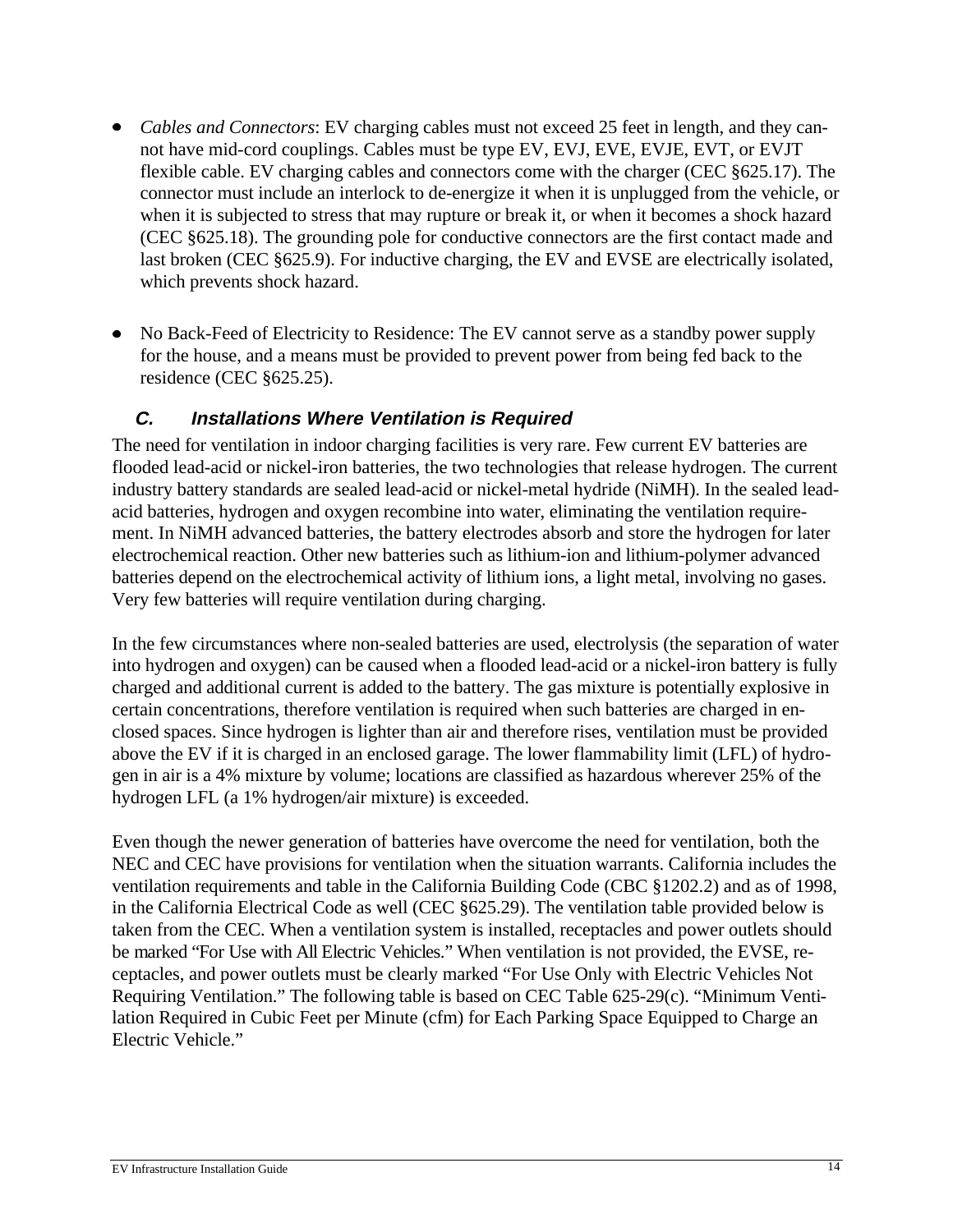| <b>Branch</b><br><b>Circuit</b> | <b>Branch-Circuit Voltage</b> |                |                                     |                                |       |                                |                                |
|---------------------------------|-------------------------------|----------------|-------------------------------------|--------------------------------|-------|--------------------------------|--------------------------------|
| Ampere<br><b>Rating</b>         |                               |                | 3 Phase                             |                                |       |                                |                                |
|                                 | 120 V                         | 208 V          | 240 V<br><b>or</b><br>120/<br>240 V | 208 V<br>or<br>208 Y/<br>120 V | 240 V | 480 V<br>or<br>480 Y/<br>277 V | 600 V<br>or<br>600 Y/<br>347 V |
| 15                              | 37                            | 64             | 74                                  | --                             | --    | $-$                            | --                             |
| 20                              | 49                            | 85             | 99                                  | 148                            | 171   | 342                            | 427                            |
| 30                              | 74                            | 128            | 148                                 | 222                            | 256   | 512                            | 641                            |
| 40                              | 99                            | 171            | 197                                 | 296                            | 342   | 683                            | 854                            |
| 50                              | 123                           | 214            | 246                                 | 370                            | 427   | 854                            | 1066                           |
| 60                              | 148                           | 256            | 296                                 | 444                            | 512   | 1025                           | 1281                           |
| 100                             | 246                           | 427            | 493                                 | 740                            | 854   | 1708                           | 2135                           |
| 150                             |                               | $\overline{a}$ | $-$                                 | 1110                           | 1281  | 2562                           | 3203                           |
| 200                             | --                            | $-$            | $- -$                               | 1480                           | 1708  | 3416                           | 4270                           |
| 250                             | --                            | --             | --                                  | 1850                           | 2135  | 4270                           | 5338                           |
| 300                             | --                            | --             | $-$                                 | 2221                           | 2562  | 5125                           | 6406                           |
| 350                             | --                            | --             | $-$                                 | 2591                           | 2989  | 5979                           | 7473                           |
| 400                             | --                            | $-$            | $-$                                 | 2961                           | 3416  | 6832                           | 8541                           |

For other single-phase values, cubic feet per minute can be calculated by multiplying volts times amperes and dividing by 48.7: *cfm = (volts* x *amps)/48.7*.

For three-phase values, cfm can be calculated by multiplying volts by the square root of three (1.73), then by amps, and dividing by 48.7:  $cfm = (volts x \sqrt{3} x \text{ amps})/48.7$ .

Required ventilation equipment includes both supply and mechanical exhaust which intakes from, and exhausts directly to, the outdoors. The passive intake vent should be placed low on one side of the enclosed space, and the exhaust fan in the ceiling on the other side. The ventilation system must be interlocked with the EV charger to turn on when the charger starts, and should continue to operate at least five minutes after charging is completed.

# **D. Codes Governing EVSE Siting**

The following regulatory and code issues affect the placement of EVSE:

- The NEC calls for indoor EV charging receptacles/coupler to be stored or located between 18 and 48 inches above the floor.
- $\bullet$  In outdoor charging locations, chargers must be stored or located at least 24 inches above the grade. The same is true for mounting outdoor power outlets.
- All explosive materials, flammable vapors, liquids and gases, combustible dust or fibers, and materials that ignite spontaneously on contact with air should be kept away from all EVSE.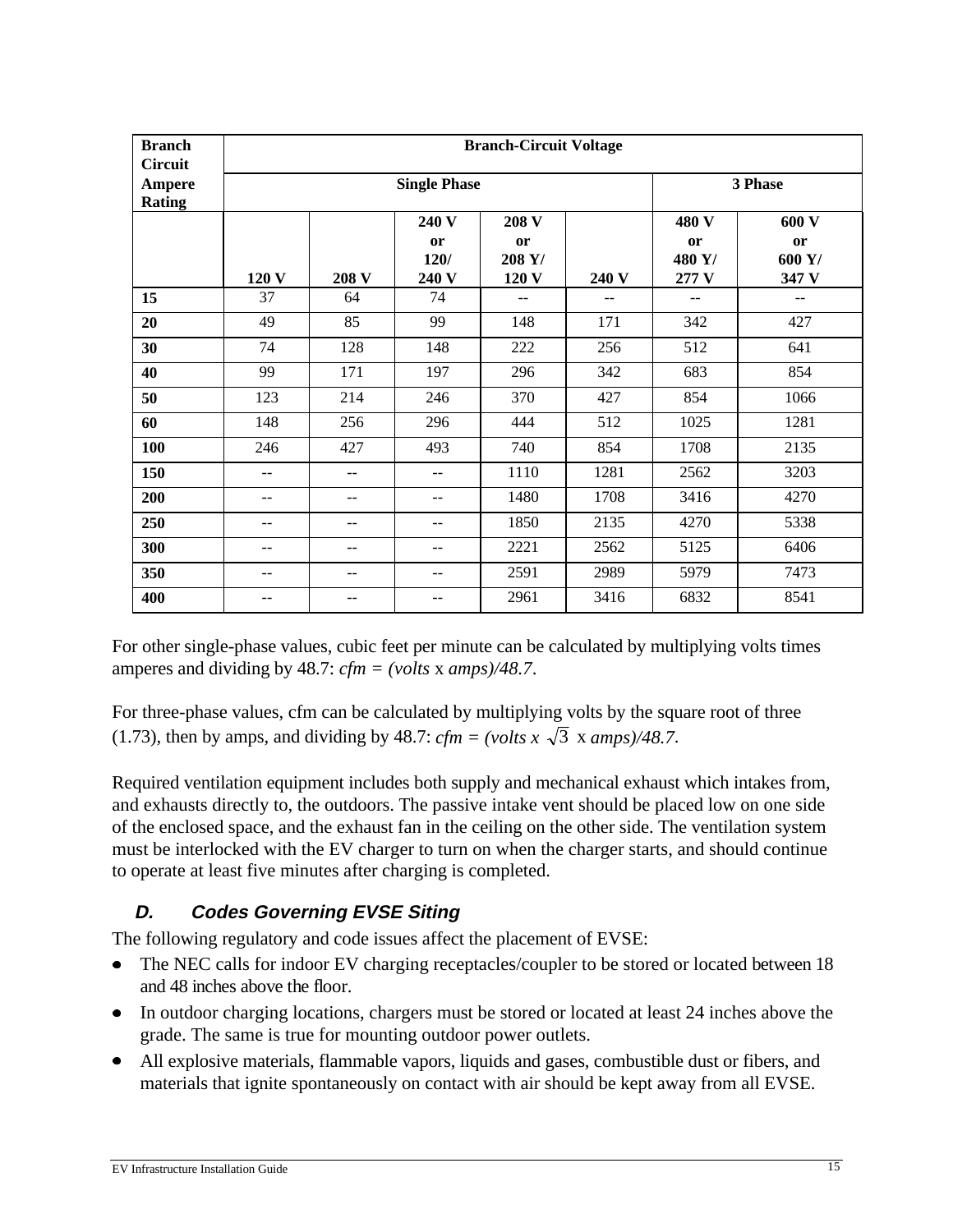The installer is referred to NEC Articles 500 to 516 (equipment and procedures for installation of electrical systems in hazardous locations) if the location has been designated as a Classified (Hazardous) Location.

# **E. Installations Located in Flood Zones**

If a charging station is in a flood zone, all chargers must be installed above the base flood elevation or waterproofed to include personnel protection so that it complies with codes for electrical equipment which may become submerged.

# **F. Required Signage**

To ensure safety and proper operation of EVSE, signs containing safety warnings have been designated by the NEC, CEC, and the EV industry through their Infrastructure Working Council (IWC).

**Figure 4: Typical Signs Used with EVSE and Charging Locations**

![](_page_22_Picture_6.jpeg)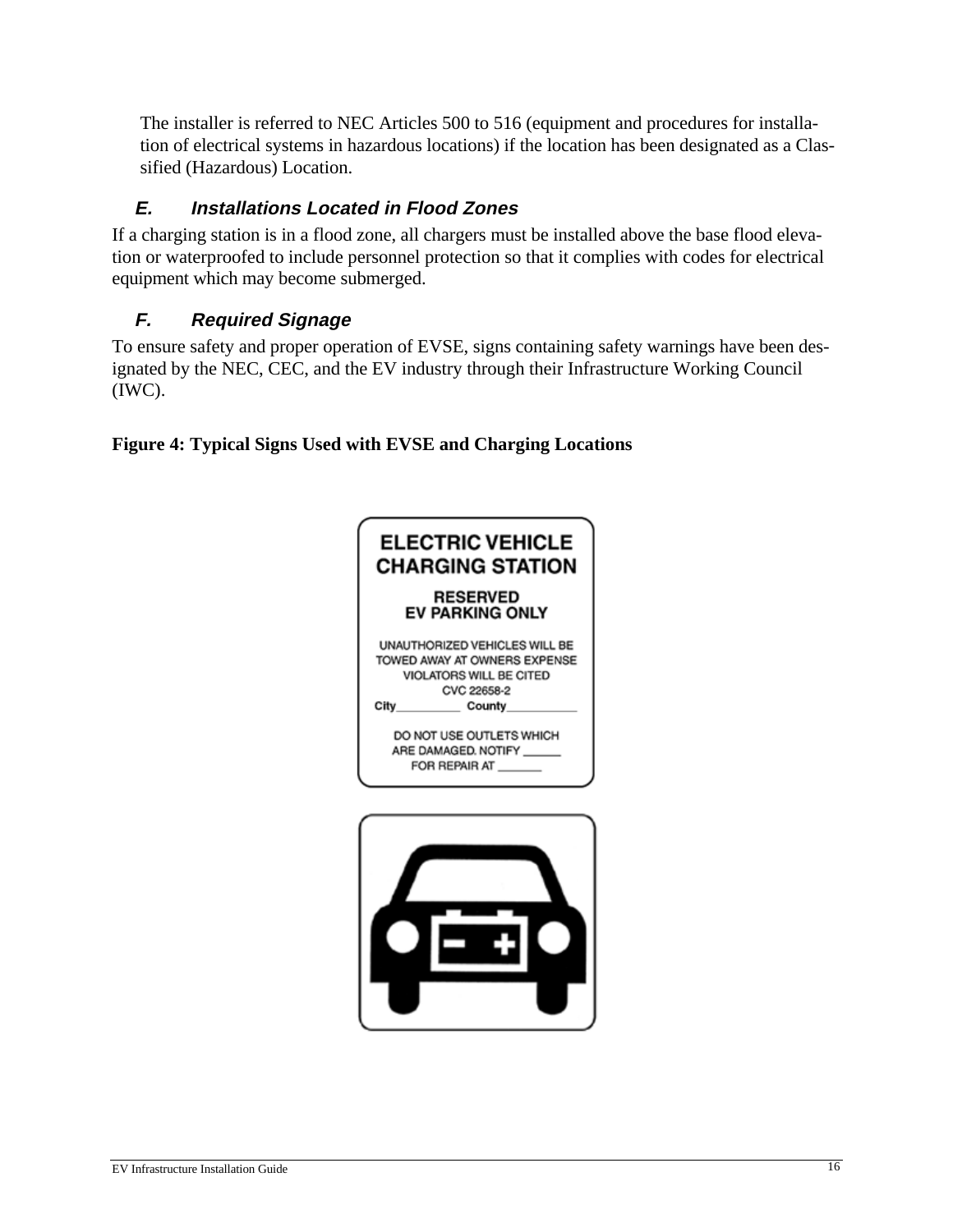# **G. Lighting Recommendations**

The NEC and CEC do not set requirements for lighting at EV charging facilities. However, designers and installers should use common sense to ensure that enough light be available for security reasons and safe operation of the EVSE. Using best practices for similar settings, a minimum of 300 lux and 30 footcandles of lighting should be provided. Additional lighting may be necessary depending on the size and importance of written instructions, special needs of operators, and the contrast of objects illuminated.

#### **H. Disabled Access**

*ADA Compliance:* Connector and receptacle heights, special curb cutouts, and disabled parking access are some of the measures that may be necessary to make a charging station fully accessible for the disabled. Each operator must assess their compliance with the federal Americans with Disabilities Act, as well as state and company policies regarding disabled access.

The State of California's Division of the State Architect has issued "Interim Disabled Access Guidelines for Electric Vehicle Charging Stations" (Policy #97-03). EV charging stations are required to be accessible because they offer a service to the general public. When EV charging is coupled with regular parking, the EV charging is considered the primary service. The following table should be used in determining the required number of accessible chargers:

| <b>Number of Chargers Pro-</b><br>vided at a Site | <b>Number of Accessible Charger</b><br><b>Spaces Required</b> |
|---------------------------------------------------|---------------------------------------------------------------|
| 1 to 25                                           |                                                               |
| $26$ to $50$                                      |                                                               |
| 51 to 75                                          |                                                               |
| 76 to 100                                         |                                                               |

A 9-foot wide space by 18-foot deep space is required. An access aisle of 5 feet on the passenger side is also required. One in every eight accessible chargers, but not less than one, should be van accessible with an 8-foot access aisle. Accessible charging spaces are not reserved exclusively for people with disabilities. It is also recommended that accessible spaces be located in close proximity to the facility they serve. For new construction, an accessible path from the charger to the other services provided at the site is required.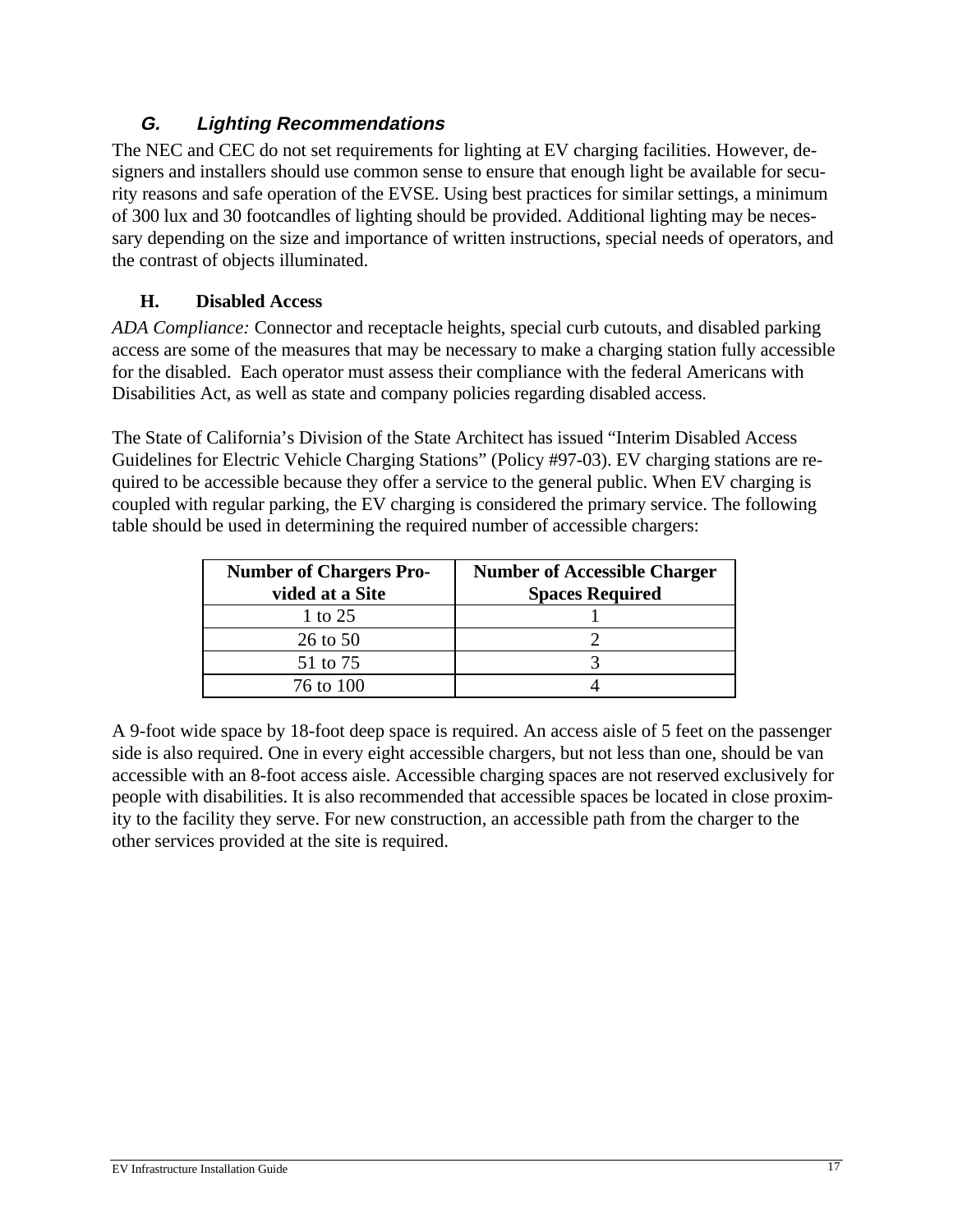# **FIGURE 5: TYPICAL SINGLE PARKING STALL LAYOUT FOR DISABLED ACCESS**

![](_page_24_Figure_1.jpeg)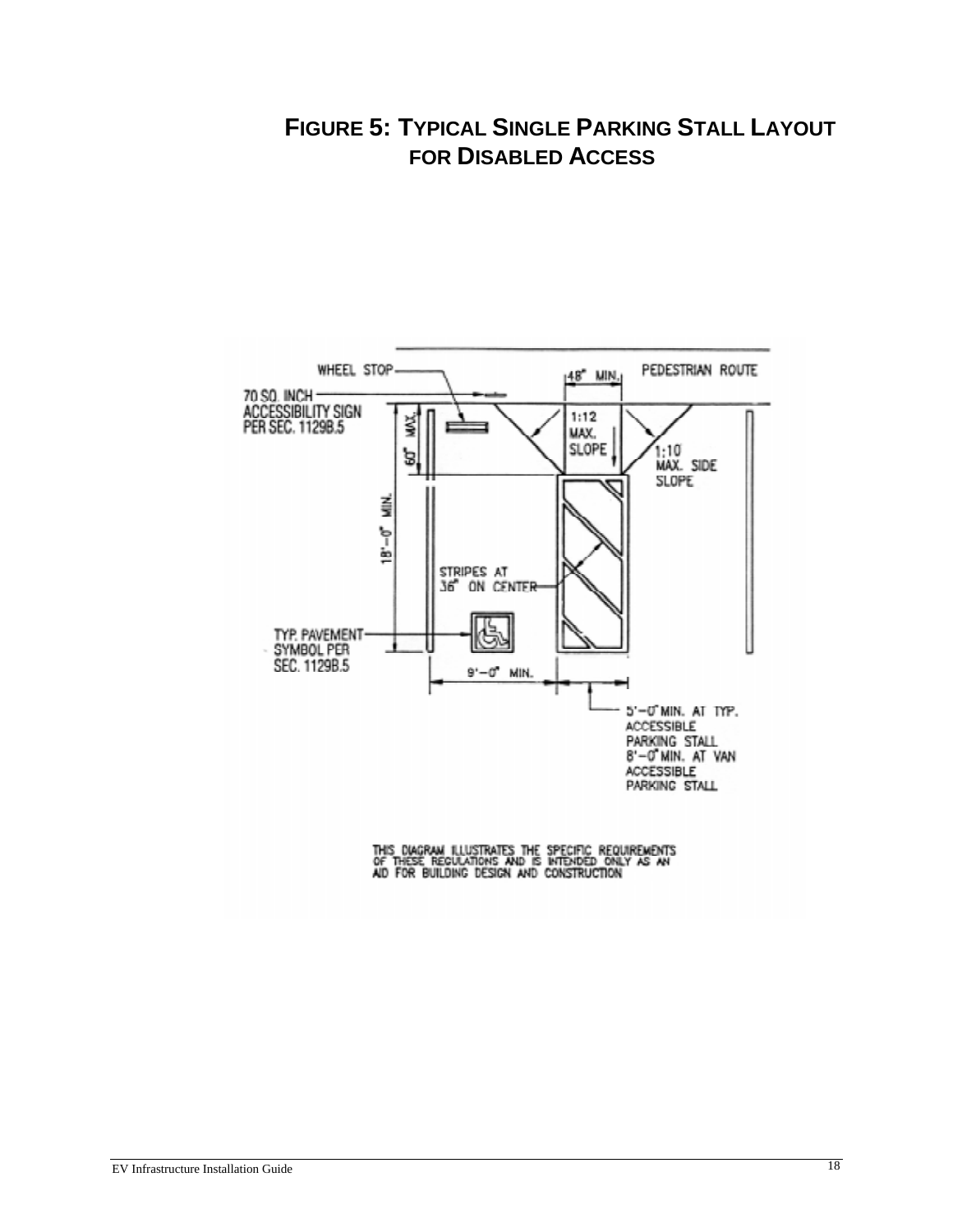# **4. EV CHARGING IN SINGLE FAMILY RESIDENCES**

Residential EV users are fortunate in that suppliers of EVs and EVSE provide substantial assistance in setting up charging infrastructure. PG&E also provides assistance to those who have questions about the adequacy of their current electrical service. In addition, electrical contractors should be familiar with technical and permitting issues. This chapter provides an overview of the necessary steps in the installation process.

As mentioned in earlier sections, charging facilities must comply with all local, state, and national codes and regulations, regardless of the type of installation, and all work requires a permit and should be handled by appropriately licensed contractors. Contractors should make sure to check with the local planning department before starting work. It is important to note that PG&E will not energize a new meter without a properly signed building inspection.

This chapter is presented as a step-by-step process that should be followed to ensure proper EVSE installation. This chapter also includes information specific to multi-family residences.

# **A. Step 1: Determine the Charging and Battery Types**

Before any equipment purchases and electrical services changes are made, the homeowner should determine the type and model of EVSE the EV manufacturer provides or specifies, and that equipment's electrical requirements. As discussed in Chapter 2, conductive and inductive charging equipment require different connectors and are installed in a different manner. The EV dealership will also know if the vehicle's battery requires ventilation during charging.

# **B. Step 2: EV Utility Rates and Meter Options**

Before installing the EVSE, contact PG&E for more information about its special EV rate schedules (see Chapter 2E *PG&E EV Rates*). It is the homeowner's responsibility to sign up for rate schedule E9 with PG&E. For the homeowner to take advantage of PG&E's E9B rate schedule, the residence must be able to separately meter EV charging. As mentioned earlier, some municipalities do not allow separate meters to be installed in a residence. Homeowners are advised to check with their city's building inspection department.

# **C. Step 3: Determine the Home's Electrical Capacity**

The installation contractor can tell the homeowner if the home has adequate electrical capacity for EV charging. Many people will want to use Level 2 EVSE due to the quicker charging times, but many older homes may not have sufficient electrical capacity. In those instances, they must add a new electrical service panel to handle the 240 volt, 40 amp Level 2 charging circuit needed for Level 2 charging. A quick survey by an electrical contractor can determine if a service panel upgrade—generally the most costly step in installing charging facilities—is necessary.

#### **D. Step 4: Determine EVSE Placement**

The following factors should be considered when determining where to place EVSE: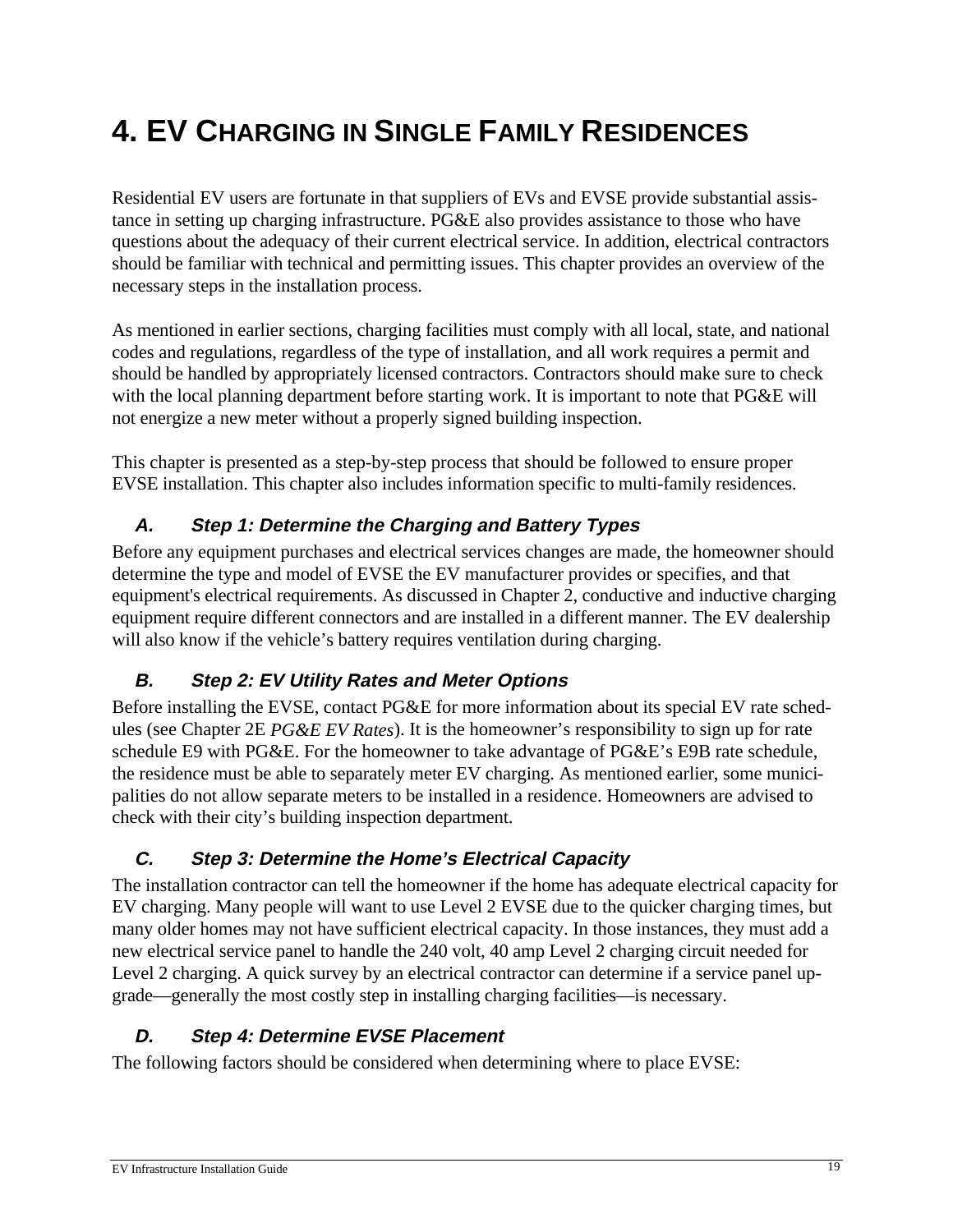#### **1. Safety Issues in Enclosed Garages**

Enclosed garages offer convenience, safety and security. Most single family residences will employ this option. Some of the factors to consider when planning an EVSE installation in an enclosed garage include:

- $\bullet$  The EV charger should be placed where the cable will stretch the shortest distance, where the user can easily reach the charger handle, and where it does not block entry or exit. Therefore, check the location of the charging port on the EV before planning the EVSE location.
- Avoid having the cords and cables cross areas with heavy foot traffic.
- If practical, use cable management to prevent accidents.
- As mentioned in Chapter 3, EVSE must not be installed near explosive material; flammable vapors, liquids and gases; combustible dust or fibers; and materials that ignite spontaneously on contact with air. See NEC Articles 500 to 516 for more information.

#### **2. Extending Electrical Service**

If a detached garage does not have electrical service, the installer should help the homeowner decide where to place the wiring for the EVSE: overhead, which is less expensive but visually less attractive option; or underground which can be more expensive but is also more attractive.

# **3. Outdoor Charging**

Charging equipment is weatherproof and can be placed outdoors, but it should be protected from damage. It is also recommended that EVSE be installed in a secure location to protect against vandalism. In addition, EV buyers should check the EV manufacturer's recommended operating and charging temperature range for the battery pack and site the EVSE accordingly. This applies to both indoor and outdoor locations.

# **E. Step 5: Drawing Up the Installation Plans**

After determining the electrical equipment needs and the optimal location of the EVSE, the next step involves drawing up precise plans for the branch circuit and EVSE installation. Part of this step involves checking that the planned installation complies with the code requirements as summarized in Chapter 3. Most importantly, local building code officials should be contacted regarding special requirements and documentation needed to obtain the permit and pass the building inspection. Then, the EV buyer should select a currently licensed electrical contractor.

The contractor will help draw up any installation plans to be submitted as part of the permit applications. For a residential permit, most jurisdictions require a drawing that shows:

- The electrical panel schedule
- The wiring of the new branch-circuit, including the meter, charger, and all receptacles
- If ventilation is required, the location of the vent fan, its specifications, and air inlet and air flow in cubic feet per minute
- The location of the EVSE in the garage and any potential hazards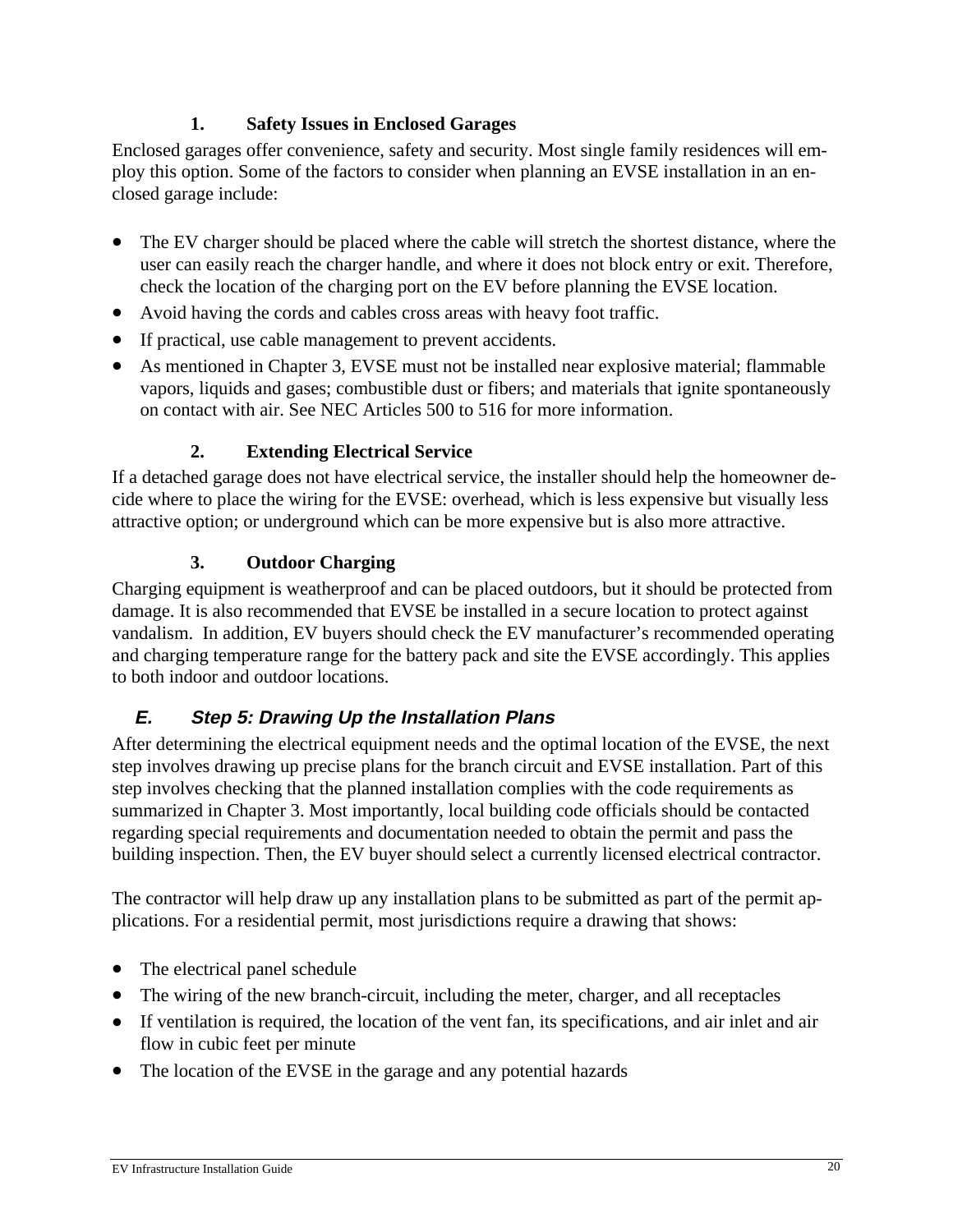The installation plan should be detailed enough for the local code official to determine that the installation meets code requirements, is safe, and meets all federal, state, and local requirements. Drawings should be complete but not overly detailed.

Above all, the EV owner and contractor should follow the instructions provided by the EV and EVSE manufacturers to ensure safe and proper equipment operation.

# **F. Step 6: Obtaining Permits, Performing the Installation, and Conducting a Site Inspection**

When the installation plan is drawn up, the EV owner then applies for the permit, which varies in price by task and jurisdiction. The contractor can begin installation when the permit is issued. When the installation is complete, the owner should arrange for an inspection with the local building inspector, and then make any required changes. Figure 4 on the following page illustrates a typical residential EV infrastructure site plan using a separate meter for the EVSE.

# **G. Other Issues Pertaining to Single Family Residences**

In addition to following the process outlined above, the homeowner should be aware of other issues that can affect their EVSE installation:

#### **1. Insurance**

According to insurance companies contacted, EVSE in a single-family residence does not require a rider to the existing insurance policy or separate coverage. EV owners should check insurance requirements with their insurance agent.

# **2. Costs**

In general, the cost of an EVSE installation ranges from \$500 to \$1,500 if an electrical panel upgrade is not required. If a panel upgrade is needed, the installation cost will be approximately \$2,500. These costs do not include the EVSE itself. Some EV manufacturers include EVSE equipment in their vehicle lease price. As mentioned earlier, check with the EV dealer first before starting with the installation planning.

The following factors will influence the total installation cost:

- The particular EVSE selected
- Whether the garage is attached or detached
- $\bullet$  Electrical service panel upgrade requirements
- $\bullet$  The use of trenching vs. use of existing conduit or raceway
- $\bullet$  The electrical panel location relative to the EVSE
- Type of construction (slab or crawlspace)
- $\bullet$  Ease of installing new wiring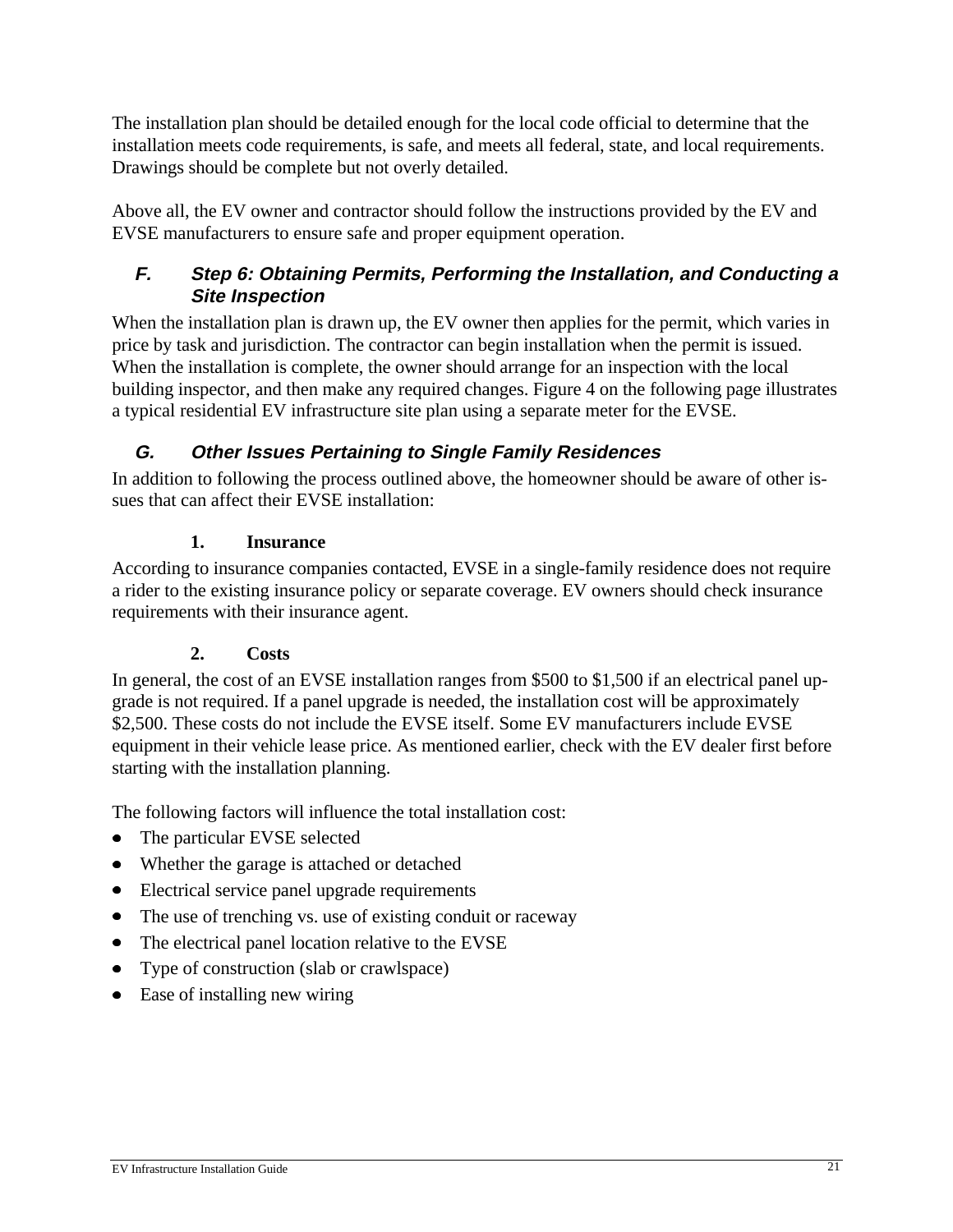![](_page_28_Figure_0.jpeg)

![](_page_28_Figure_1.jpeg)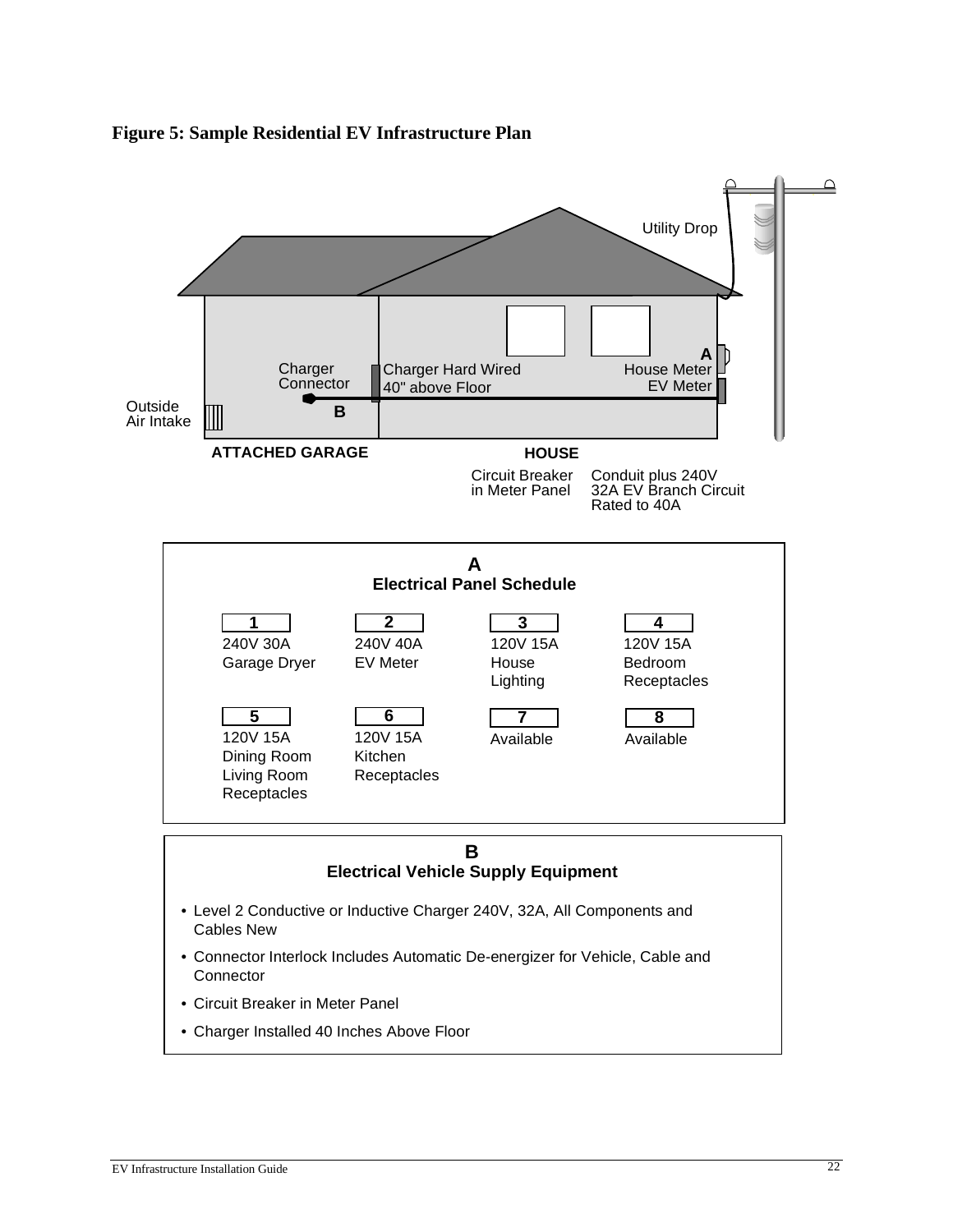For reference only, the following table lists some sample costs for specific components. Actual costs will vary and all costs may not apply to all installations.

| <b>ITEM</b>                  | <b>COST</b>             | <b>ITEM</b>                         | <b>COST</b>        |
|------------------------------|-------------------------|-------------------------------------|--------------------|
| Permits                      | $$45 - $110$            | 240 V outlet and 30 ft. wiring      | \$195 installed    |
| Circuit breaker panel boards |                         | Drywall labor 6 ft $x \frac{8}{11}$ | \$225              |
| - 100A                       | $$450 - $685$ in-       | 400 ft trenching                    | \$225              |
|                              | stalled                 |                                     |                    |
| $-225A$                      | $$940 - $1,300$ in-     | Cut and patch concrete - 221        | \$525              |
|                              | stalled                 | $f_1$                               |                    |
| - 60A subpanel               | \$385 installed         | Ventilation                         | $$275 + installa-$ |
|                              |                         |                                     | tion               |
| - 40 A circuit breaker       | $$23$ — $$75$ installed | <b>EVSE</b>                         | $$100 - $3,000$    |

#### **H. Single-Family Residence EVSE Installation Checklist**

In summary, the following steps should be taken to successfully install EVSE in a single family residence:

- 1. Determine from EV dealer whether vehicle requires conductive or inductive EVSE
- 2. Determine from EV dealer whether the vehicle battery requires ventilation during charging
- 3. Check with PG&E about special time-of-use rates, metering, and electrical service requirements.
- 4. Check with local building inspection office about the use of dual meters
- 5. Decide whether to place the EVSE in the garage or outdoors
- 6. Determine whether the home's electrical service is adequate for the charging needs
- 7. Determine whether the local jurisdiction, EV, or EVSE manufacturer has any special requirements
- 8. Select an electrical contractor and ensure that the contractor's license for electrical work is current
- 9. Develop an installation plan, including drawings, panel schedule, lists of materials, and ventilation diagram if ventilation is required
- 10. Apply for a building permit. Do not begin installation until the permit is issued
- 11. Order necessary components and supplies
- 12. Install EVSE (and ventilation if required)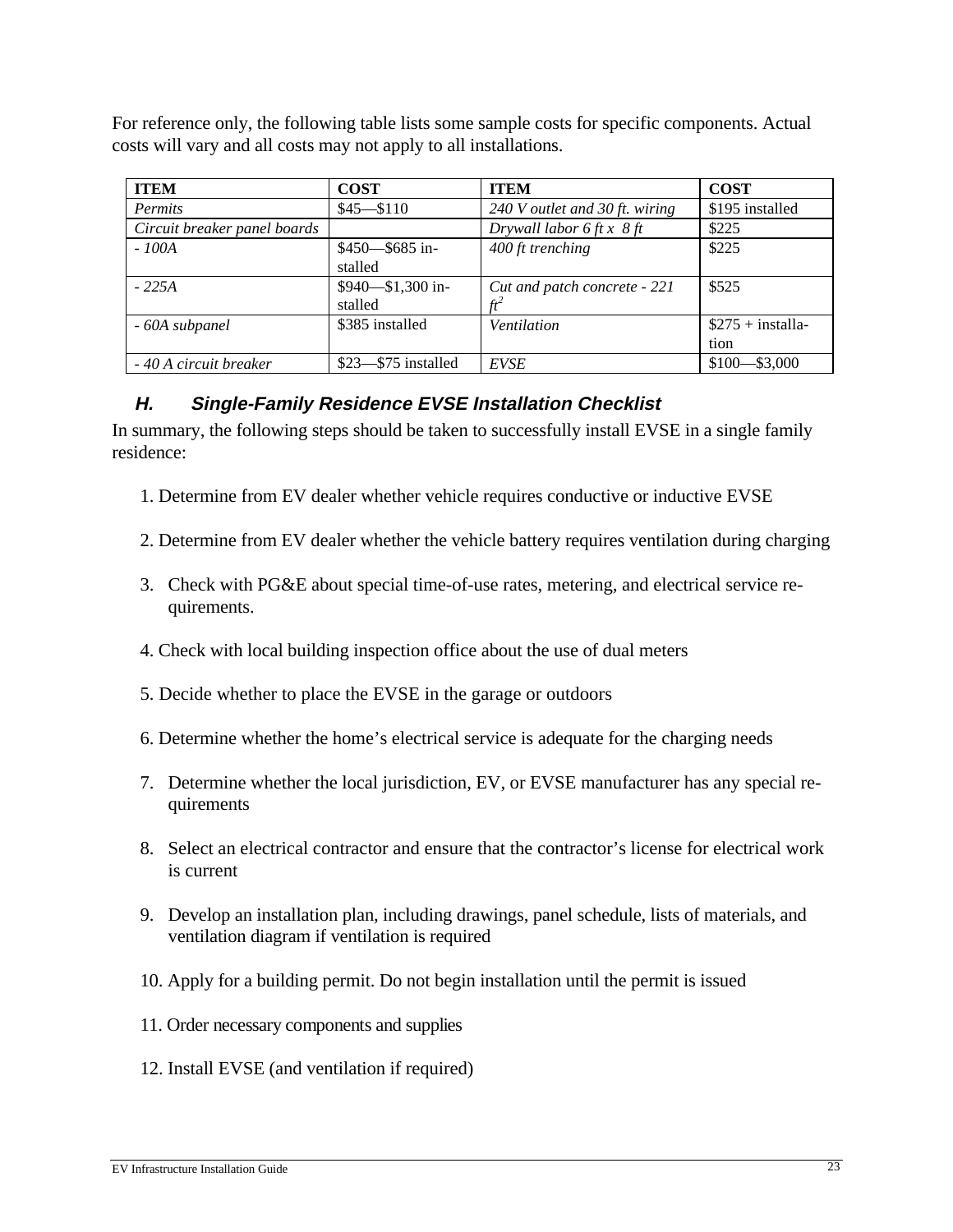- 13. Notify building department that the installation is ready for inspection
- 14. Comply with inspector's change orders, if any are issued. The city will notify PG&E that the circuit is ready to be energized after it passes inspection
- 15. Charge and drive the EV.

The following flowchart illustrates the process.

![](_page_30_Figure_4.jpeg)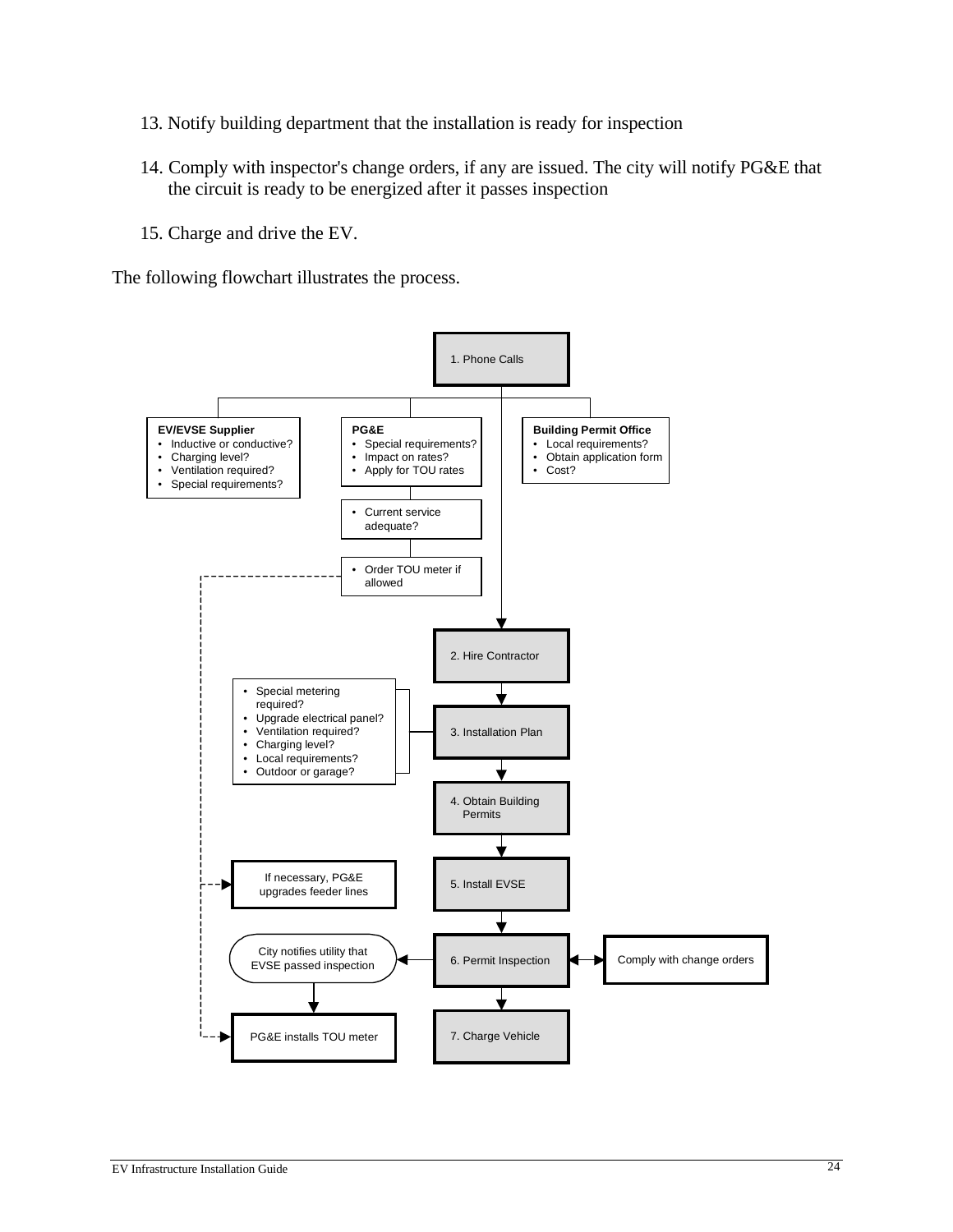#### **I. Issues Related to Installations in Multifamily Residences**

Many of the steps taken to complete an EVSE installation at a single-family residence will apply to multifamily residences. However, the following issues are specific to this customer segment and must be addressed before installation begins:

- $\bullet$  The ownership of the electrical work and circuit from the meter to the charger, which a tenant cannot take when moving
- How the EVSE will be connected to existing circuits if a separate meter is not possible, along with arrangements for paying electricity bills
- $\bullet$  The ownership of the EVSE
- Determining responsibility for any increased insurance costs related to the EVSE
- $\bullet$  The location of the charger
- Determining payment arrangements for any mechanical, civil and electrical engineering work and landscaping required for the site

#### **1. Ownership of EVSE**

Ownership of EVSE becomes a potentially contentious issue in apartment buildings and condominiums. The EV buyer must settle the issue before any additional planning starts. How this is resolved will affect who pays for the installation, who is responsible for permits, metering issues, electricity payments, and whether or not the EV owner can keep the EVSE upon vacating the building. The following sections examine how these issues might be discussed and resolved for two different types of residences.

#### **2. Apartments**

In virtually all situations, the landlord must approve any EVSE installation. Tenants should discuss installation cost with the property owner or manager to see if the property owner will install the EVSE and make an appropriate rent adjustment to cover its cost. One possible arrangement is having the apartment owners pay for installation of the circuit, while EV owners could pay for the charging equipment and take it with them when they move. Also, some municipalities allow only one meter per unit plus one for common areas. This can negate the use of a dual meter setup.

#### **3. Condominiums and Townhouses**

Some of the issues are similar in condominiums. The EV owner in a condo or townhouse will probably need the homeowners' association approval to install the EVSE. The homeowner should discuss installation cost with the homeowners' association to see if the association, which may be eligible for a tax deduction, will install the EVSE and make an appropriate adjustment to association dues or fees to cover its cost.

#### **4. Metering Arrangements**

Depending on the municipality, the property owner/manager, or homeowners' association, must determine whether to:

- $\bullet$  Run the service from the relevant residential unit
- Meter each EV parking space separately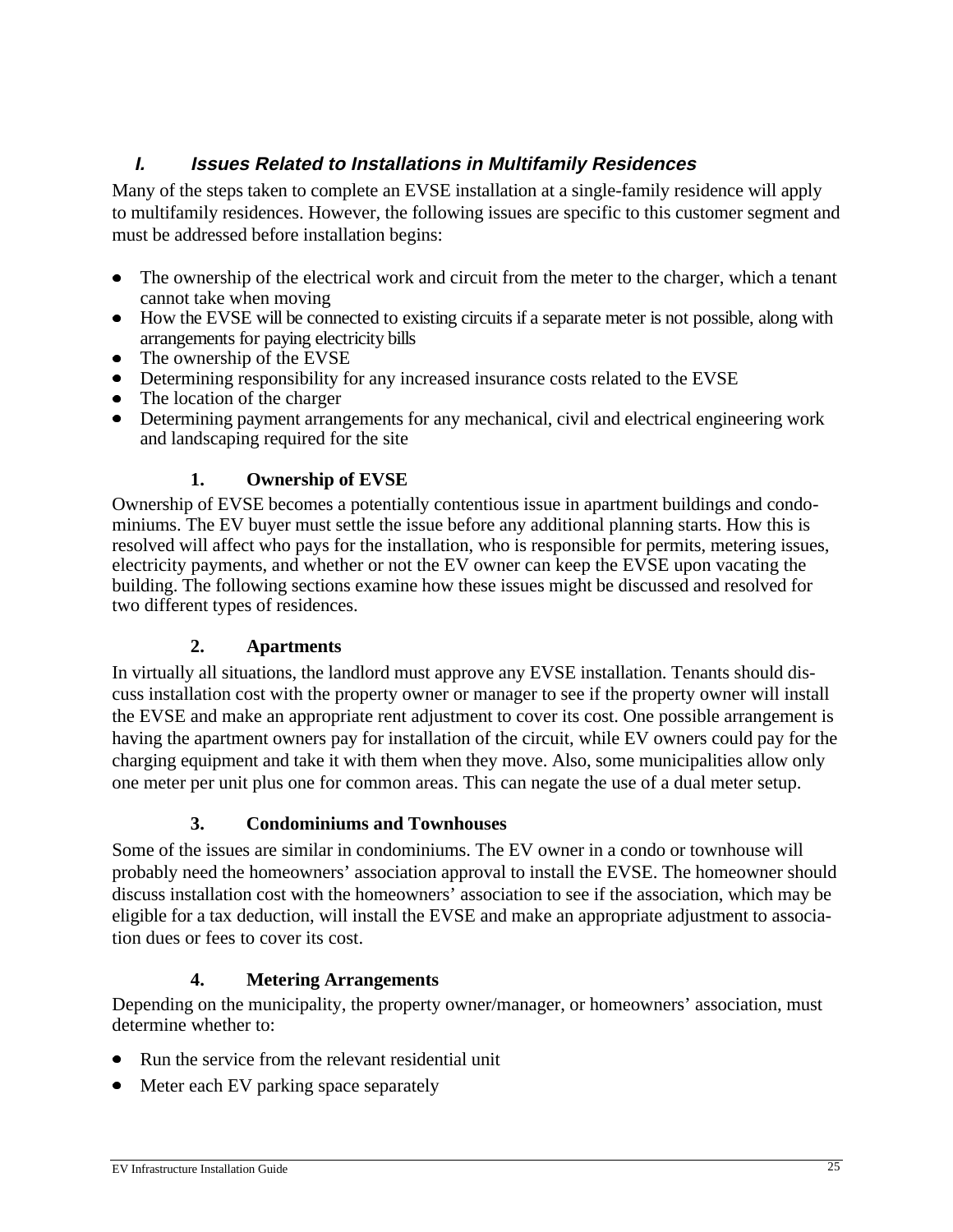Run all chargers off one meter

#### **5. Electrical Capacity**

Since many multifamily dwellings are built up to the full capacity of their electrical service, building owners/operators must determine whether they have adequate electrical service for the number of planned EV charge stations. The owner/operator should also take any future EV charging needs into consideration. They may necessitate the upgrading of the feeder lines and transformers serving the site, which can delay the service. If upgrades to the transformers or the electrical panel on site are required, the party paying for the installation may incur significant expenses.

#### **6. Insurance**

Owners of multifamily residences, condos, and townhouses may need additional insurance to cover the cost of the EVSE and liability. Property damage insurance should cover EVSE and installation costs. Determining who pays for the coverage and the extent of coverage are issues for negotiation between the apartment owner and tenant, or between a condo/townhouse owner and the homeowners' association. A local insurance agent should be contacted for specific details.

#### **7. Costs**

As with any EVSE installation, the cost will depend on the type of EVSE, number of spaces required, and siting requirements. the following table lists. For reference only, the table in the next chapter lists some sample costs for specific components in typical EVSE installations at multifamily residences. Actual costs will vary and all costs may not apply to all installations.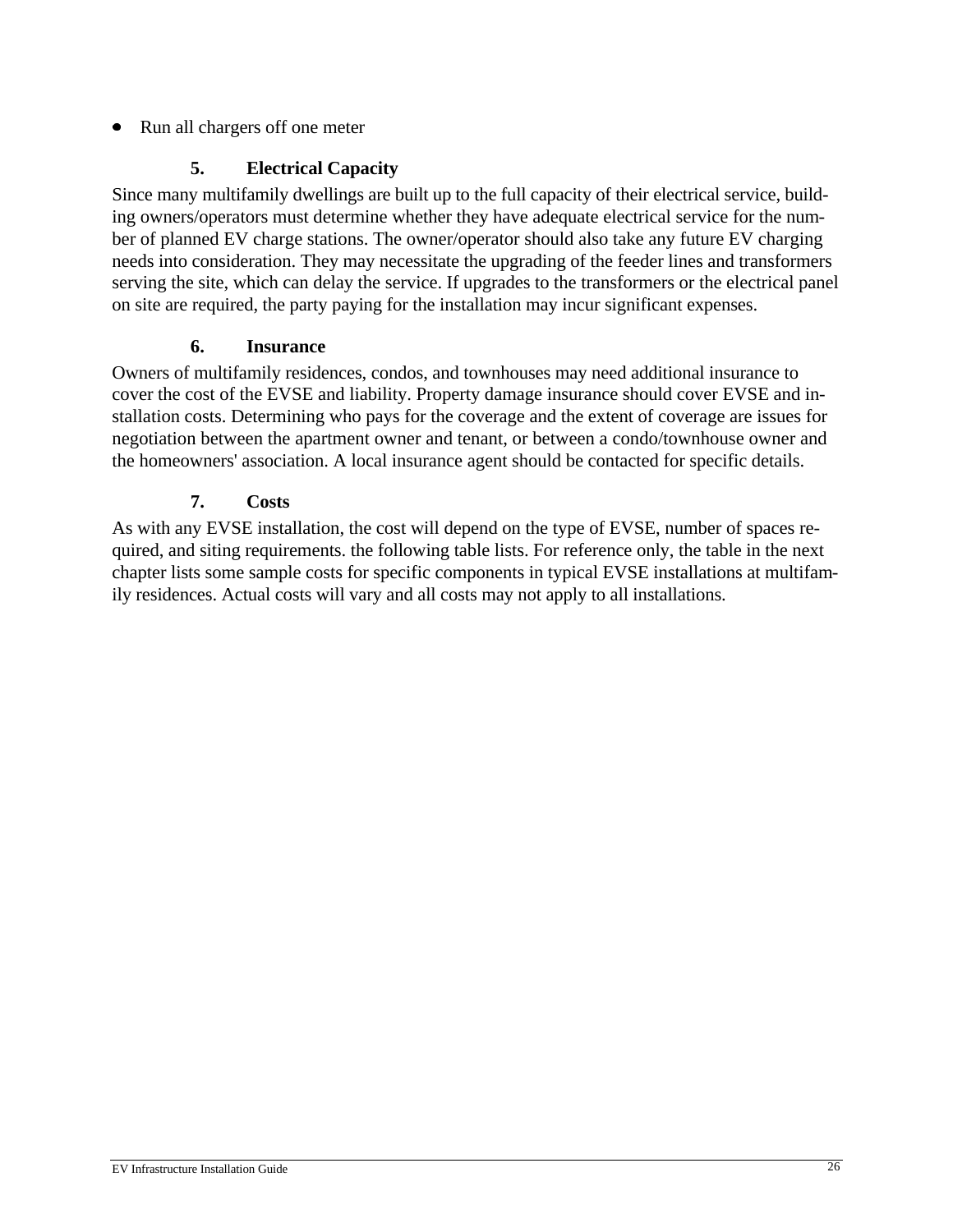# **5. EV CHARGING AT FLEET FACILITIES**

Government, utility, and private fleets are currently the largest market for EVs. Federal and California clean air regulations specifically target fleets in their attempts to increase the number of clean air vehicles. PG&E has been a leader in introducing both EVs and natural gas vehicles into their fleet and can provide considerable assistance to other organizations attempting to meet clean air mandates.

The process of establishing EV charging infrastructure in fleet facilities is more complicated than in residential settings but many of the underlying issues are the same. This chapter outlines issues that are specific to fleet applications.

#### **A. Site Planning**

Many siting issues influence the successful planning of a charging facility:

#### **1. Number of EVs and Chargers**

Planners must be realistic when determining the number of EVs a fleet will include, because that number will determine each facility's charging requirements. Estimates must include the number of fleet vehicles to be added over the next three to five years, with special attention to meeting upcoming state and federal AFV mandates. The facility operator should also consider planned flexibility that allows the site to grow with developing technologies or changes in charging requirements. Planners should seriously consider installing extra circuits and additional electrical capacity during initial construction, when costs are minimal.

Fleet managers should analyze what the fleet's charging schedule will be by developing a charging curve for each vehicle in the fleet (see next page). The curve matches the time of day a vehicle is recharged with the amount of energy used. After developing a curve for each vehicle, they can be aggregated to get a facility-wide fueling curve. This calculation will determine the frequency of charging and the energy required to service the entire facility. It will also facilitate equipment scheduling by helping determine the amount of time needed to recharge each vehicle. Based on the information taken from the charging curve, a facility manager can plan: charging needs (number of chargers), facility energy needs, and the necessary mix of Level 2 and Level 3 charging. The vehicle manufacturer and EVSE supplier can provide fleet managers with sample charging time and electricity consumption figures in order to develop a charging curve.

Several factors must be considered when deciding between Level 2 or Level 3 charging. Because of the length of time necessary to complete Level 2 charging, a facility will most likely need one charger per vehicle, as charging will take place overnight. This scenario may require additional land, island construction, cabling, and transformers—and will require the installation of appropriate EVSE. These factors can increase capital costs significantly. Installing Level 3 charging will raise costs for cabling, transformers, and chargers, but possibly lower land and construction costs.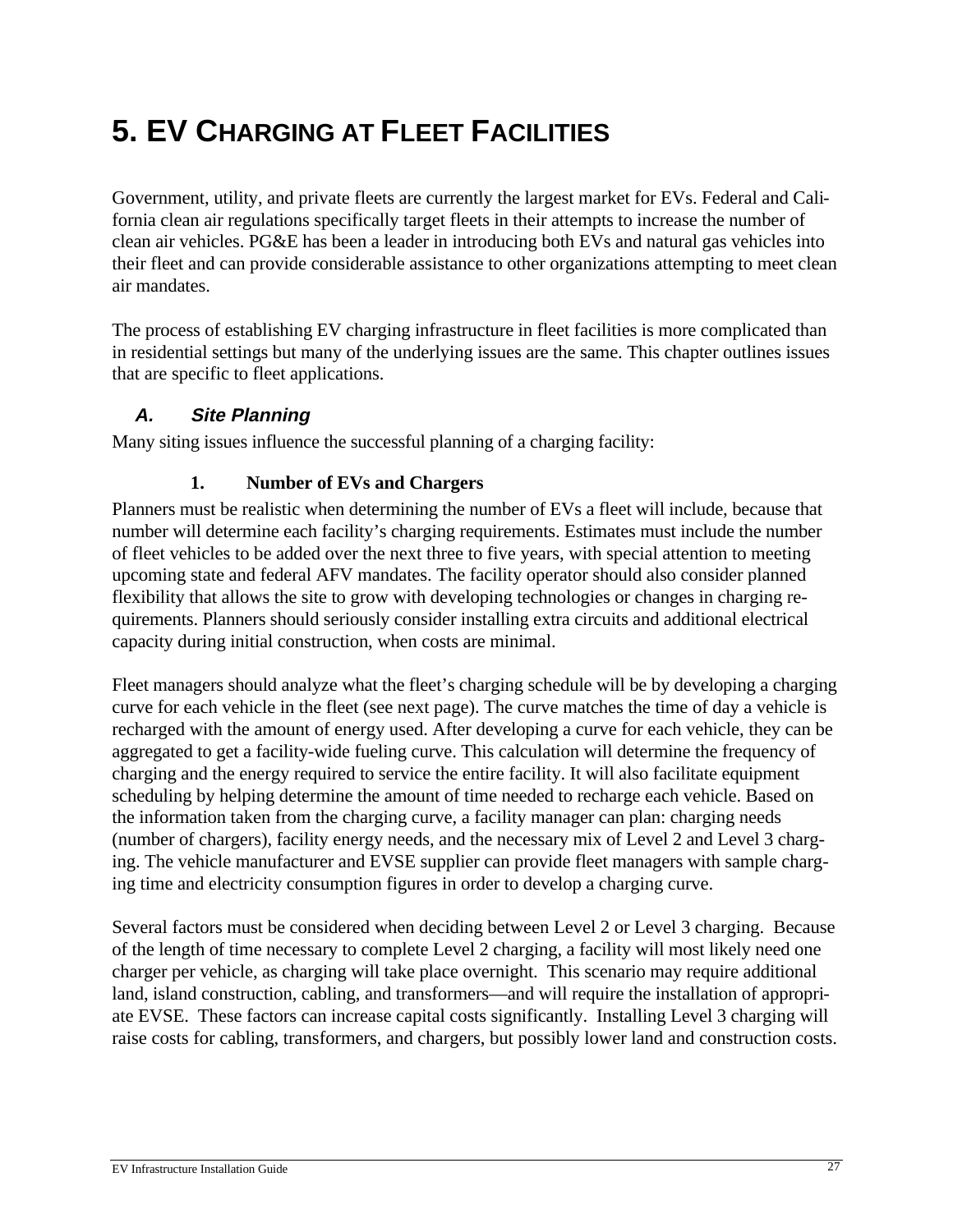How a fleet uses its vehicles will determine the appropriate charging method. Vehicles requiring expanded range may require a fast mid-day charge, requiring rapid Level 3 charging. However, Level 3 charging will raise equipment and electricity costs. In addition, some EV manufacturers will void the vehicle's warranty if the owner uses Level 3 charging. Each facility manager must carefully assess their fleet use and weigh the cost differences before deciding on using one charging level or a combination of both.

As mentioned earlier in this section, the following table shows a sample aggregated charging curve for a fleet facility.

| <b>Time</b>  | <b>Number</b><br>of vehi-<br>cles | <b>Type of</b><br>vehicle | <b>Electricity</b><br>dispensed<br>(kWh) | Charge<br>level | <b>Total charge</b><br>time per vehi-<br>cle* |
|--------------|-----------------------------------|---------------------------|------------------------------------------|-----------------|-----------------------------------------------|
| 1:00         |                                   |                           |                                          |                 |                                               |
| 2:00         |                                   |                           |                                          |                 |                                               |
| 3:00         |                                   |                           |                                          |                 |                                               |
| 4:00         |                                   |                           |                                          |                 |                                               |
| 5:00         |                                   |                           |                                          |                 |                                               |
| 6:00         | $\overline{2}$                    | Shuttle<br>buses          | 200                                      | 3               | 1 hr. each                                    |
| 7:00         |                                   |                           |                                          |                 |                                               |
| 8:00         |                                   |                           |                                          |                 |                                               |
| 9:00         |                                   |                           |                                          |                 |                                               |
| 10:00        |                                   |                           |                                          |                 |                                               |
| 11:00        |                                   |                           |                                          |                 |                                               |
| 12:00        | $\overline{2}$                    | Pass. cars                | 50                                       | 3               | 15 min. each                                  |
| 13:00        |                                   |                           |                                          |                 |                                               |
| 14:00        |                                   |                           |                                          |                 |                                               |
| 15:00        |                                   |                           |                                          |                 |                                               |
| 16:00        |                                   |                           |                                          |                 |                                               |
| 17:00        |                                   |                           |                                          |                 |                                               |
| 18:00        |                                   |                           |                                          |                 |                                               |
| 19:00        |                                   |                           |                                          |                 |                                               |
| 20:00        | 4                                 | Pickups                   | 100                                      | 2               | 4.2 hrs. each                                 |
| 21:00        |                                   |                           |                                          |                 |                                               |
| 22:00        |                                   |                           |                                          |                 |                                               |
| 23:00        | $\overline{2}$                    | Pass. cars                | 50                                       |                 | 4.2 hrs each                                  |
| 24:00        |                                   |                           |                                          |                 |                                               |
| <b>Total</b> |                                   |                           | 400 kWh                                  |                 | 27.7 hrs.                                     |

\* Charge time is determined by vehicle charging algorithm.

#### **2. Convenience**

Locate the charging station so that it accommodates other activities within the fleet facility. It is advisable to locate the station in a low-traffic area of the facility, because EVs may be required to remain parked for several hours at a time and therefore could block the movement of other fleet vehicles.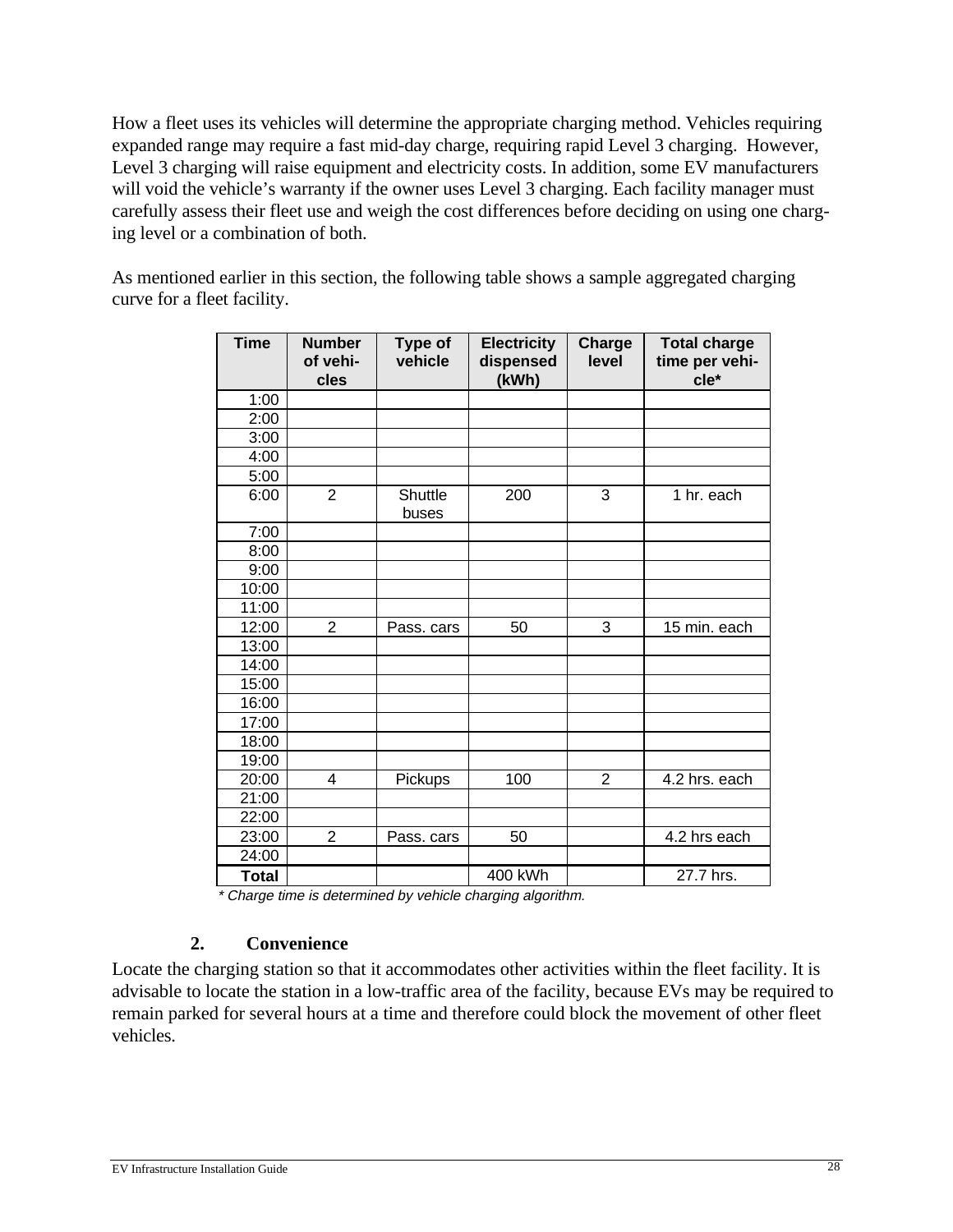#### **3. Cable Management**

Cords and cables associated with charging equipment should not cross sidewalks or pedestrian traffic patterns.

#### **4. Ventilation Needs**

As discussed in Chapter 2, most of today's advanced batteries do not require ventilation during charging. However, some earlier battery types do produce and emit gases during charging as a result of electrolysis. Due to the concerns related to these older battery types, the facility manager should ensure that adequate ventilation is in place when older battery types that do emit gases are included in their fleet.

The cost of ventilation equipment, including fans, ducts, and air handlers, ranges from \$400 for a 320 cfm centrifugal roof exhauster to \$2,550 for a 1000 cfm industrial exhauster. Equipment should be based on the specific enclosure and the number of chargers installed.

# **5. Battery Operating and Charging Temperature Limits**

Some EV batteries have operating and charging temperature limits, so under some circumstances (such as cold climate conditions) it may be necessary to site the EVSE in an enclosed area.

# **6. Standing Water and Irrigation**

Even though all EVSE have been designed for safe operation in wet areas, user comfort will be increased by not placing equipment in locations where water pools or within the spraying area of irrigation systems.

# **7. Curbs, Wheel Stops, and Setbacks**

To avoid vehicles from inadvertently driving into the EVSE, provide curbs, wheel stops, and setbacks. Consider user access and mobility issues when installing this equipment (see section 10 in this chapter – Disabled Access).

# **8. Vandalism**

Planners should site EVSE to avoid the risks of vandalism or tampering. Consider including motion detectors, security lighting, tamper alarms, locked enclosures, and fences. The level of protection required will depend on the location of the EVSE, whether access is public or private, and the overall security requirements of the facility.

#### **9. Signs**

Fleet operators may want signage to designate EV-only parking spaces. These should be positioned high enough to be seen over parked vehicles.

# **10. Disabled Access**

*ADA Compliance:* Connector and receptacle heights, special curb cutouts, and disabled parking access are some of the measures that may be necessary to make a charging station fully accessible for the disabled. Each operator must assess their compliance with the federal Americans with Disabilities Act, as well as state and company policies regarding disabled access.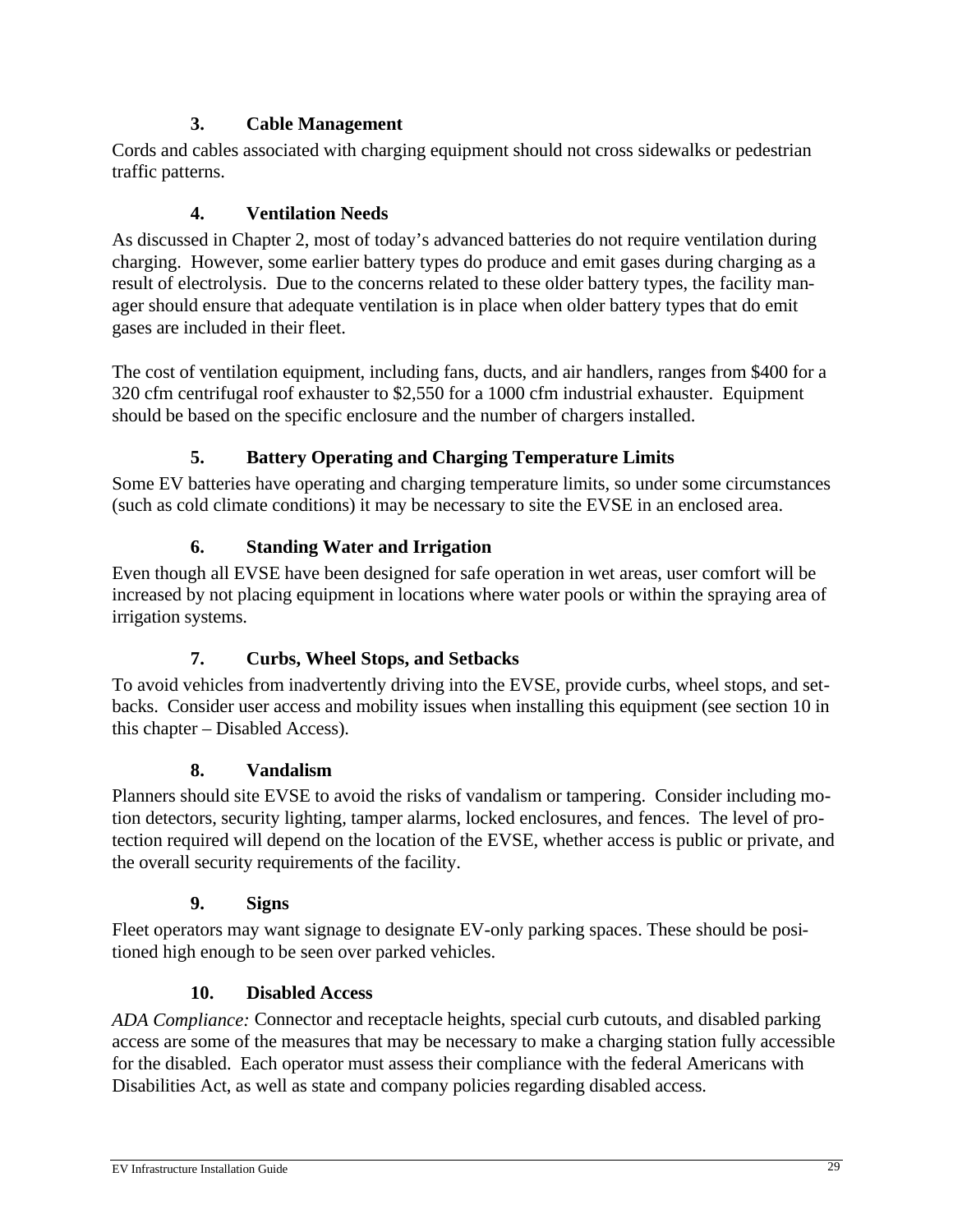The State of California's Division of the State Architect has issued "Interim Disabled Access Guidelines for Electric Vehicle Charging Stations" (Policy #97-03). EV charging stations are required to be accessible because they offer a service to the general public. When EV charging is coupled with regular parking, the EV charging is considered the primary service. The following table should be used in determining the required number of accessible chargers:

| <b>Number of Chargers Pro-</b><br>vided at a Site | <b>Number of Accessible Charger</b><br><b>Spaces Required</b> |
|---------------------------------------------------|---------------------------------------------------------------|
| 1 to 25                                           |                                                               |
| $26$ to $50$                                      |                                                               |
| 51 to 75                                          |                                                               |
| 76 to 100                                         |                                                               |

A 9-foot wide space by 18-foot deep space is required. An access aisle of 5 feet on the passenger side is also required. One in every eight accessible chargers, but not less than one, should be van accessible with an 8-foot access aisle. Accessible charging spaces are not reserved exclusively for people with disabilities. It is also recommended that accessible spaces be located in close proximity to the facility they serve. For new construction, an accessible path from the charger to the other services provided at the site is required.

# **B. Checklist for Fleet Facility EVSE Siting**

Facility planners should answer the following facility planning questions before proceeding further:

- What level of charging will be used?
- What are the charger requirements?
- Is the existing electricity supply adequate for fleet needs?
- What is the location of the electrical service relative to the charging equipment siting?
- What will be the impact of electricity rates on choosing alternative approaches to fleet EV charging?
- What are the cost trade-offs between charging levels and equipment locations?
- Have I addressed all of the relevant federal, state, and local code requirements?

# **C. Engineering and Construction**

Many pieces of equipment are unique to EV charging facilities, and fleet managers should be careful to select contractors familiar with their specifications. In addition to the standard civil engineering work required to construct any fueling facility, EV facilities will require considerably more electrical service and electrical equipment installation.

A primary consideration for the site designer and the facility manager is the condition and location of the existing electric utility equipment. These factors will govern the number and size of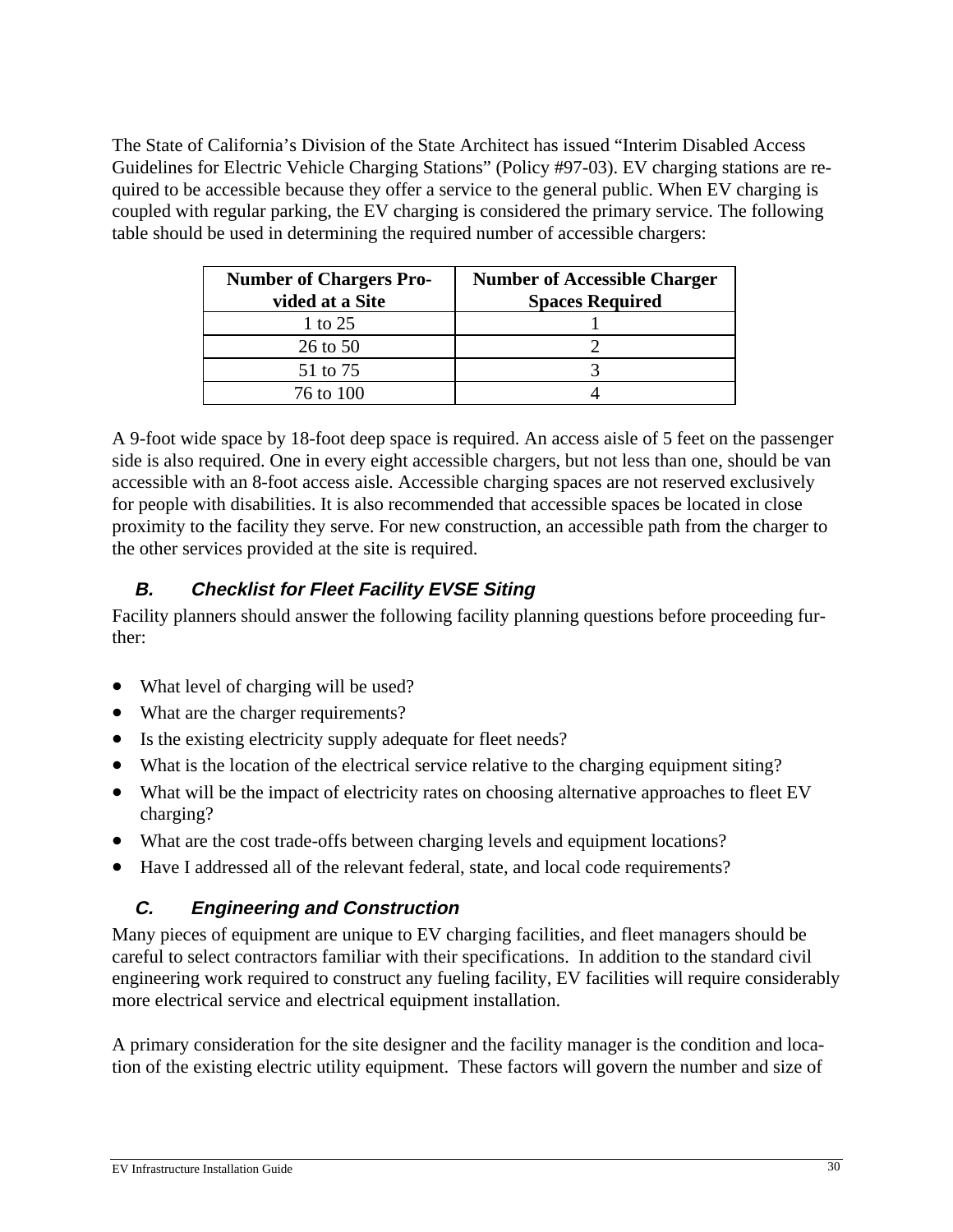formers, necessary trenching or overhead cabling, conduits, amount of cabling, and associated installation costs.

The key component in the interface between the existing electrical system and the EVSE is the transformer. To provide adequate power for Level 2 charging equipment, existing electrical service must be stepped down to a level that can work with Level 2 charging equipment: 208–240 volts. If not already available at the site, it will be necessary to install an isolation transformer capable of stepping electricity to 208–240 volts for Level 2 charging, or up to 480 volts for Level 3 charging. Isolation transformers can cost between \$7,200 to \$8,500.

# **D. Charging Equipment**

As discussed in Chapter 2, charging equipment decisions depend on the EV charging designation: inductive or conductive, Level 2 or Level 3. Until the market determines which charging technology dominates, it is likely that both inductive and conductive charging will develop in parallel. Until a charger and connector standard evolves, some fleets may select a mix of inductive and conductive chargers, depending on what their fleet EVs require.

Presently, there are several different manufacturers supplying different types of connectors for conductive charging equipment. Facility managers should ascertain that the connector is compatible with the receptacle on the vehicle. Vehicle manufacturers can supply the proper connector specifications for their vehicles.

# **E. Fleet Recharge Management Systems**

Another component of a charging facility will be its Fleet Recharge Management System (FRMS). An FRMS is an integrated, computerized charging system that is designed to eliminate the costly process of managing electric vehicle charging for fleet applications by automatically sequencing multiple chargers. These systems are designed to accomplish the following goals:

- Automate recharging of fleet vehicles, thereby reducing the need for human intervention in the process
- Eliminate redundant charging infrastructure at charging locations where more than one vehicle will be charged
- Reduce overall fleet management labor costs
- $\bullet$  Reduce electric charging costs through load management
- Reduce electric utility infrastructure needs, thereby lowering the cost to serve the load
- Allow fleet operators to choose all charging parameters

 The key to an FRMS is its ability to manage charger sequencing. This functionality will determine the ultimate value of any system that is developed. It is likely that any successful system will be computer-controlled and be able to communicate with the local utility to take advantage of timeof-use rates or real-time pricing. By managing the electrical load in this manner, the FRMS will use electricity economically and will optimize fleet energy use.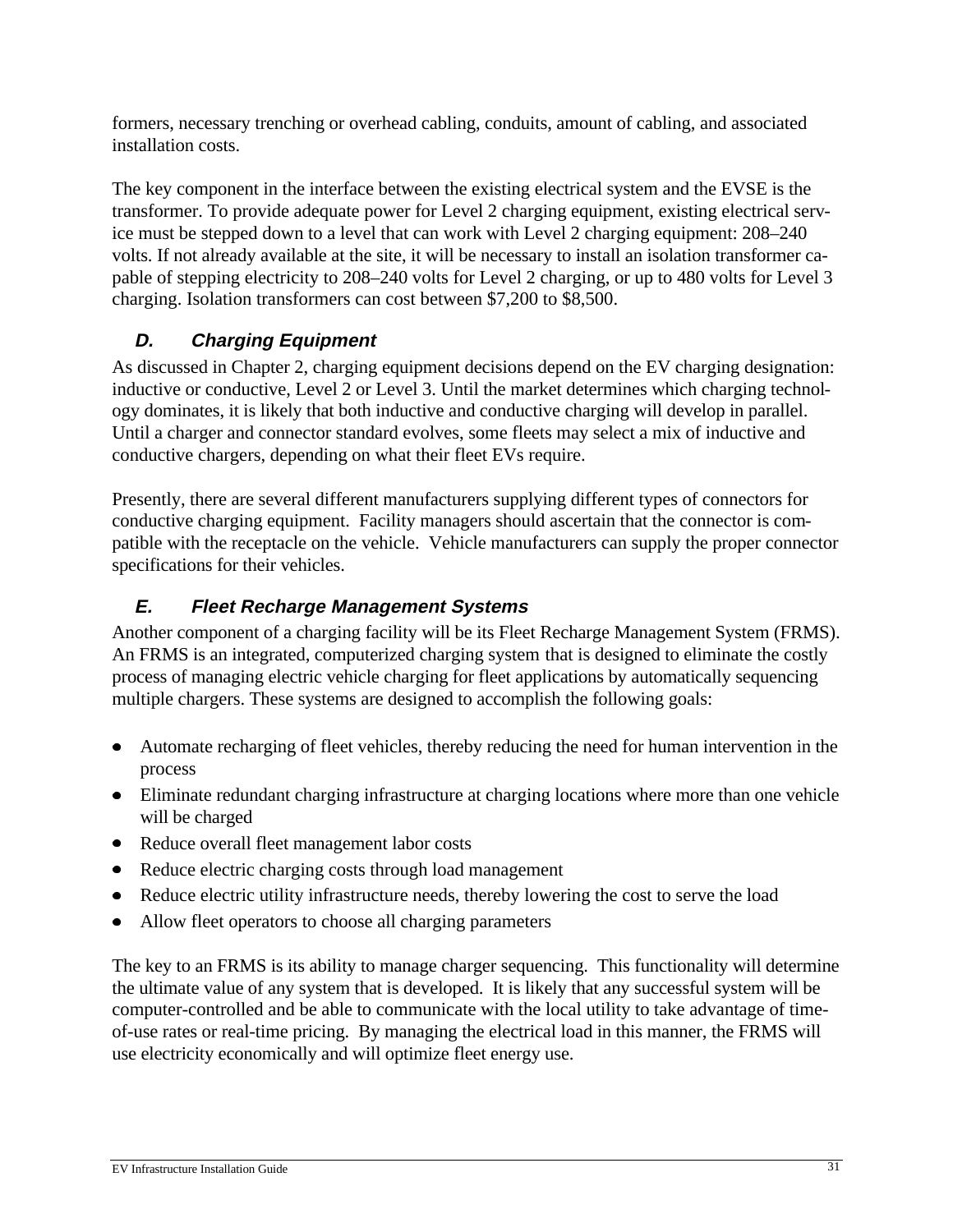One FRMS is currently under development by Southern California Edison and has been demonstrated using existing hardware. The goal of this pilot is to study the feasibility of the system, determine its strengths and weaknesses, determine fleet operator needs, and transform those needs into algorithms that can be improved in the future. This knowledge will be used to develop hardware that can be easily mass-produced to lower overall system costs.

 The key component of this FRMS is the charge controller that automates the charging process. Through a PC-compatible computer, the controller distributes enough charge to maintain low overall peak electricity costs, while keeping connected vehicles in a state of full charge. It acts by interfacing with individual charging meters to perform the following tasks:

- $\bullet$  Report on the required charge of each vehicle
- $\bullet$  Determine the initial charge level of each plugged-in vehicle
- Determine the energy flow through the system
- $\bullet$  Receive synchronization commands from the local utility through a communications device
- Display historical and real-time information
- $\bullet$  Provide diagnostics

Other utilities are investigating different load management devices. The Electric Vehicle Research Network has sponsored a study of charge management systems in conjunction with Norvik. This system is a charge sequencer for fast chargers and does not have some of the enhanced features mentioned above.

The full costs of FRMS have yet to be determined but could be minimized by the use of existing computers, meters, communication devices, and kiosks. It is estimated that costs for a complete FRMS will range from \$4,000 to \$10,000 depending on the number and level of chargers. For more information on the SCE system, please contact Sam Katagi at (626-302-9515).

# **F. Metering and Billing Systems**

While metering/billing systems are most often associated with public refueling systems, fleets may also want to investigate their use. Along with the FRMS, these systems can be very helpful in matching electricity consumption to individual vehicles. A typical system could incorporate advanced billing capabilities to help generate detailed monthly statements, including tracking by vehicle identification number. This system would allow fleet managers to track EV use, charging times, and associated energy costs. Several system options are available to fleet operators and are designed to accommodate individual access and reporting policies, including direct utility billing or point-of-sale billing. Metering and billing system prices vary, depending on which features are included. Prices range from \$800 for a debit card system to \$2,700 for a cashless voucher system to \$14,000 for a TECH-21 proprietary card system. Fleet managers should assess their needs in this area to choose the appropriate system. Because the current billing systems are most compatible with gasoline and diesel fuels, charging equipment manufacturers would have to modify their systems for EV use. Recently, EVSE manufacturers have begun to make their equipment compatible with existing metering and billing systems.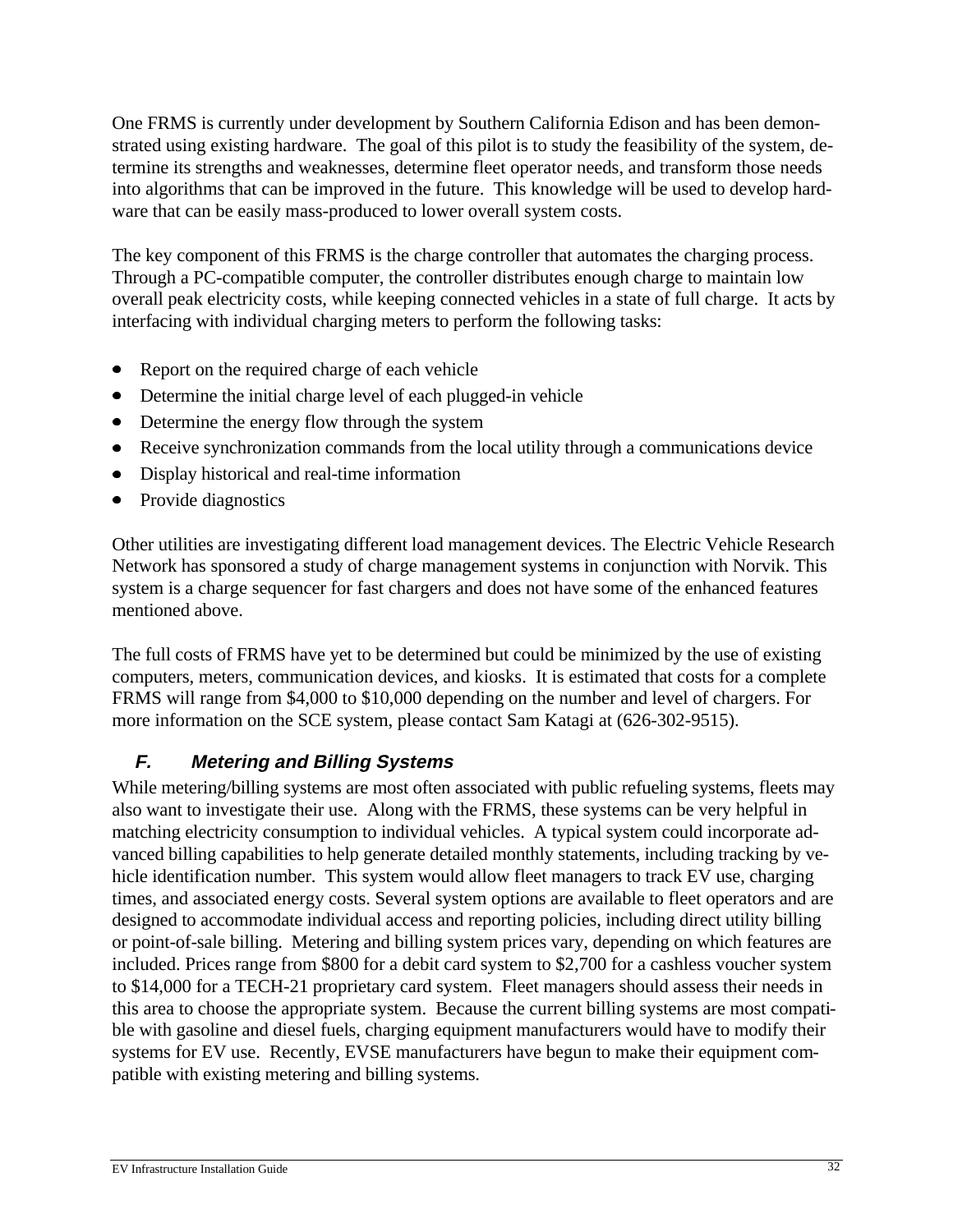# **G. Electrical Service**

Generally, one charger will be required for each EV for overnight recharge (Level 2). The typical electrical demand for original equipment manufacturer vehicles using 240V single-phase service is 7 kW while charging for buses and fast chargers (using 480V three-phase service) can have demand levels of 50 kW or more. Actual kW demand is determined by the individual charging algorithm required by the vehicle. PG&E can help the fleet manager determine electricity requirements and compare them to existing service. If the feeder line must be upgraded and new transformers added, the organization should add sufficient capacity to meet the site's EV charging needs for several years. If the fleet manager plans to install Level 3 fast chargers, the electrical service requirements should also meet this load. When evaluating electrical service, managers should examine the following issues:

- **Service Level.** Determine the location, capacity and types of service panels and on-site transformers.
- **Distances Between Equipment.** Determine the distance between service entrance, transformers, panels, subpanels, and parking locations.
- **Identification of Potential Hazards.** Ensure that EV charging spaces are not located near potentially hazardous sites such as gasoline fueling areas.

When determining electrical needs for recharging, the fleet manager should contact PG&E to determine if existing feeder lines and equipment can provide the service, or if they must be upgraded.

Other factors to be considered include the costs of running three-phase power to the site and stepping it down to single phase, or using high-voltage single phase and a step-down transformer to the appropriate voltage. Again, local utilities will be able to assist facility planners in determining what service changes or upgrades will be necessary.

# **H. Electric Rates**

The additional electrical demand for each EV charging during peak-demand periods may move a customer into a higher rate category. Charging multiple EVs may also trigger a surcharge for the reactive component of energy consumed. Fleet managers should discuss the impact of EV charging on rates with a PG&E representative. During the planning process, it is also important to discuss potential loads so that PG&E can assess their impact on PG&E's overall system. Fleet charging may have some effect on peak power demand, especially when Level 3 charging is used. The integration of an FRMS at the fleet site can manage and minimize demand by scheduling charging at off-peak times whenever possible.

# **I. Site Installation Plan**

Many municipalities require EV fleets to develop and submit an installation plan for engineering review and approval. Fleet managers may want to hire an electrical contractor for this task. A site plan typically describes: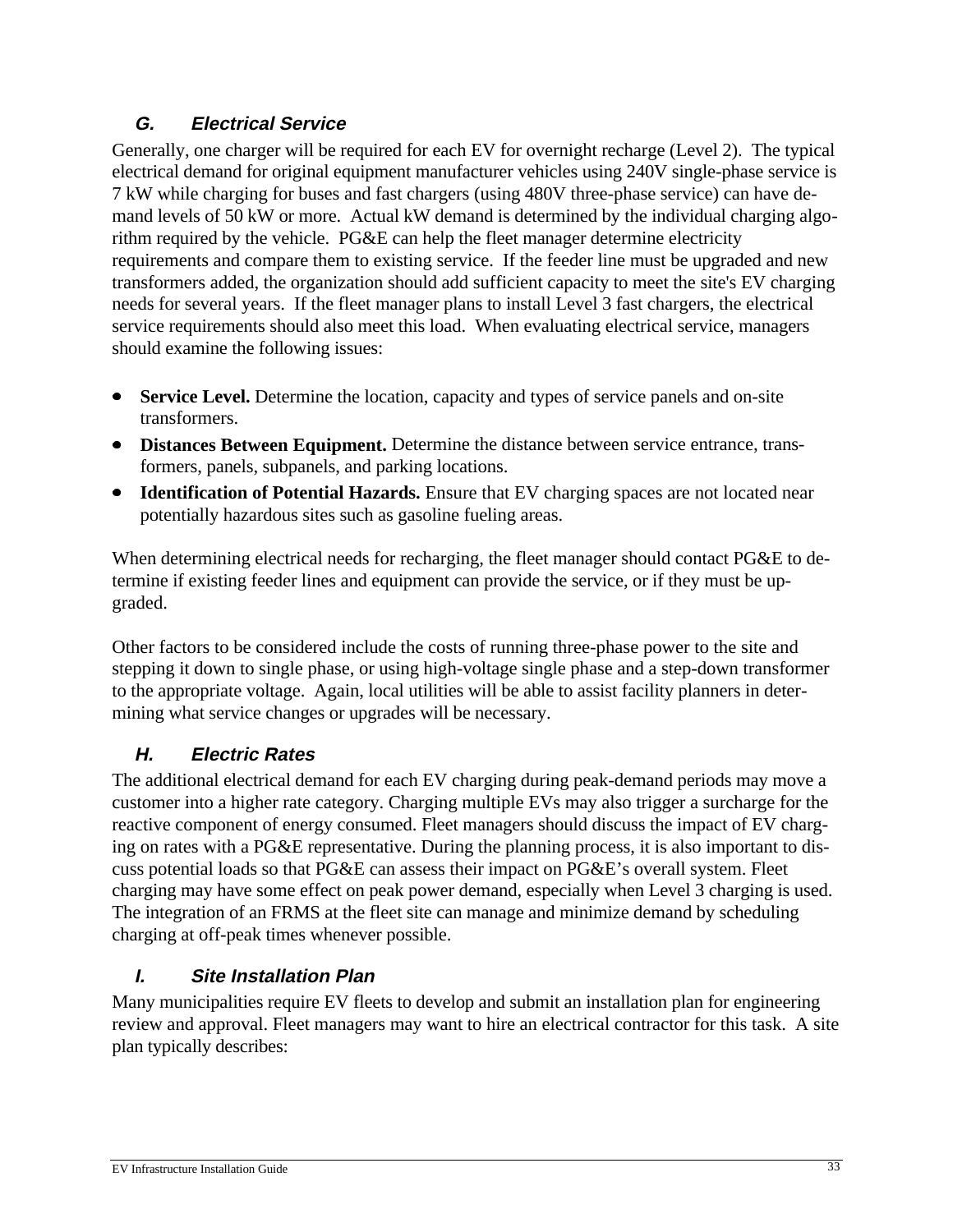- $\bullet$  Location of the main electrical panel, branch circuits, and conduits
- Location of hazardous materials
- $\bullet$  Location of charging stations
- $\bullet$  Lighting
- $\bullet$  Traffic flow
- $\bullet$  Ventilation (if necessary)
- $\bullet$  Description and locations of signs
- Curbing, wheel stops, cutouts, setbacks, and bumper guards
- $\bullet$  Parking spaces, striping, driveways, and walkways
- $\bullet$  Landscaping

#### **J. Building Permits**

Building and electrical permits are required for EVSE installations (see Chapter 3). Some utilities will not energize new charging circuits until they have passed inspection and the city or county notifies the utility. The cost of the permit and installation varies by municipality and depends on the scale of the upgrade.

# **K. Costs**

The cost of installing fleet charging facilities can vary dramatically depending on the following factors:

- The number of circuits and chargers installed
- Whether the facility is indoors or outdoors
- $\bullet$  The need to upgrade electrical service to the charging facility
- Whether ventilation is or is not required
- Whether Level 3 fast charge equipment is used or not
- Availability of discounts, tax deductions, and rebates from air districts and others.

In general, the cost to its fleet customers of installing EVSE range from \$500 per vehicle per site to more than \$5,000 per vehicle per site. The average cost per vehicle is \$2,000.

For reference only, the following table lists some sample costs for specific components. Actual costs will vary and all costs may not apply to all installations. The costs quoted are applicable for fleet, public access, and multifamily charging installations.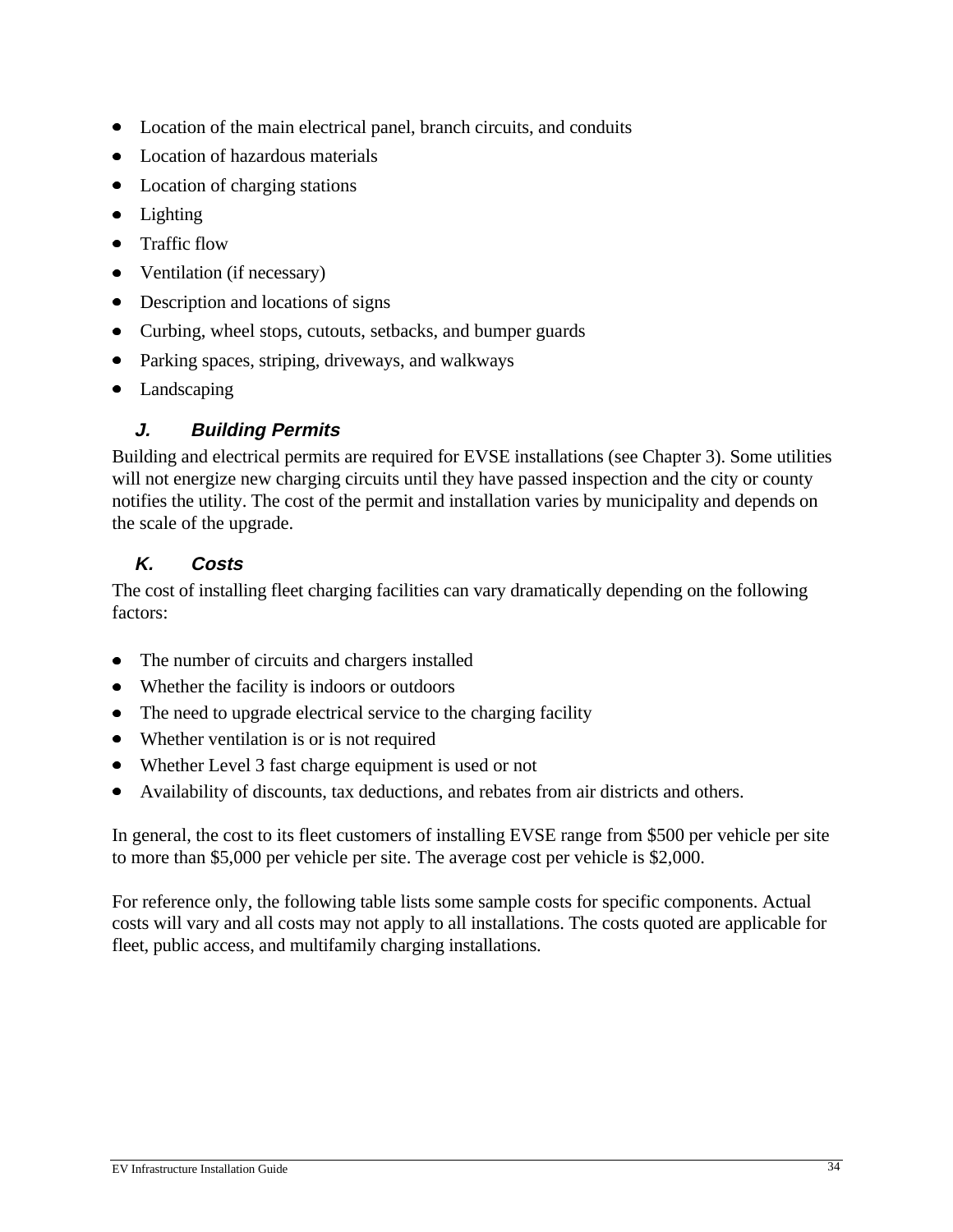#### **Sample EV Charging Installation Costs for Public, Fleet, or Multifamily Buildings (all estimates are for installed costs)**

| <b>Item</b>                                                                                                                                                                                                                       | Cost                                                    |
|-----------------------------------------------------------------------------------------------------------------------------------------------------------------------------------------------------------------------------------|---------------------------------------------------------|
| <b>Power Distribution Sub-Panel</b><br>200A, 120/240 VAC single phase; three wires with main circuit breaker; six 40A/2P<br>branch circuit breakers                                                                               | $$1,435$ *                                              |
| <b>Transformer</b><br>50 kVA, 480/277 VAC primary, 120/240 VAC; 3 wires secondary; dry type NEMA 1<br>enclosure                                                                                                                   | $$3,975*$                                               |
| If power comes directly from utility distribution system: transformer pad; NEMA 3R,<br>200A, 120/240 VAC; 3 wires combination meter/main service and panelboard; ground<br>rod (PG&E can furnish and install the<br>transformer.) | \$5,300                                                 |
| <b>Cables/Conduits</b><br>a) 40A branch circuit<br>- Above ground installation<br>- Underground installation                                                                                                                      | \$3.85/linear ft **<br>\$6.85/linear ft **              |
| b) 200A feeder circuit<br>- Above ground installation<br>- Underground installation                                                                                                                                               | \$13.25/linear ft **<br>\$21.00/linear ft **            |
| <b>Lighting</b><br>250 watt, metal halide, parking lot lighting<br>a) Wall or ceiling mounting<br>b) On 16 ft galvanized steel pole, concrete base                                                                                | \$640 each *<br>\$2,750 each *                          |
| <b>Concrete Island</b><br>In-place concrete island 6 in thick reinforced                                                                                                                                                          | \$7.20/ft <sup>2</sup> **                               |
| <b>Concrete Steel Pipe (Transformer or EVSE protection)</b><br>Concrete fill steel pipe, 8 ft high, set 4 ft in ground, rounded top, painted                                                                                      | \$155 each *                                            |
| <b>Concrete Bumper (EVSE protection)</b><br>4 ft long precast concrete bumper                                                                                                                                                     | \$88 each *                                             |
| Paving<br>a) Demolition<br>b) Asphalt paving composite                                                                                                                                                                            | \$1.95/ft <sup>2</sup> **<br>\$33.00/ft <sup>2</sup> ** |
| <b>Signs</b><br>24 in x 24 in reflective signs; 2 in galvanized steel pole                                                                                                                                                        | \$200 each *                                            |
| Landscaping<br>Soil preparation, irrigation system, sod (excludes trees and shrubs)                                                                                                                                               | \$6.10/ft <sup>2</sup> **                               |

\* Sample costs only. Actual cost may differ significantly depending on location, site requirements, installation, and equipment specification.

\*\* Sample costs provided by Ocampo Esta Corporation. Actual cost may differ significantly.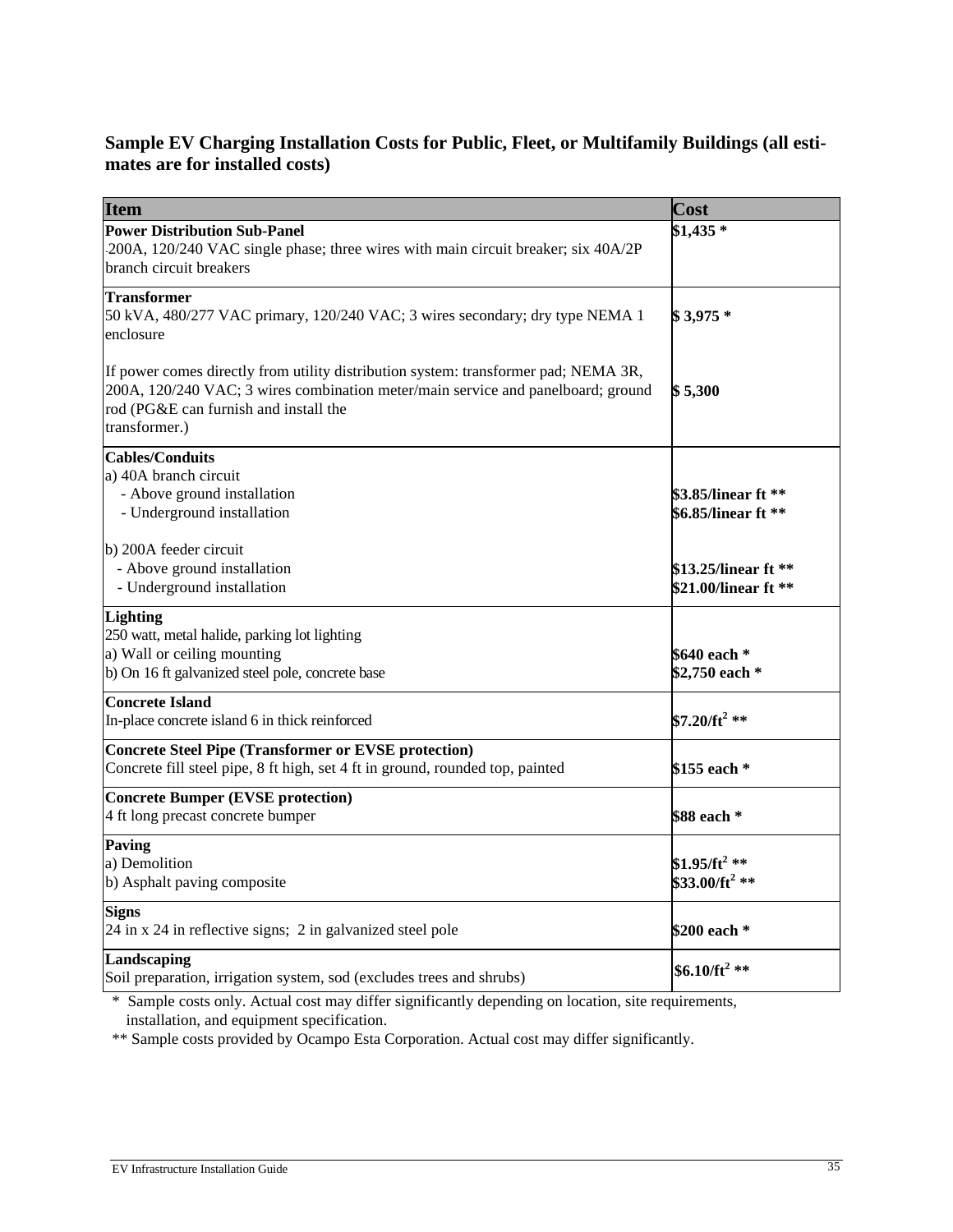#### **L. Checklist for Vehicle Fleet Charging**

- 1. Estimate 3–5 year EV purchase plans.
- . Determine recharging locations.
	- 3. Estimate the electrical load at those locations.
		- Determine whether to use Level 2 or 3 charging and type of charging to be used: inductive and/or conductive
		- Obtain charger requirements from vehicle and charger suppliers
		- $\bullet$  Develop charging curves
		- Determine the appropriate number of chargers
	- 4. Contact vehicle and charger suppliers.
		- Confirm charging needs and types
		- Identify any special ventilation requirements
		- $\bullet$  Identify any other special considerations for the specific equipment
	- 5. Contact PG&E.
		- Assess existing electricity supply
		- Determine necessary electrical service upgrades
		- Review metering requirements
		- Determine the impacts of rates on choosing alternative charging methods
		- $\bullet$  Determine if any other special requirements exist
	- 6. Develop a detailed facility site plan.
		- Develop and review wiring diagrams
		- $\bullet$  Develop and review ventilation diagrams
		- Determine if there are hazardous material locations at site
		- Review traffic, pedestrian flow, parking requirements, and ADA compliance issues
		- Determine additional retrofit needs, including landscaping
	- 7. Contact pertinent permitting agencies.
		- Identify special local fire, construction, environmental, or building requirements
		- $\bullet$  Obtain all applications
		- Determine additional permitting costs
		- Determine site plan requirements
	- 8. Hire the prime contractor and verify contractor subcontractor credentials.
	- 9. Obtain all pertinent building and use permits.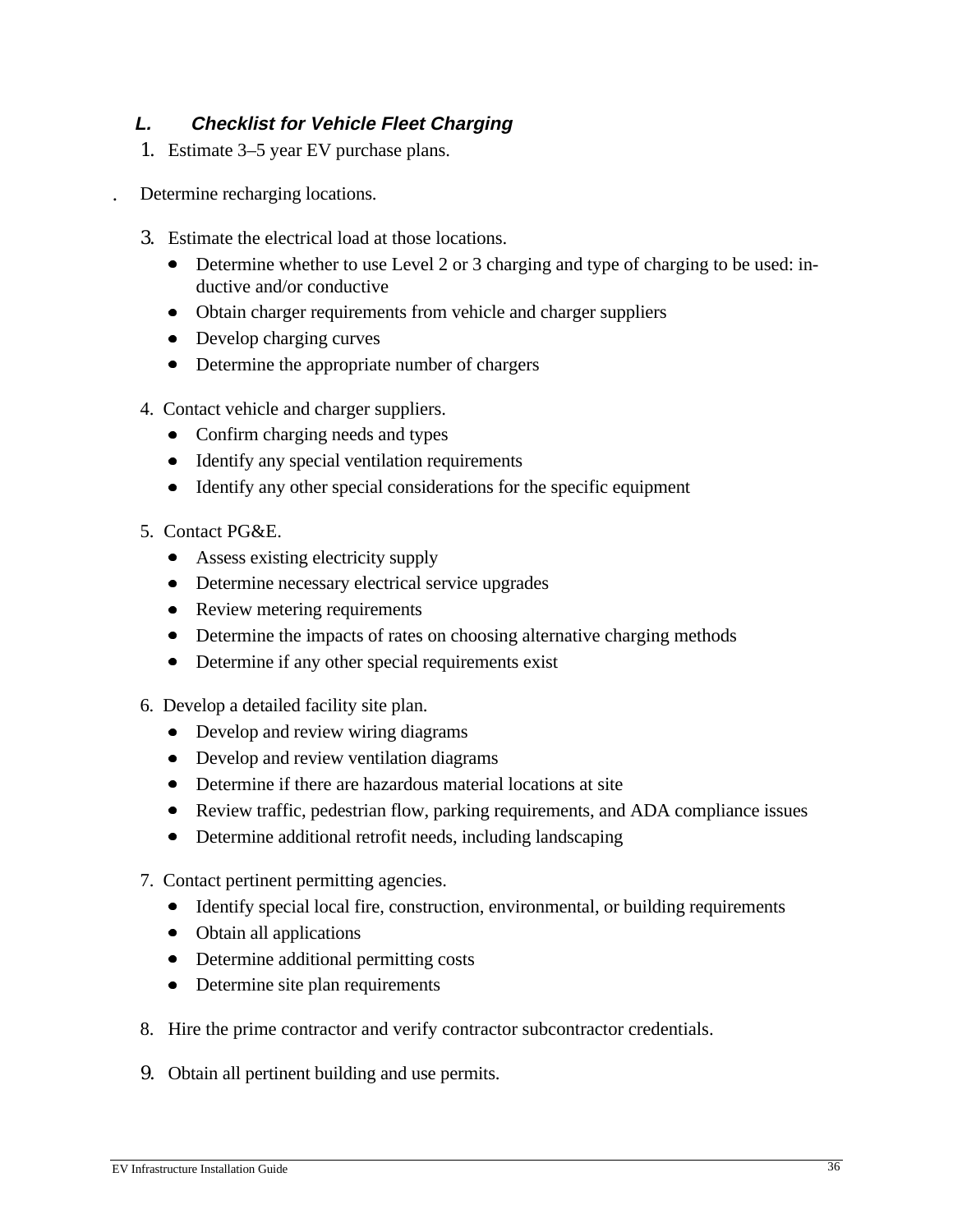10. Perform any necessary electrical upgrades, install EVSE, and complete all site preparations.

11. Have the site inspected by pertinent building, fire, environmental, and electrical authorities.

- Comply with any change order, if necessary
- Notify PG&E that site has passed all inspections

12. Begin charging operations.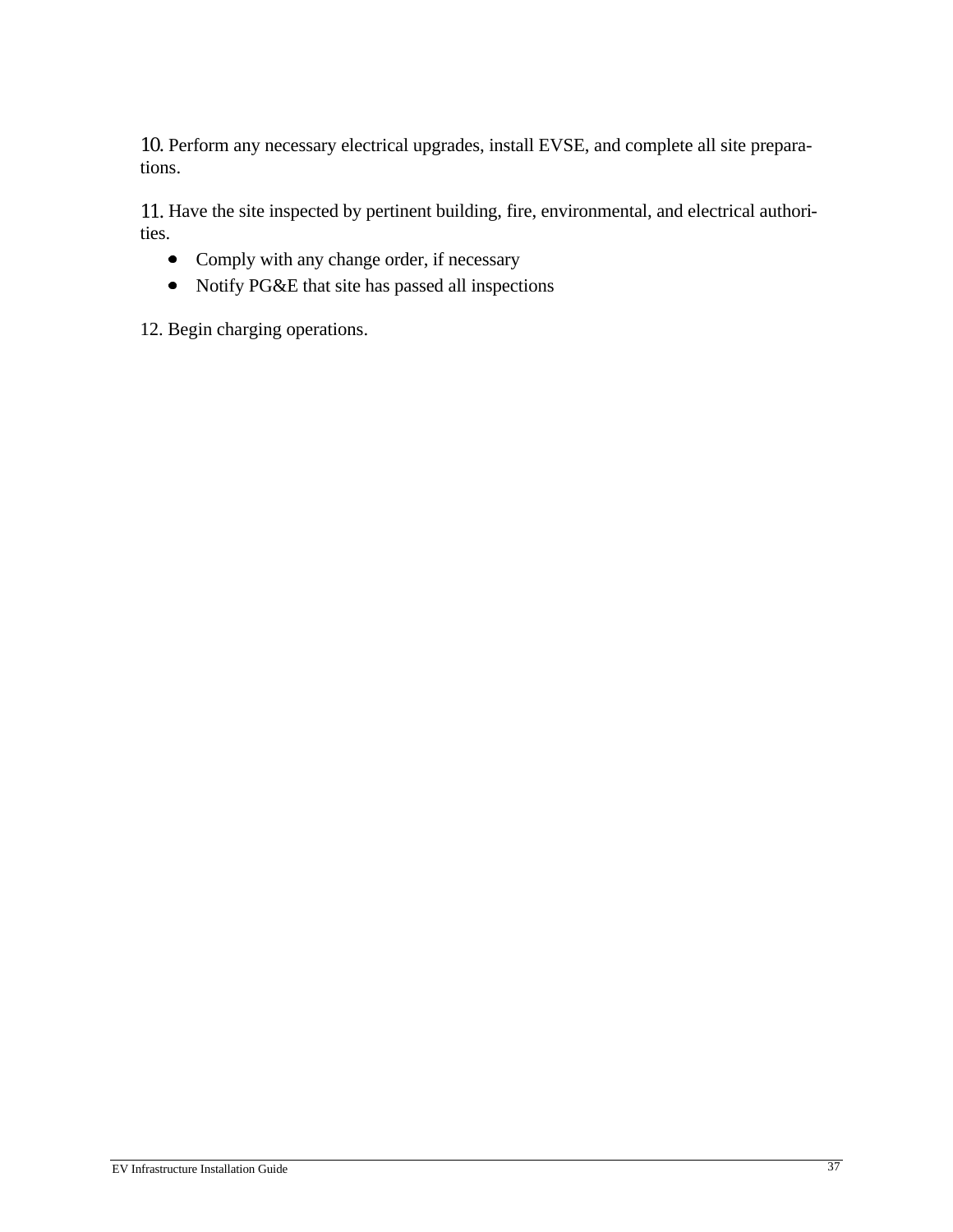The following flowchart illustrates the process of installing EVSE infrastructure at a fleet facility:

![](_page_44_Figure_1.jpeg)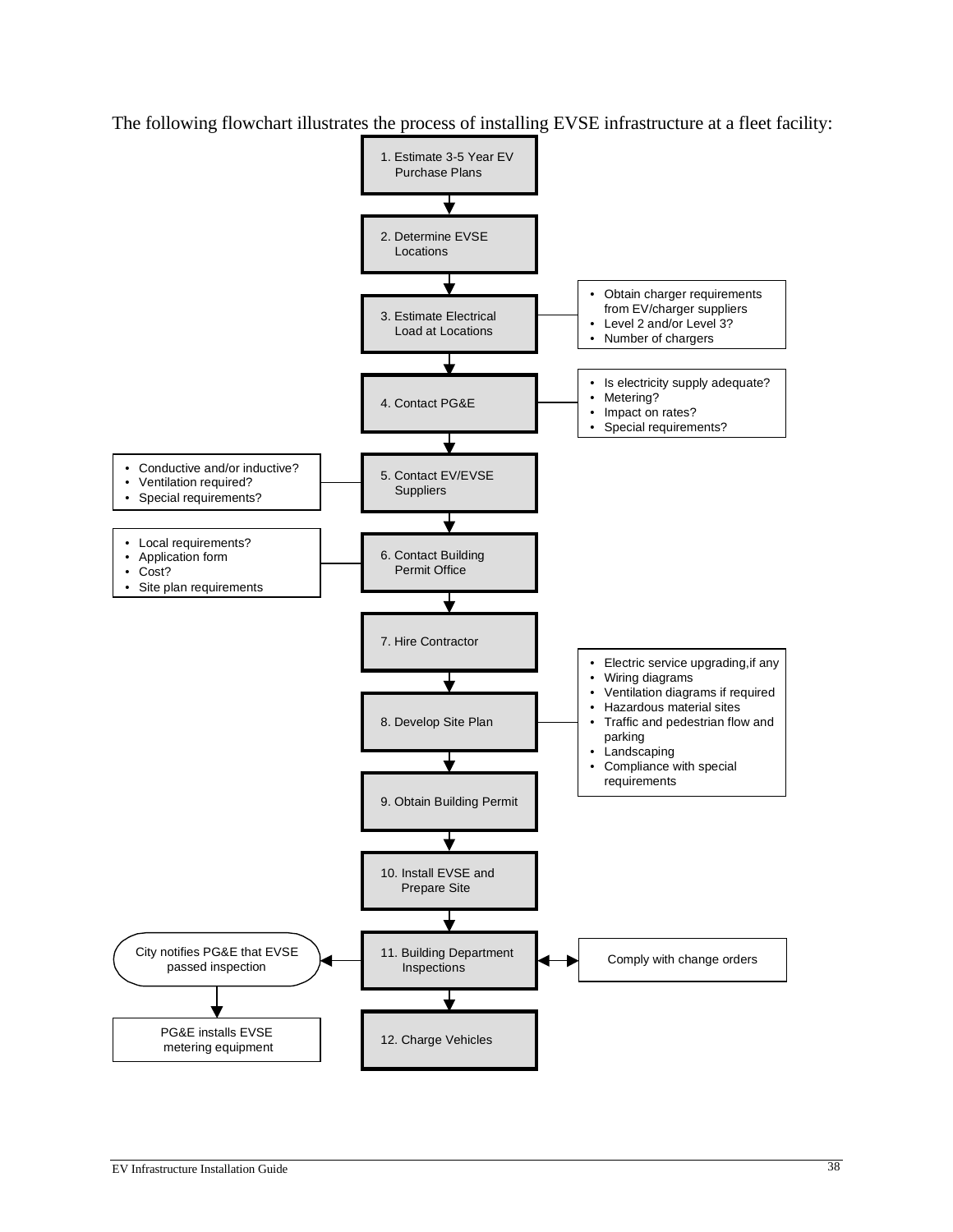# **6. PUBLIC ACCESS AND COMMERCIAL CHARGING INSTALLATIONS**

The public access charging network is growing steadily. Currently there are 38 inductive and 17 conductive public charging sites in PG&E's service territory (see Appendix A). This chapter includes information specific to the installation of public access charging facilities.

# **A. Local Codes and Regulations**

Some municipalities require a certain number of EV charging spaces at some public parking areas. These requirements may also specify the types of spaces to provide, such as disabled, most convenient, or covered parking.

# **B. Payment of Charging Services**

Organizations interested in providing public EV charging must decide whether or not they will charge users to charge their EVs. Some commercial developers are not charging usage fees in an effort to attract customers. Other retail businesses are providing EV charging as a free service to patrons. However, since most public charging will occur during peak demand periods when the cost of electricity is highest, some form of billing system will eventually be required. Currently, credit cards, debit cards, and prepaid value cards are being evaluated to serve as point-of-sale and payment systems. When a viable payment system is available, EVSE suppliers will probably integrate the payment system with the EVSE.

# **C. Types of Chargers and Level of Charging**

As mentioned in earlier chapters, the facility owner will need to decide which type of charging system to install: inductive, conductive, or both. Of course, this will be determined by the vehicles purchased. As in fleet facilities, public charging facilities currently offer Level 2 charging, which takes 3 to 6 hours to completely charge an EV battery pack, depending on the type and capacity of battery used. Level 2 charging is provided with both inductive and conductive connectors to serve all vehicles in the area.

It is anticipated that in the future, many public facilities will offer Level 3 charging so that their patrons can take full advantage of quick opportunity charging.

# **D. EVSE Siting Decisions**

EVSE siting is especially important in public sites and can significantly affect the cost of the installation. There are many siting considerations relating to costs, safety, and aesthetics. These include:

- *Public Safety:* Chargers should be sited away from traffic and other hazards. Adequate lighting should be provided for security.
- *Convenience:* Chargers should be located conveniently near the main building or facility.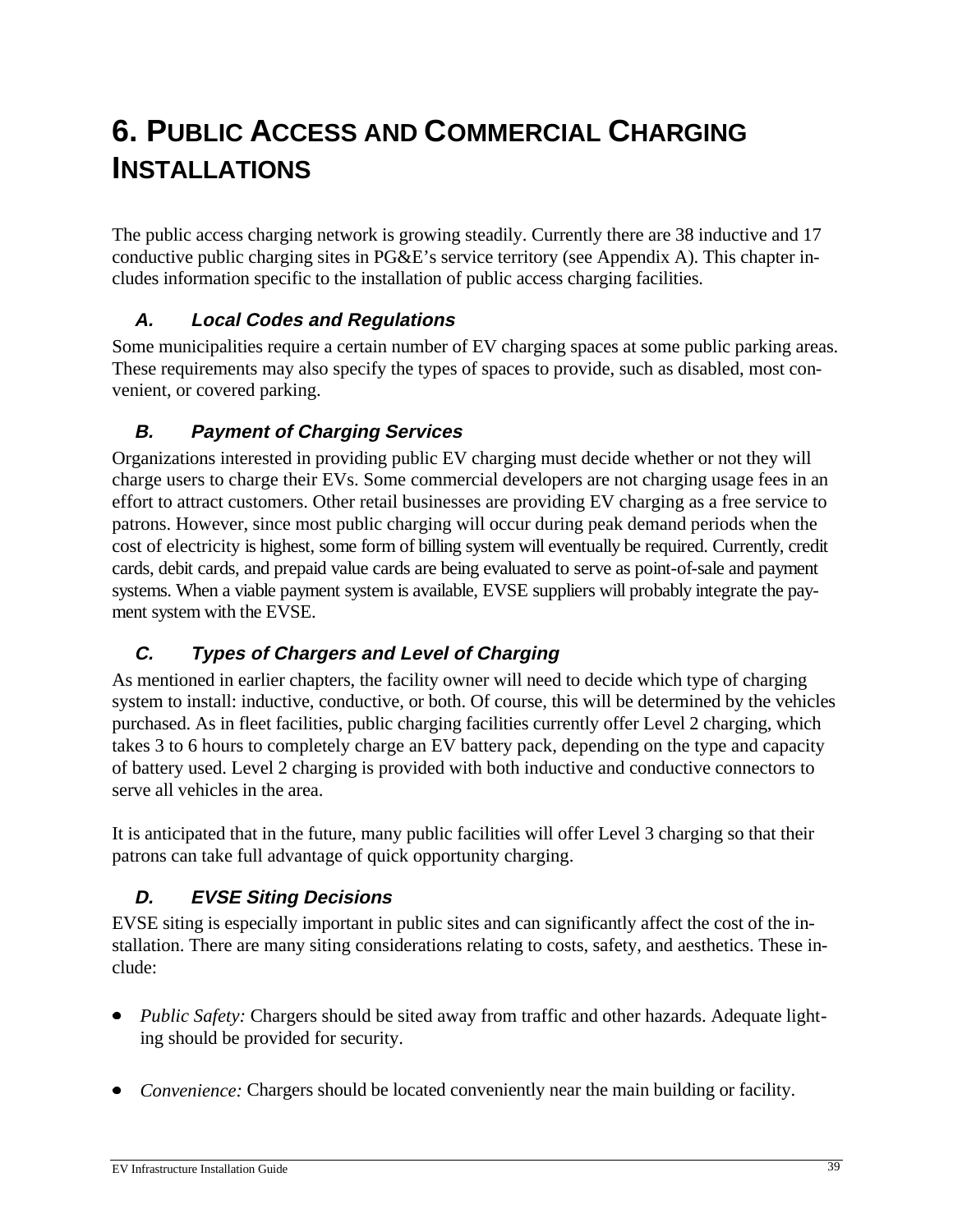- *Proximity to Utility Equipment:* Siting charge stations near the electric utility's feeder lines or transformers may reduce installation costs.
- *Cable Management:* To avoid injury from tripping over cables, cords and cables should not cross sidewalks or pedestrian traffic patterns, and should be installed with the EV user's convenience in mind. Cable retractors should be considered for permanently wired cables.
- *Potential Hazards:* Ensure that EV charging spaces are not located near potential hazards. EVSE should not be installed near explosive material; flammable vapors, liquids and gases; combustible dust or fibers; and materials which ignite spontaneously on contact with air. NEC Articles 500 to 516 describe equipment and procedures for installation of electrical systems in hazardous locations. If charge stands are installed in an enclosed area, check ventilation requirements.
- x *Curbs, Wheel Stops, and Setbacks:* Curbs, wheel stops, and setbacks should be provided so that EVs or other vehicles cannot inadvertently drive into the EVSE. When installing curbs, wheel stops, and setbacks, consider ease of access to the charger, mobility of users and foot traffic in the area.
- *Signs and Visibility:* The electrical codes require special signs for EVSE (see Figure 7.2). Signs may also be needed to designate parking spaces for EV-use only. These signs should be positioned high enough to be seen over parked vehicles.
- x *Disabled Access:* See Chapter 3 for more details on disabled access and ADA compliance.

# **E. Electrical Service Adequacy**

As with fleet facilities, the public site owner must determine whether the electrical service is sufficient to provide for EV charging. PG&E can help assess the current capacity and needed equipment upgrades. In public charging, the facility owner should also plan for the introduction of Level 3 charging and its related electrical demands.

# **F. Electric Rates**

Property owners should discuss the impact of EV charging on rates with a PG&E representative.

# **G. Prevention of Vandalism**

If the EVSE is situated in an outdoor parking lot, it should be sited to minimize the risk of vandalism. This includes consideration of lighting, alarms, traffic through the area, visibility from the security gate or desk, and fencing or enclosures.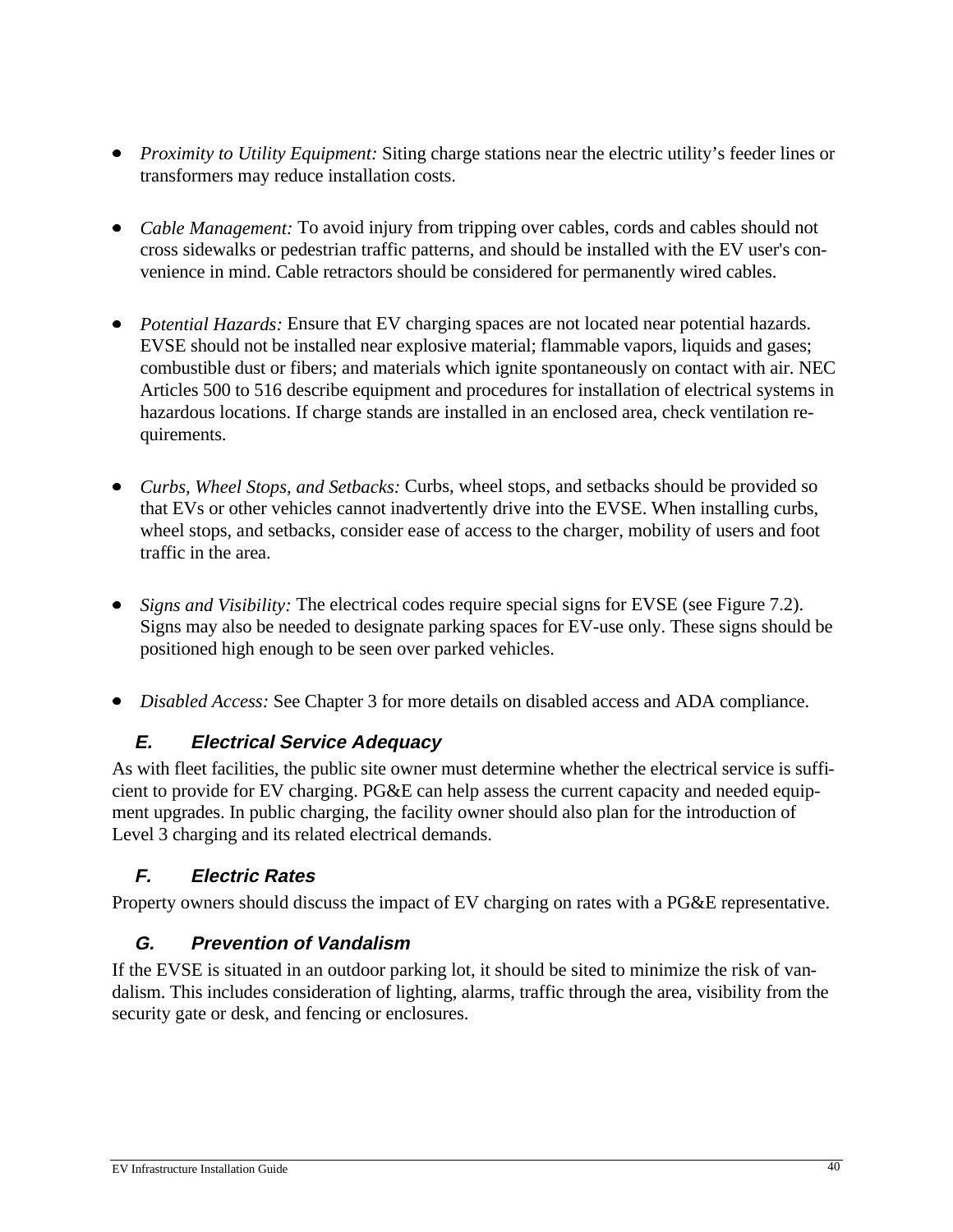### **H. Lighting**

Public charge stations should have enough lighting to create an attractive environment and to provide safety for late-night charging. Lighting will vary according to the needs of the site and local ordinances. In all cases, lighting should promote security of EV drivers, EVs, and EVSE; safe operation of the charging equipment; and the attractiveness of the environment.

#### **I. Creating the Site Plan**

Similar to other types of installations, a site plan for engineering review and approval should be developed. A siting plan is necessary for a building permit, which is required for charger installation.

#### **J. Installation Costs**

The costs of installing EVSE will vary from site to site. The cost table in the previous chapter provides sample costs for reference only and is applicable to public access installations. Not all costs will apply to all sites.

#### **K. Checklist for Public Access and Commercial Charging Installations**

- 1. Investigate local requirements for EV charging, including number of spaces required, types of spaces (disabled, "most convenient," covered parking, etc.). Also, determine whether the local jurisdiction, electric utility, or EV/EVSE manufacturer has any special requirements.
- 2. Determine number of spaces to add public-access EVSE.
- 3. Decide what levels of charging to install.
- 4. Estimate electrical load.
- 5. Contact PG&E to discuss adequacy of utility feeder line, equipment, impact of charging load on electric rates, and proper siting of new utility equipment.
- 6. Select an electrical contractor and ensure that the contractor's license for electrical work is current.
- 7. Develop a site plan, including location of hazardous materials; wiring diagrams; traffic flow, parking and landscaping drawings; lists of materials; and ventilation diagram (if ventilation is required).
- 8. Apply for a building permit. Do not begin installation until the permit is issued.
- 9. Install EVSE (and ventilation, if required).
- 10. Notify building department that the installation is ready for inspection.
- 11. Discuss insurance coverage with an insurance agent.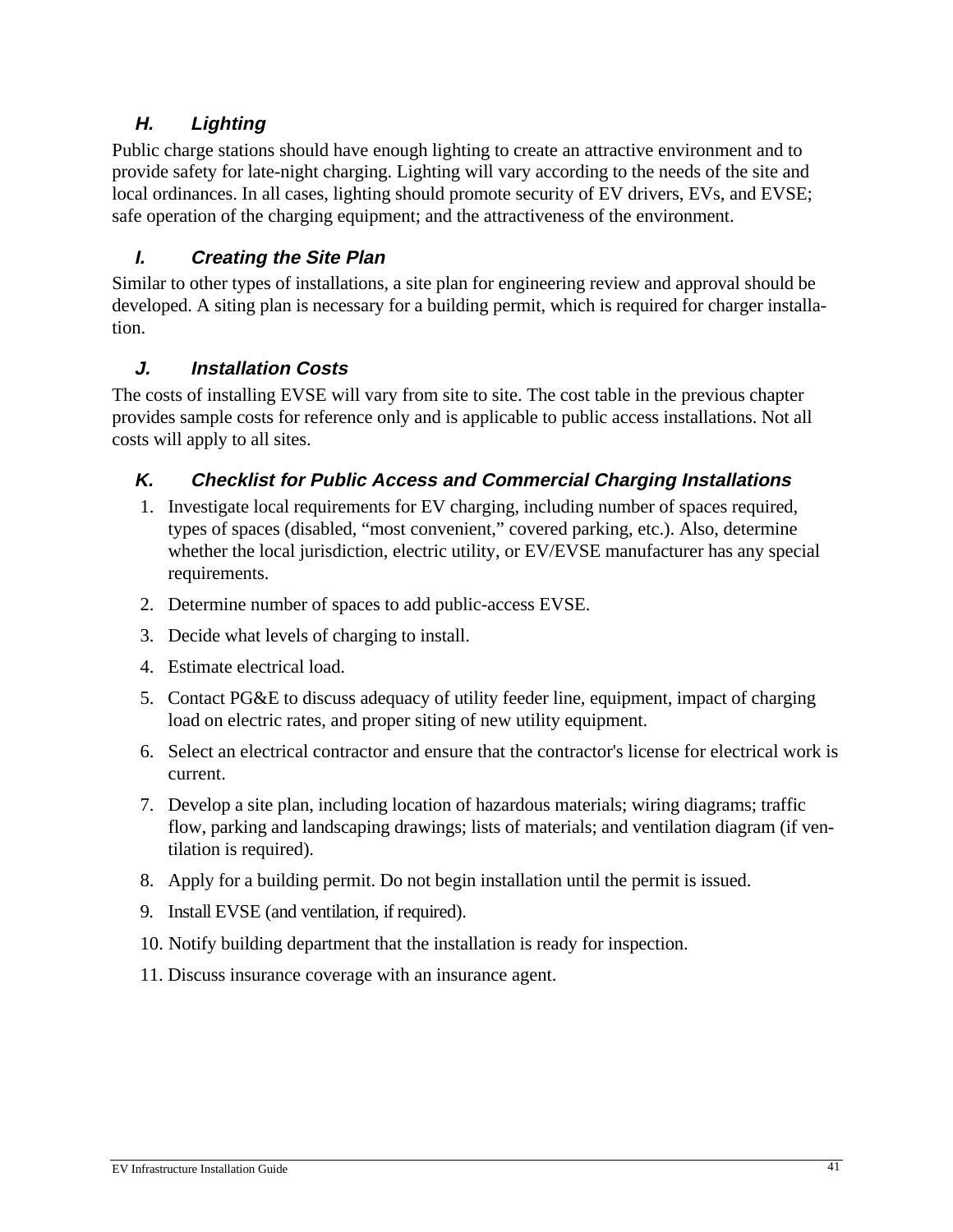The following flowchart illustrates the process of installing EVSE infrastructure at public access locations.

![](_page_48_Figure_1.jpeg)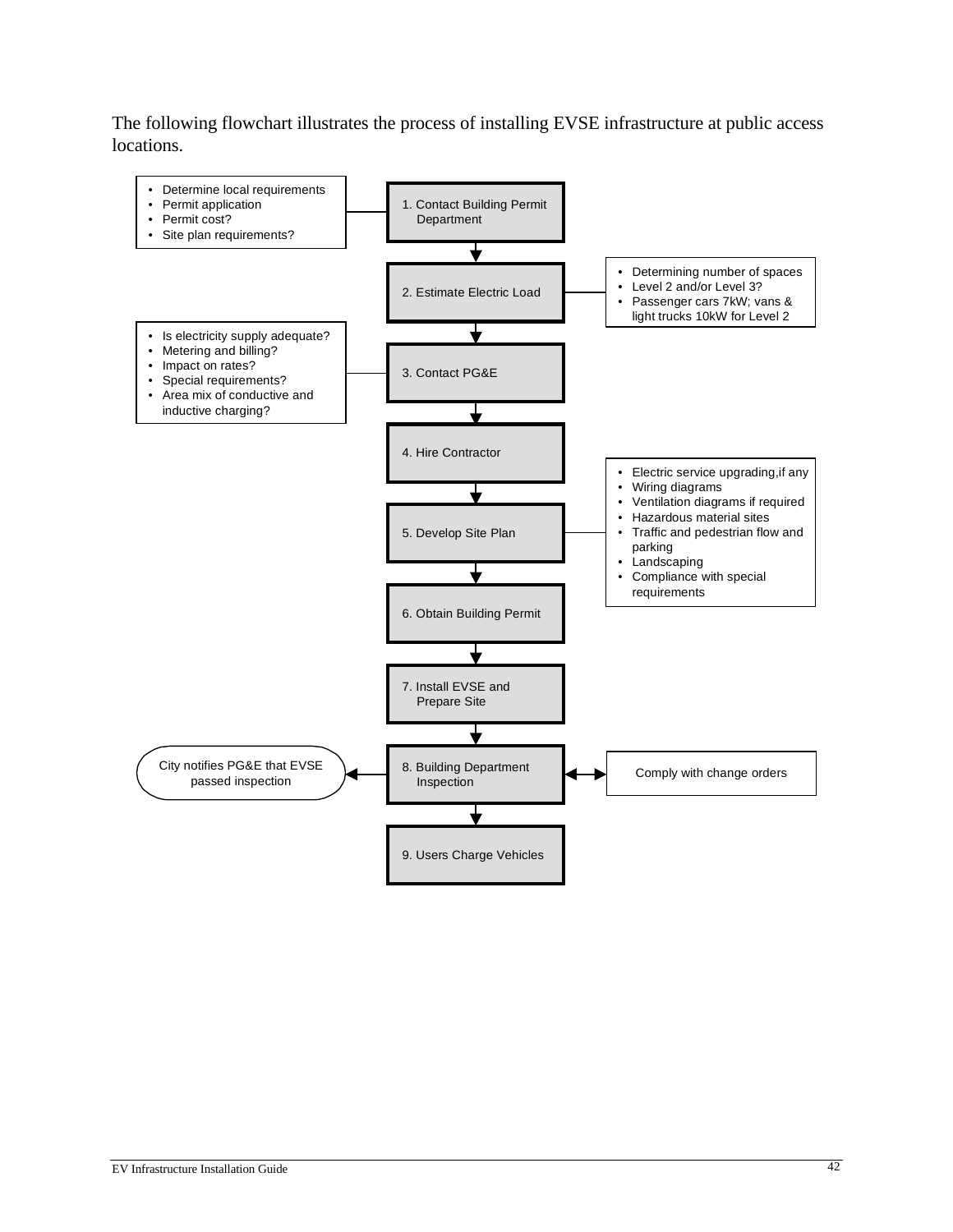# **APPENDIX A. PUBLIC CHARGING LOCATIONS CUR-RENTLY IN OPERATION**

The following table lists public charging stations in operation as of March 1999 in PG&E's service territory.

| <b>Inductive Sites</b><br>L.           |                                         |                          |                     |       |
|----------------------------------------|-----------------------------------------|--------------------------|---------------------|-------|
| <b>Alameda County</b>                  |                                         |                          |                     |       |
| <b>BART</b>                            | Eastern Lot                             | 3100 Adeline Street      | <b>Berkeley</b>     | 94703 |
| Costco                                 |                                         | 40580 Albrae Street      | Fremont             | 94538 |
| Saturn of Fremont                      |                                         | 39797 Balentine Drive    | Fremont             | 94560 |
| Saturn of Oakland                      |                                         | 2355 Broadway            | Oakland             | 94612 |
| Saturn of Pleasanton                   |                                         | 4340 Rosewood Drive      | Pleasanton          | 94588 |
| Stoneridge Shopping Center             | Entrance by Nord-<br>strom/JC Penney    | One Stoneridge Mall      | Pleasanton          | 94588 |
| Costco                                 |                                         | 1900 Davis Street        | San Leandro         | 94577 |
| Jack London Square                     | Underground<br>Parking                  | Broadway/Embarcadero     | Oakland             | 94607 |
| Jack London Square                     | AMC Movie Thea-<br>ters                 | 101 Washington           | Oakland             | 94607 |
| <b>Contra Costa</b>                    |                                         |                          |                     |       |
| <b>Sunvalley Shopping Center</b>       | By Macy's Home<br>Store                 | One Sunvalley Mall       | Concord             | 94520 |
| Saturn of Concord                      |                                         | 1330 Concord Avenue      | Concord             | 94520 |
| <b>Hilltop Shopping Center</b>         | Green Lot by<br>Macy's/JC Pen-<br>ney's | 2200 Hilltop Mall Road   | Richmond            | 94806 |
| Costco                                 |                                         | 48801 Central Avenue     | Richmond            | 94804 |
| <b>BART</b>                            |                                         | 200 Ygnacio Valley Blvd. | <b>Walnut Creek</b> | 94596 |
| <b>Marin</b>                           |                                         |                          |                     |       |
| Saturn of Marin                        |                                         | 535 San Francisco Blvd.  | San Rafael          | 94901 |
| <b>Monterey</b>                        |                                         |                          |                     |       |
| Costco                                 |                                         | 1339 N. Davis Road       | Salinas             | 93907 |
| <b>San Francisco</b>                   |                                         |                          |                     |       |
| Costco                                 |                                         | 450 10th Street          | San Francisco       | 94103 |
| Hyatt at Fisherman's Wharf             | <b>Valet Parking</b>                    | 555 North Point Street   | San Francisco       | 94133 |
| Mark Hopkins InterContinental<br>Hotel |                                         | Number One Nob Hill      | San Francisco       | 94108 |
| Palace Hotel                           | Valet Parking                           | 2 New Montgomery St.     | San Francisco       | 94105 |
| San Francisco Civic Center             | Pay Parking                             | 355 McAllister St.       | San Franciscol      | 94102 |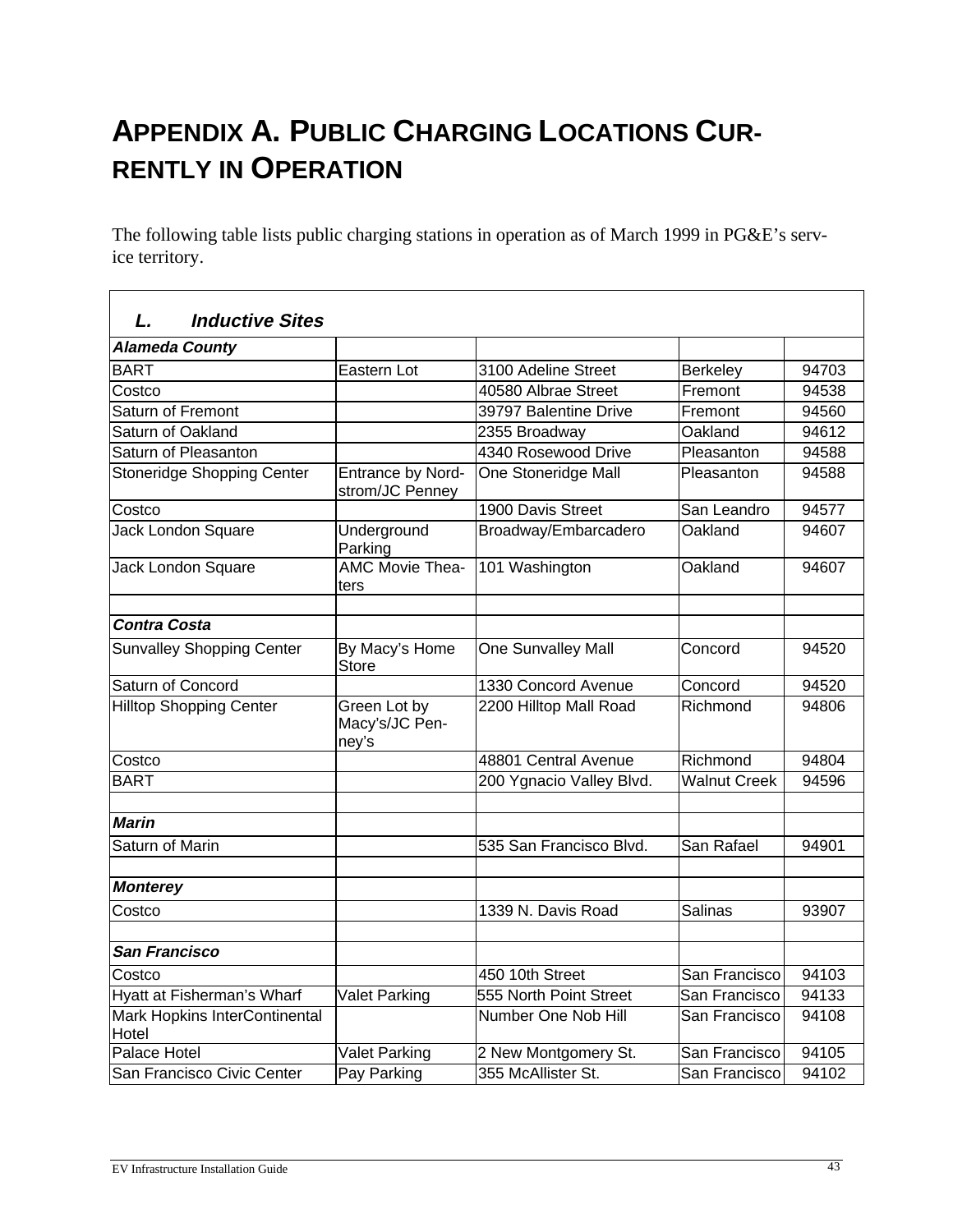| <b>UC San Francisco</b>                       | Millberry Union<br>Garage, G level,<br>pay parking | 500 Parnassus Ave.                       | San Francisco     | 94143 |
|-----------------------------------------------|----------------------------------------------------|------------------------------------------|-------------------|-------|
| <b>San Mateo</b>                              |                                                    |                                          |                   |       |
| Saturn of Burlingame                          |                                                    | 198 California Drive                     | <b>Burlingame</b> | 94010 |
| <b>BART</b>                                   |                                                    | 365 D. Street                            | Colma             | 94014 |
| Saturn of San Francisco                       |                                                    | 711 Serramonte Blvd.                     | Colma             | 94014 |
| <b>Santa Clara</b>                            |                                                    |                                          |                   |       |
| <b>Summit Micro Electronics</b>               | (locked charger)                                   | Water Tower Plaza 300 Orchard City Drive | Campbell          | 95008 |
| Saturn of Sunnyvale                           |                                                    | 1088 W. El Camino Real                   | Mountain<br>View  | 94086 |
| Costco                                        |                                                    | 5301 Almaden Expressway                  | San Jose          | 95118 |
| Costco                                        |                                                    | 2201 Senter Road                         | San Jose          | 95112 |
| Saturn of Capital Expressway                  |                                                    | 755 W. Capitol Expressway                | San Jose          | 95154 |
| Costco                                        |                                                    | 1601 Coleman Avenue                      | Santa Clara       | 95050 |
| <b>Saturn of Stevens Creek</b>                |                                                    | 4333 Stevens Creek Blvd.                 | Santa Clara       | 95051 |
| Fry's Electronics                             |                                                    | 1077 Arques Avenue                       | Sunnyvale         | 94086 |
| Solano                                        |                                                    |                                          |                   |       |
| Saturn of Fairfield                           |                                                    | 4850 Auto Plaza                          | Suisun City       | 94585 |
| Costco                                        |                                                    | 198 Plaza Drive                          | Vallejo           | 94591 |
| Vacaville City Hall                           |                                                    | 650 Merchant St.                         | Vacaville         | 95688 |
| Vacaville Regional Transporta-<br>tion Center |                                                    | Hickory Lane and Davis St.<br>@ I-80     | Vacaville         | 95688 |
| Sonoma                                        |                                                    |                                          |                   |       |
| Saturn of Santa Rosa                          |                                                    | 3001 Corby Avenue                        | Santa Rosa        | 95407 |

# **M. Conductive Charging Sites**

| Alameda                          |                                           |                       |                 |       |
|----------------------------------|-------------------------------------------|-----------------------|-----------------|-------|
| <b>BART Ashby Station</b>        | lEastern Lot                              | 3100 Adeline St.      | <b>Berkeley</b> | 94703 |
| Dublin Honda                     |                                           | 7099 Amador Plaza     | <b>Dublin</b>   | 94568 |
| Costco                           |                                           | 40580 Albrae St.      | <b>IFremont</b> | 94538 |
| Costco                           |                                           | 1900 Davis Street     | San Leandro     | 94577 |
| Costco                           |                                           | 1900 Davis Street     | San Leandro     | 94577 |
| Stoneridge Shopping Center       | Entrance by Nord-<br>strom/JC Penney      | One Stoneridge Mall   | Pleasanton      | 94588 |
|                                  |                                           |                       |                 |       |
| <b>Contra Costa</b>              |                                           |                       |                 |       |
| <b>Sunvalley Shopping Center</b> | Lower level, N.<br>side of Macy's<br>Home | One Sunvalley Mall    | Concord         | 94520 |
| <b>Hilltop Mall</b>              | Green Lot By<br>Macy's/JC Penney          | 2200 Hilltop Mall Rd. | Richmond        | 94806 |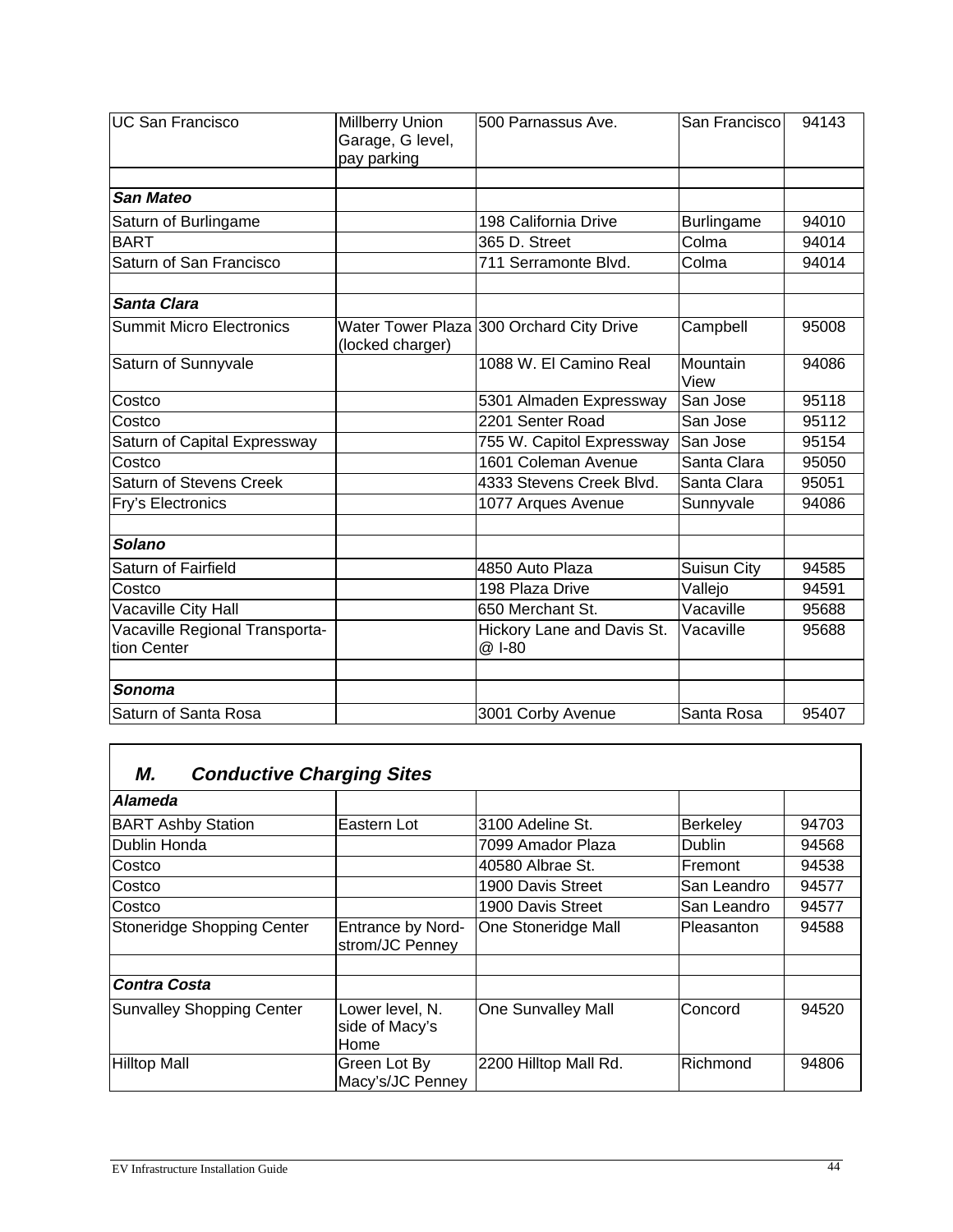| <b>BART Walnut Creek Station</b>                      |                                                             | 200 Ygnacio Valley Blvd.                                          | <b>Walnut Creek</b> | 94596 |
|-------------------------------------------------------|-------------------------------------------------------------|-------------------------------------------------------------------|---------------------|-------|
|                                                       |                                                             |                                                                   |                     |       |
| <b>Placer</b>                                         |                                                             |                                                                   |                     |       |
| Electric Vehicle Infrastructure                       |                                                             | 11839 Industrial Ct.                                              | Auburn              | 95603 |
|                                                       |                                                             |                                                                   |                     |       |
| <b>San Francisco</b>                                  |                                                             |                                                                   |                     |       |
| Hyatt Regency at Fisherman's<br>Wharf                 | <b>Valet Parking</b>                                        | 555 North Point St.                                               | San Francisco       | 94133 |
| San Francisco Honda                                   |                                                             | 10 South Van Ness Ave.                                            | San Franciscol      | 94103 |
|                                                       |                                                             |                                                                   |                     |       |
| <b>San Mateo</b>                                      |                                                             |                                                                   |                     |       |
| <b>BART Colma Station</b>                             |                                                             | 365 D St.                                                         | Colma               | 94014 |
|                                                       |                                                             |                                                                   |                     |       |
| <b>Santa Clara</b>                                    |                                                             |                                                                   |                     |       |
| <b>Stevens Creek Honda</b>                            |                                                             | 4590 Stevens Creek Blvd.                                          | San Jose            | 95129 |
| Costco                                                |                                                             | 1601 Coleman Ave.                                                 | Santa Clara         | 95050 |
|                                                       |                                                             |                                                                   |                     |       |
| Solano                                                |                                                             |                                                                   |                     |       |
| Vacaville City Hall                                   | One near Planning<br>Dept., other by<br><b>Public Works</b> | 1650 Merchant St.                                                 | Vacaville           | 95688 |
| Vacaville Regional Transporta-<br>tion Center Parking | theaters, restau-<br>rants                                  | Across from movie  I-80 @ Davis Street and<br><b>Hickory Lane</b> | Vacaville           | 95688 |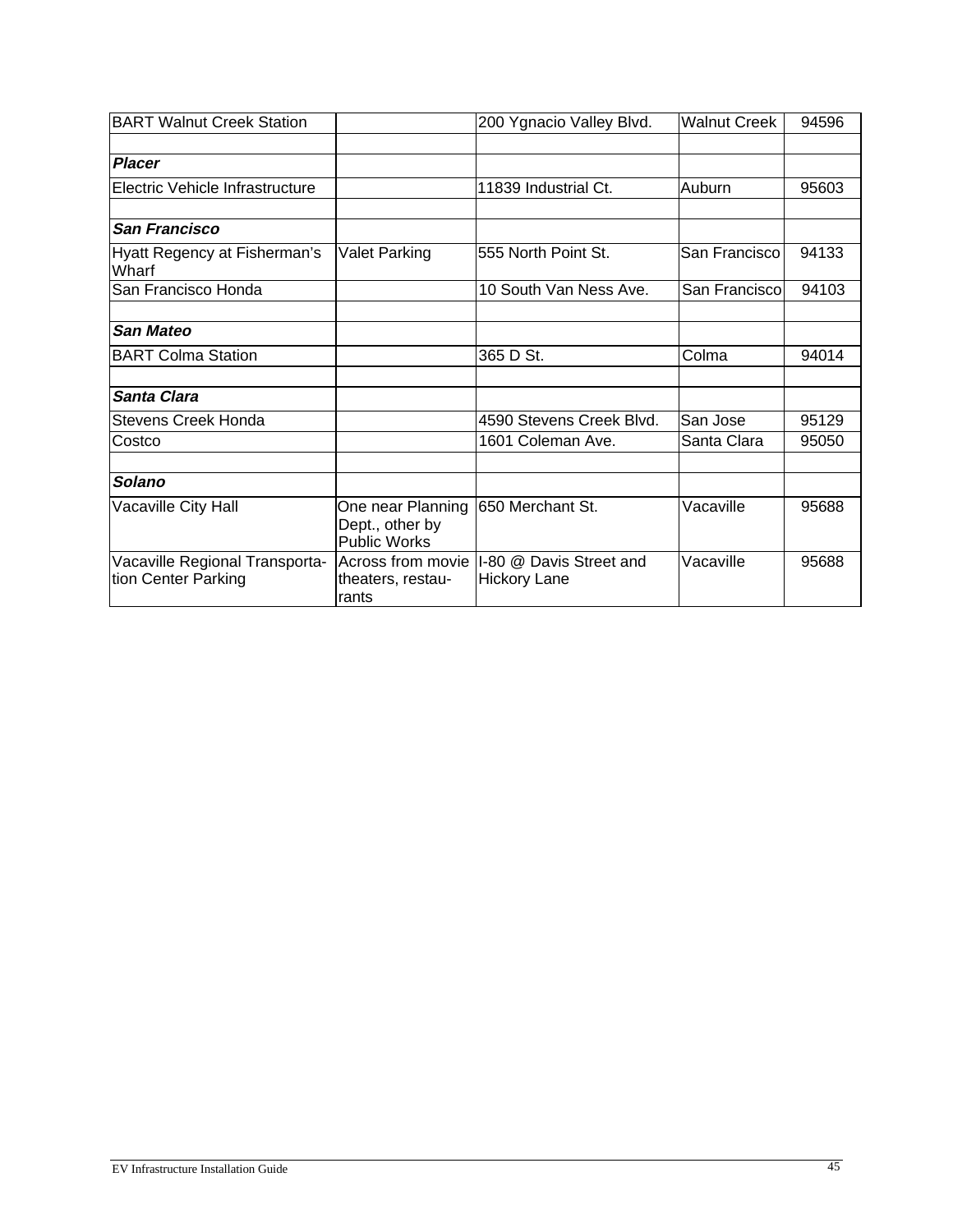# **APPENDIX B. BUILDING CODE CONTACTS IN MAJOR CITIES**

| <b>City</b>        | <b>Contact</b>                                     | <b>Phone Number</b> |
|--------------------|----------------------------------------------------|---------------------|
| <b>Bakersfield</b> | Building Inspections Dept.                         | 805-326-3720        |
| Fresno             | Electrical Inspections Dept.<br>559-498-2626       |                     |
| Modesto            | <b>Building Inspection Depart-</b><br>209-577-5232 |                     |
|                    | ment                                               |                     |
| Oakland            | Calvin Wong, Electrical In-                        | 510-238-4794        |
|                    | spector                                            |                     |
| San Francisco      | Frank Fong, Electrical In-                         | 415-558-6030        |
|                    | spector                                            |                     |
| San Jose           | Joseph Boody, Electrical In-                       | 408-277-4541        |
|                    | spector                                            |                     |
| Stockton           | George Davis, Electrical In-                       | 209-937-8637        |
|                    | spector                                            |                     |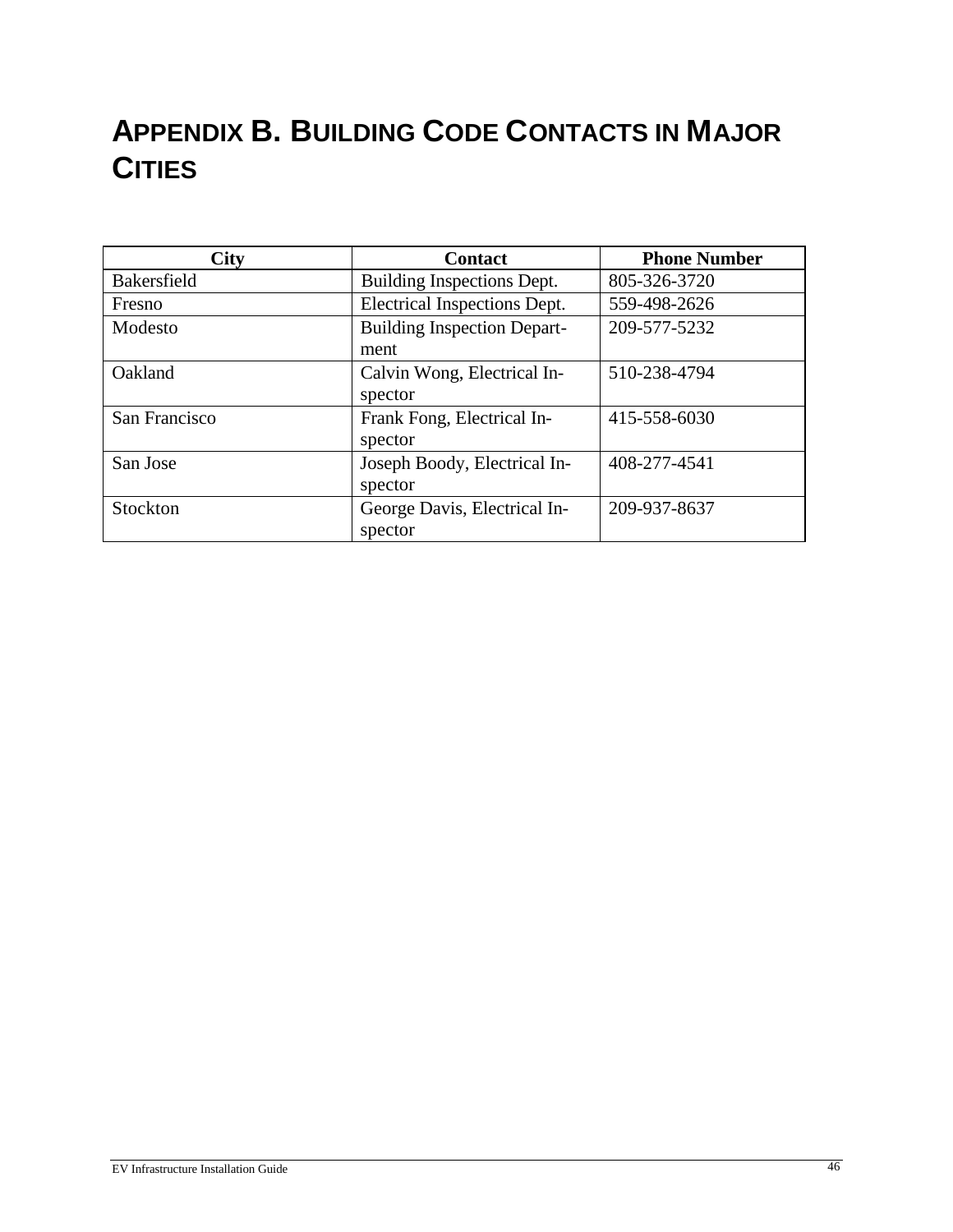# **APPENDIX C. GLOSSARY OF EV TERMS**

**battery.** Electrochemical cells electrically connected in a series and/or parallel arrangement.

**battery pack.** A group of battery cells or modules connected in serial or parallel arrangement, fully configured as a unit meeting the voltage and packaging requirements of a vehicle.

**battery system.** A completely functional complex battery which includes the battery pack and battery support equipment, such as thermal management and battery controls.

**capacity.** The total number of ampere hours (Ah) that can be withdrawn from a fully charged cell or battery for a specific set of operating conditions, including discharge rate, temperature, age, stand time, and discharge termination criteria.

**charge.** (*verb*) Conversion of electrical energy into chemical potential energy within a cell by the passage of a direct current. (*noun*) Coulombs or ampere-hours of energy available in a cell or battery.

**charge coupling.** A take-apart transformer for inductive charging operating between 80 kHz and 300 kHz, composed of two primary components—the vehicle inlet and the coupler.

**charger.** An electrical device that converts alternating current energy to a regulated direct current voltage for replenishing the energy of an energy storage device (i.e., battery) and operating other vehicle electrical systems.

**conductive coupling.** A recharge cord and plug that physically connect to the vehicle circuit (see *inductive coupling*).

**connector.** A conductive or inductive device that, by insertion into an inlet on the electric vehicle, establishes connection to an electric vehicle for the purpose of energy transfer and information exchange. It is part of a *coupling* (a mating vehicle inlet and connector set)

**controller.** A solid-state device that regulates the amount of power delivered to an EV's traction motor.

**coupler.** The device connected to the electric vehicle supply equipment that transfers power to the electric vehicle for charging the energy storage system and permits the exchange of information between the EV and the EV's supply equipment. The coupler contains the primary coil of the take-apart transformer, an antenna for communications, a magnet for connection check, and provisions for locking the coupler in the vehicle to prevent tampering.

**coupling.** A mating vehicle inlet and connector set.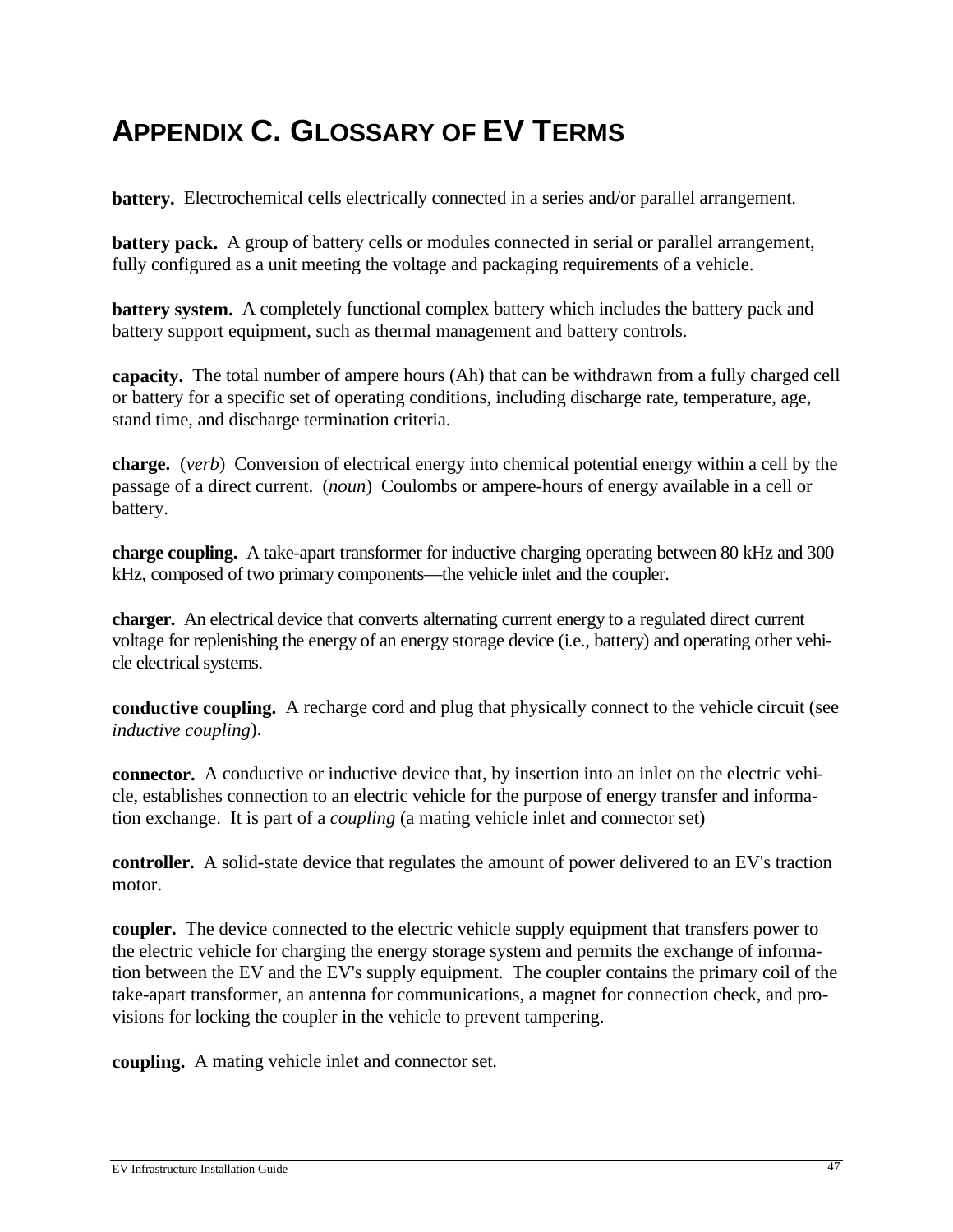**electric vehicle.** (EV) An automotive-type vehicle for highway use, such as passenger automobiles, buses, trucks, vans, and the like, primarily powered by an electric motor that draws current from a rechargeable storage battery, fuel cell, photovoltaic array, or other source of electric current. Electric motorcycles and similar type vehicles and off-road self-propelled electric vehicles, such as industrial trucks, hoists, lifts, transports, golf carts, airline ground support equipment, tractors, boats, and the like are not included. (EV definition from 1999 National Electrical Code Handbook®  $625-2$ )

**electric vehicle supply equipment.** (EVSE) The conductors, including the ungrounded, grounded, and equipment grounding conductors, the electric vehicle connectors, attachment plugs, and all other fittings, devices, power outlets, or apparatus installed specifically for the purpose of delivering energy from the premises wiring to the electric vehicle.

**EV connector.** Off-board component used to interface with the vehicle-mounted EV inlet to supply power and provide communication interface. (The power interface may be conductive, inductive, or other.)

**EV cord.** The off-board cable containing the conductors to connect the EV plug with the EV power controller to provide power for the vehicle and communications during charge.

**EV inlet.** Vehicle-mounted component which interfaces with the EV connector to receive power and provide communication interface.

**ground fault.** A short circuit to ground.

**inductive charging system.** A charging system that converts low frequency utility power to high frequency, transfers power across a take-apart transformer, and rectifies that power into DC voltage to the batteries.

**inductive coupling**. A recharge cord and plug that uses magnetic induction of electricity to transfer energy to the vehicle rather than using a physical connection (see *conductive coupling*).

**infrastructure.** All equipment and facilities required to generate, transmit, distribute, and deliver electricity to an EV.

Level 1 Charging. Charging from a common electrical outlet, which is 120 volts in the United States. The maximum power supplied for Level 1 Charging shall conform to the values shown: Nominal Supply Voltage 120 V. AC single phase; Maximum Continuous Current 12 amps; Branch Circuit Protection 15 amps (minimum); Nominal Continuous Power 1.44 kVA.

**Level 2 Charging.** High-power charging, which is 240 volts, 40 amps in the United States. The maximum power supplied for Level 2 Charging shall conform to the values shown: Nominal Supply Voltage 208-240 V. AC single phase; Maximum Continuous Current 32 amps; Branch Circuit Protection 40 amps; Nominal Continuous Power 6.66-7.68 kVA.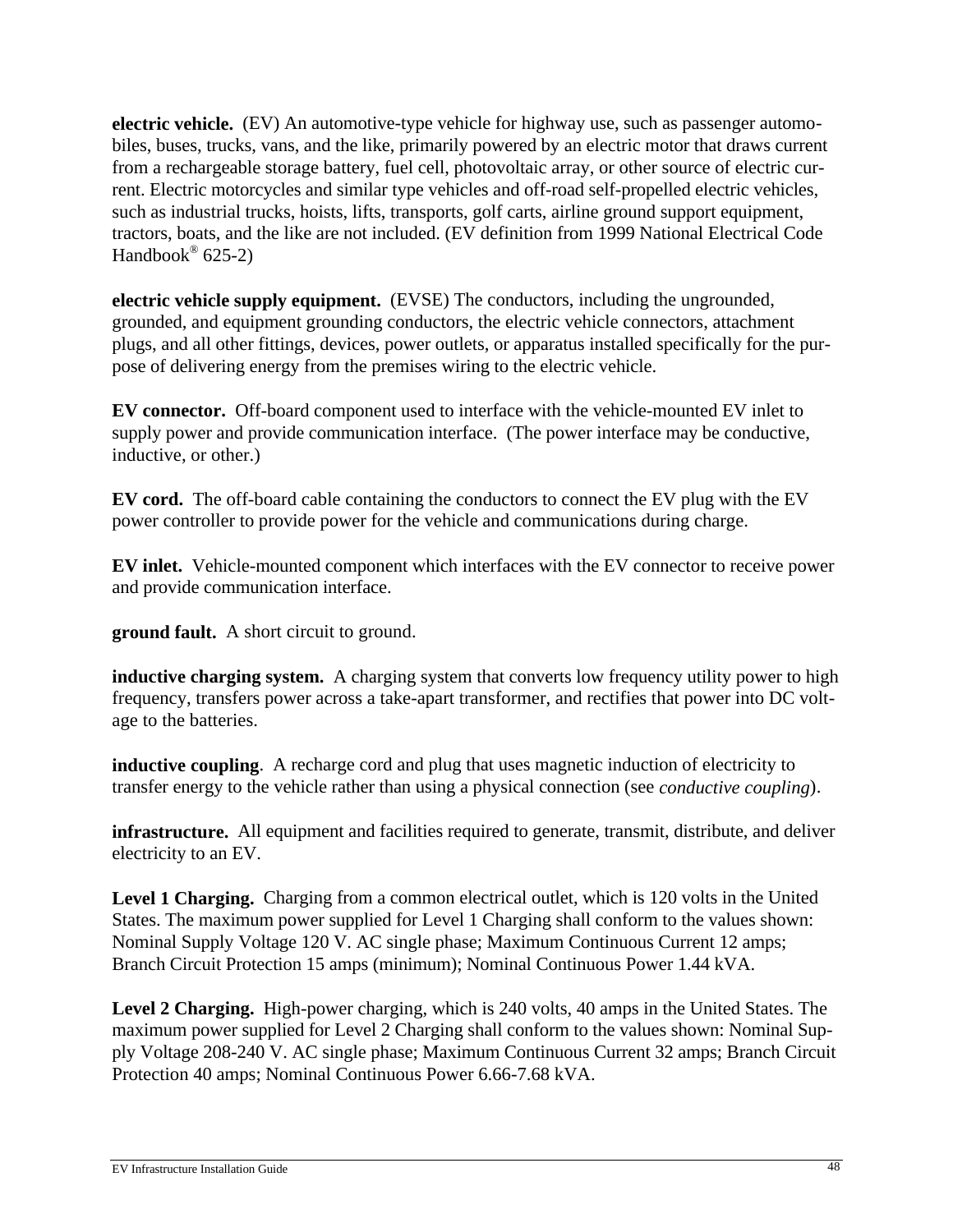Level 3 Charging. Fast charging at 480 volts, 400 amps with three-phase power. This energy transfer method utilizes dedicated electric vehicle supply equipment capable of replenishing more than half of the capacity of an EV battery as quickly as in ten minutes. With this method, the electric vehicle accepts dc energy from an off-board power supply. The maximum power supplied for Level 3 charging equipment conforms to these values: Nominal Supply Voltage 600 V dc (maximum); Maximum Continuous Current 400 amps; Branch Circuit Protection As Required; Nominal Continuous Power 160 kW dc.

**off-board charger.** A charger with the intelligence and control in the charger stand, not on the vehicle.

**on-board charger.** A charger with the intelligence and control on the vehicle, not in the charger stand.

**range.** The maximum distance that an electric vehicle can travel on a single battery charge over a specified driving cycle to the battery manufacturer's recommended maximum discharge level. Alternatively, the distance reached when a specified minimum level of performance or other characteristic (such as battery depth of discharge) is attained.

**time-of-use (TOU) rates.** Discounted electricity rates established by utilities to encourage use of electricity during off-peak hours.

**vehicle inlet.** The device on the electric vehicle into which the connector is inserted for energy transfer and information exchange. This is part of the charge coupling.